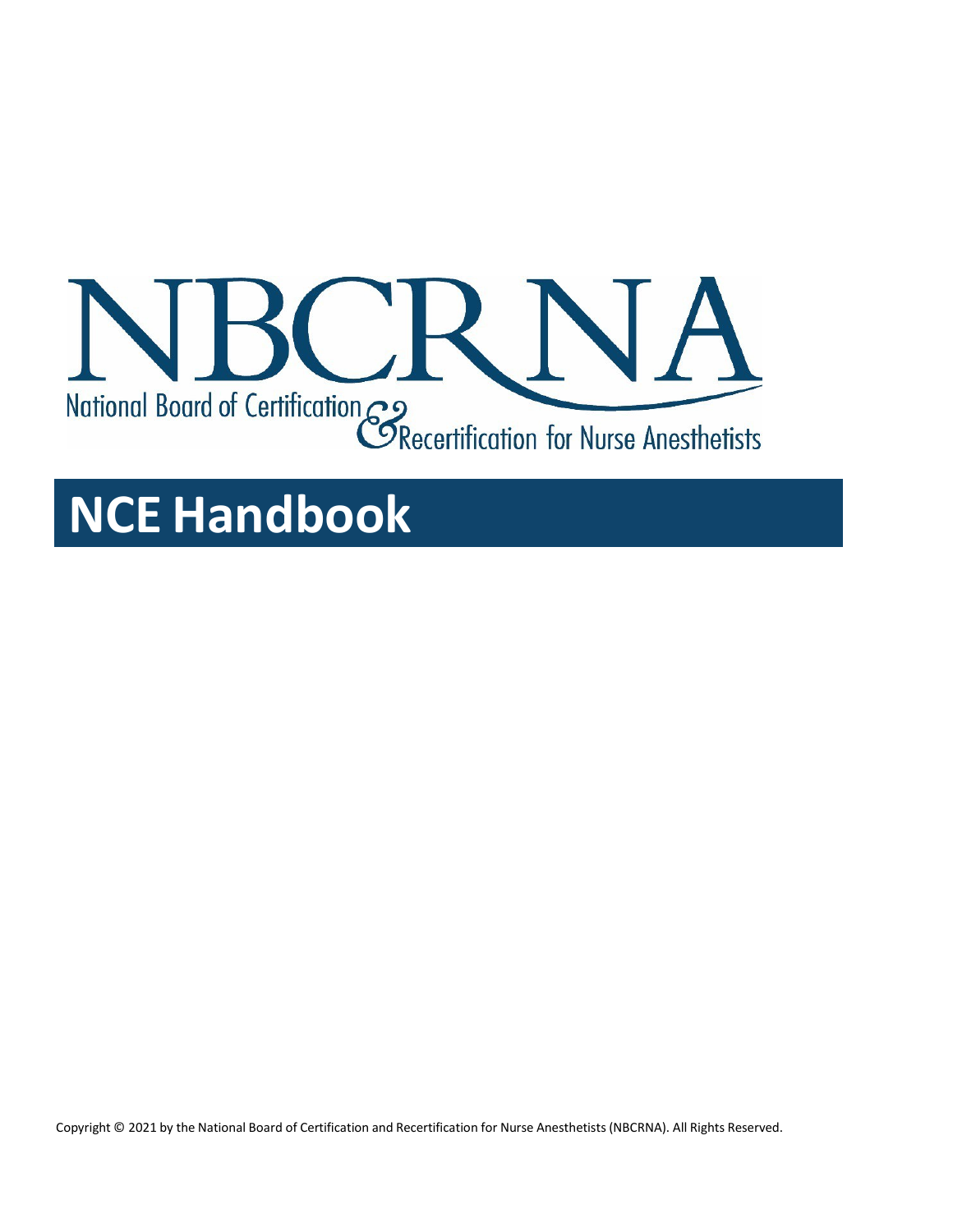# **CONTENTS**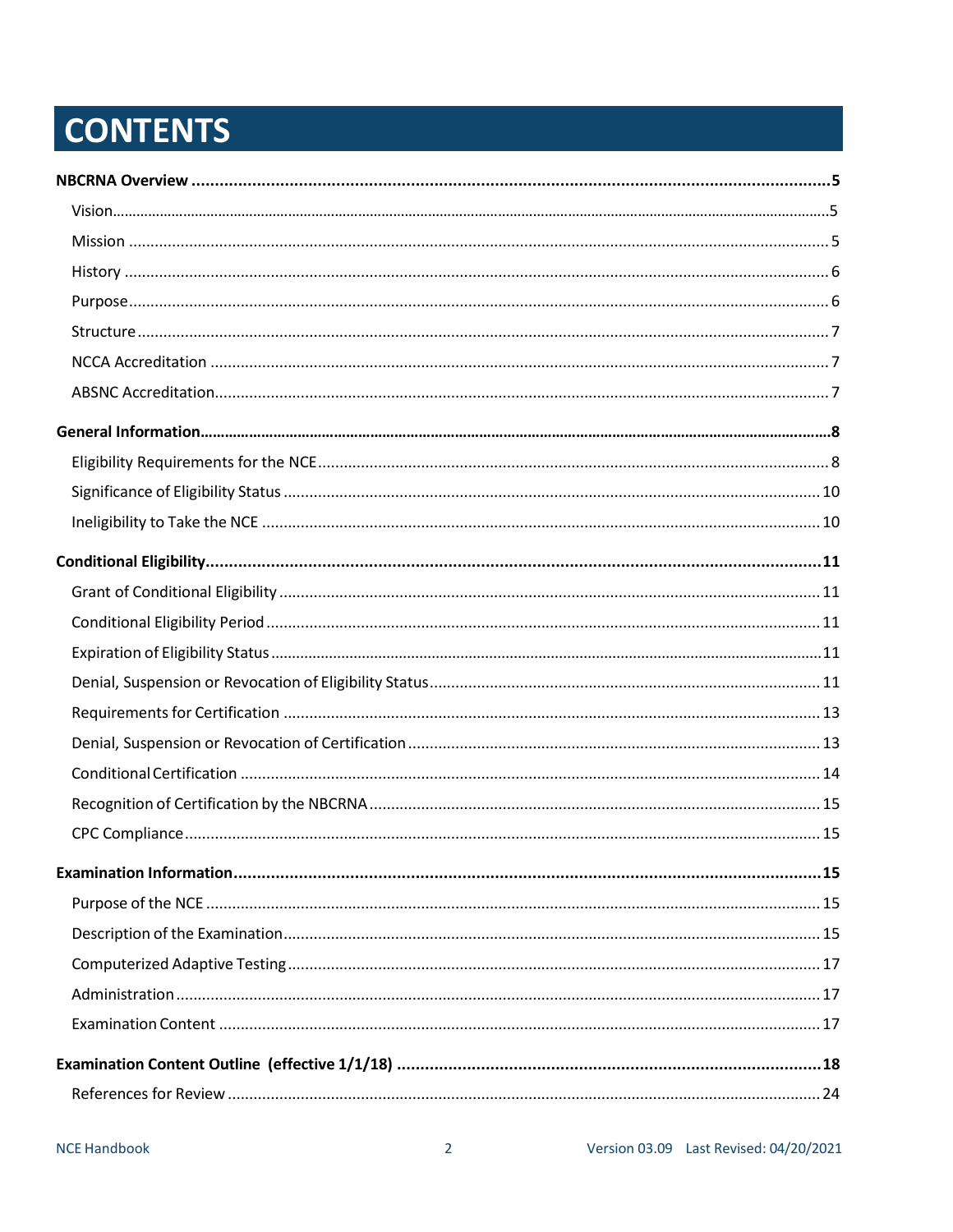| 32 |
|----|
|    |
|    |
|    |
|    |
|    |
|    |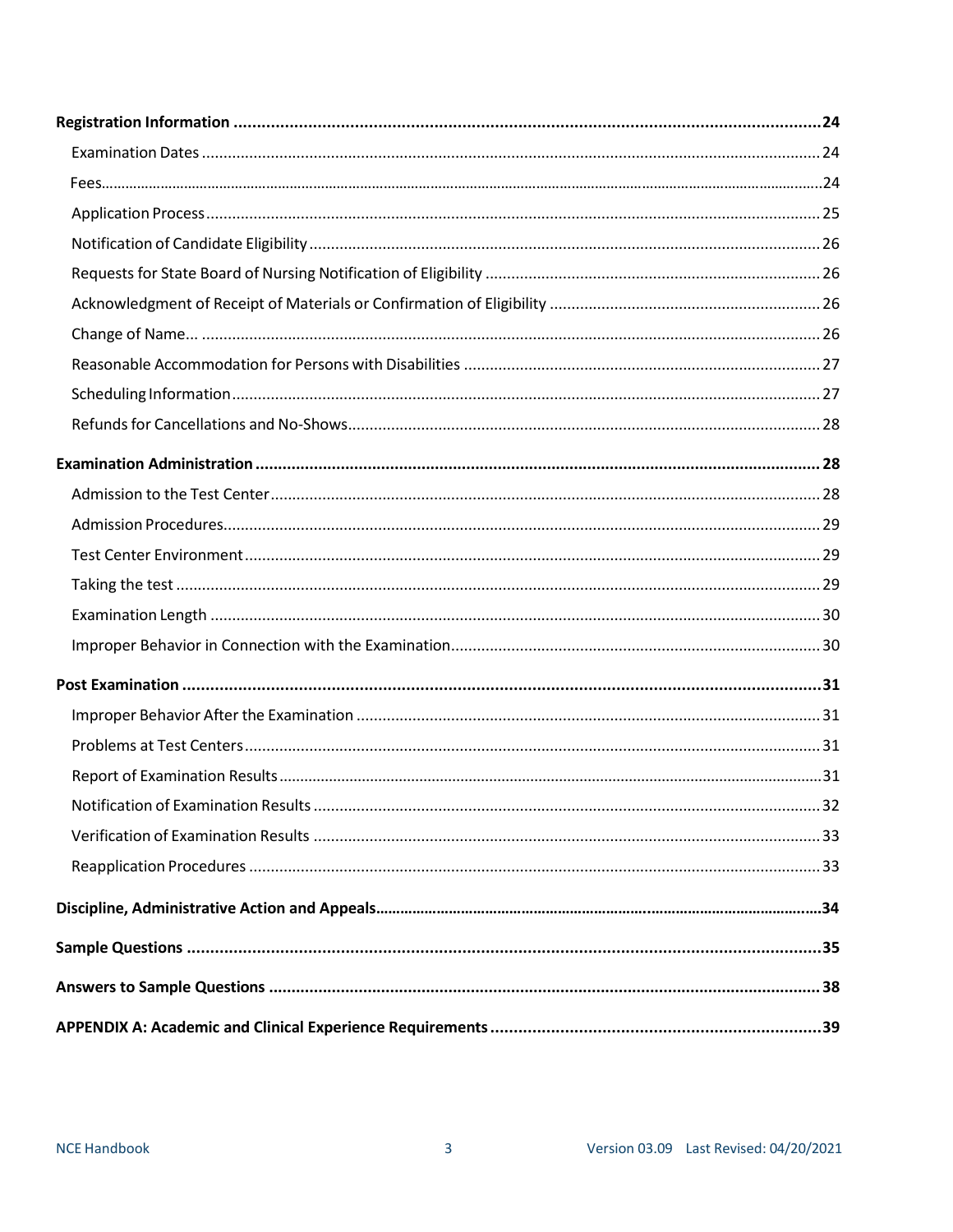**Note:** Where used in this Handbook, the phrases "irregular behavior" or "improper behavior" refer to (1) provision of false or incomplete information to the NBCRNA in relation to the credentialing process; (2) violation of any of the rules or regulations governing any NBCRNA examination or assessment; or (3) engaging in any activity that is grounds for disciplinary action as described in the NBCRNA Policies and Procedures for Discipline, Administrative Action and Appeals.

*This publication containsinformation about NBCRNA's National Certification Examination (NCE) required for primary* certification by the NBCRNA. Candidates are responsible for knowing the contents of this handbook as well as any additional *applicable NBCRNA policies(e.g., please see NBCRNA's General Information and Policies Handbook).*

*All correspondence and requestsfor information should be sent to the NBCRNA at* [certification@nbcrna.com.](mailto:certification@nbcrna.com) *The* NBCRNA does not discriminate on the basis of age, sex, race, religion, national origin, ethnicity, disability, marital status, *sexual orientation, and genderidentity.*

*NBCRNA primary certification and recertification programs are accredited by the following organizations:*



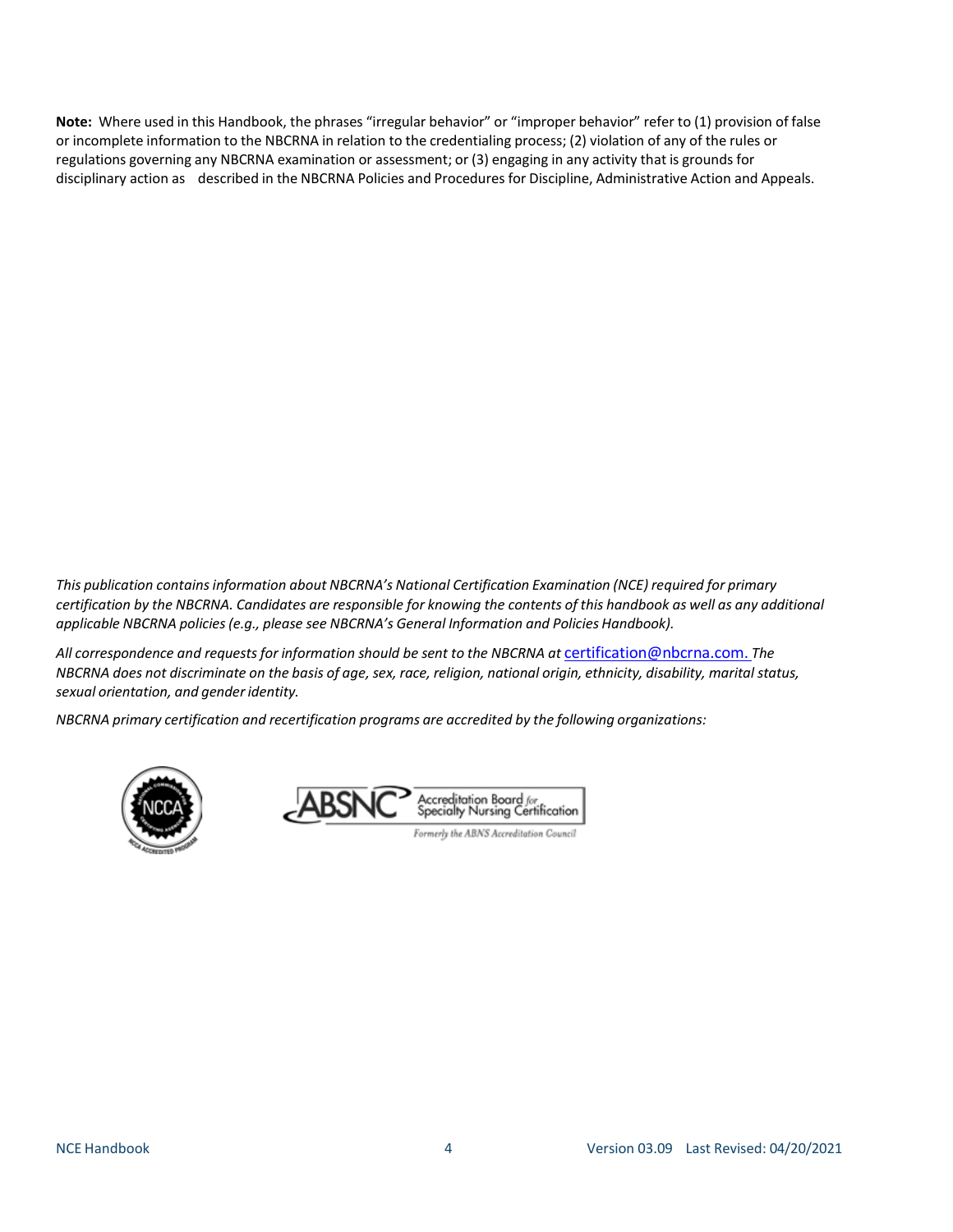# <span id="page-4-0"></span>**NBCRNA Overview**

The National Board of Certification and Recertification for Nurse Anesthetists (NBCRNA) is a not-for-profit corporation organized under the laws of the state of Illinois. NBCRNA credentialing provides assurances to the public that certified individuals have met objective, predetermined qualifications for providing nurse anesthesia services. A nurse anesthetist who is certified by the NBCRNA is expected to respect basic human rights and the dignity of all patients; protect the patient from harm; advocate for the patient's welfare and collaborate with other members of the health professions; be responsible and accountable for his or her actions; maintain confidentiality of patient information, except when disclosure is required by law; and maintain the knowledge and skill necessary for competent nurse anesthesia practice.

While state licensure provides the legal credential for the practice of professional nursing, private voluntary certification indicates compliance with the professional standards for practice in this clinical nursing specialty. The certification credential for nurse anesthetists has been institutionalized in many position descriptions as a practice requirement or as the standard for demonstrating equivalency. It has been recognized in state nurse practice acts and state rules and regulations.

The primary purpose of the NBCRNA is to seek to ensure that nurse anesthetists have the necessary knowledge and skills to practice safely and effectively. In so doing, it also protects the value of the CRNA credential. The NBCRNA has designed objective criteria intended to determine whether an individual holding the NBCRNA-issued CRNA credential is properly licensed, has attested to engagement in the practice of nurse anesthesia; has participated in continuing education and other activities sufficient to indicate an effort to keep current with advances, and is free of any mental, physical, or other problemsthat may interfere with the practice of nurse anesthesia. Whenever program eligibility criteria are developed and/or revised, the NBCRNA engages multiple stakeholders to ensure appropriate consideration has been given as to the impact of NBCRNA decisions.

NCCA defines competence as "the ability to perform a task, function, or role at a level that meets or exceeds prescribed standards in the work environment" (NCCA, 2016) and continuing competence as demonstrating "specified levels of knowledge, skills, or ability throughout an individual's professional career" (NCCA, 2016). These concepts serve as the foundation underpinning the NBCRNA certification and continued certification programs.

# <span id="page-4-1"></span>**Vision**

The vision of the NBCRNA is to be recognized as the leader in advanced practice nurse credentialing.

## <span id="page-4-2"></span>**Mission**

The mission of the NBCRNA is to promote patient safety through credentialing programs that support lifelong learning.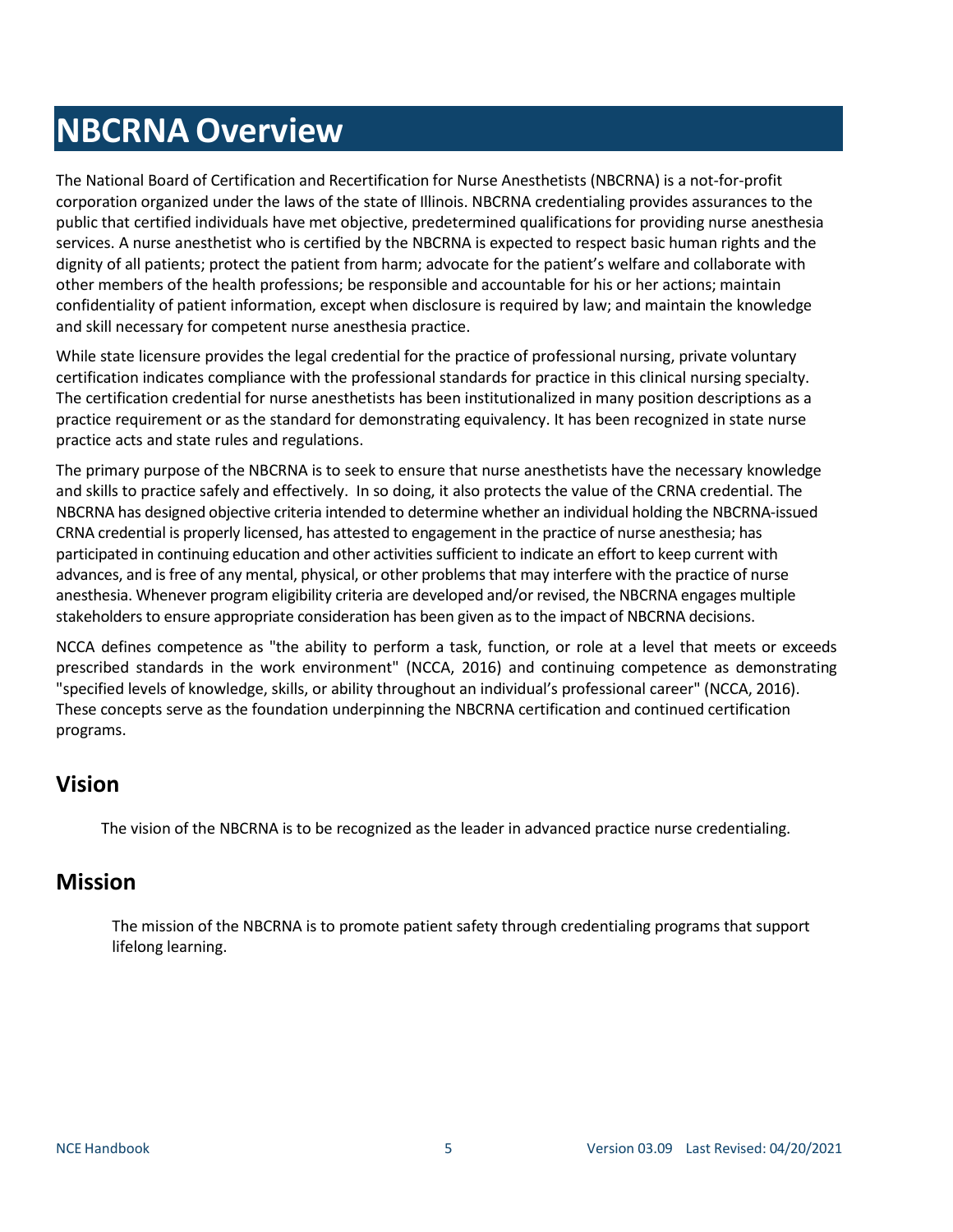## <span id="page-5-0"></span>**History**

The primary certification program for nurse anesthetists was introduced by the American Association of Nurse Anesthetists (AANA) in 1945. It was initially administered by the Credentials Committee of the AANA. In 1975, the AANA approved the establishment of councils for the accreditation and certification processes, and the Council on Certification of Nurse Anesthetists (CCNA) assumed the responsibility for the National Certification Examination (NCE). By this action, the profession recognized that credentialing mechanisms, which include examination and certification, function to protect and benefit the public.

Realizing that evidence of continued professional excellence was becoming increasingly important in our society, the AANA Board of Directors in 1968 directed the AANA Education Committee to study the issue of recertification. At the AANA Annual Meeting in 1969, a bylaw was adopted to establish an optional program to provide certificates to members who had demonstrated they had completed clinical and didactic experiences reflective of the changes in nurse anesthesia practice within a five-year period. Recognizing that continuing education provides one means to assess current educational and knowledge levels of practitioners, a mandatory continuing education program was adopted by the AANA membership at the 1976 Annual Meeting, with full implementation effective August 1, 1978.

In September 1978, the AANA membership adopted the bylaw revisions providing for an organizational restructuring of the Association and establishing a Council on Recertification of Nurse Anesthetists (COR). Bylaw provisions granting the COR autonomy were adopted in 1983. In 2007, the CCNA and the COR became independent of the AANA, and together they incorporated as the National Board of Certification and Recertification for Nurse Anesthetists (NBCRNA).

With its continued mission to promote patient safety, the NBCRNA implemented the Nonsurgical Pain Management subspecialty certification in 2015 and the Continued Professional Certification (CPC) Program in 2016.

## <span id="page-5-1"></span>**Purpose**

The purpose of the NBCRNA includes, but is not limited to, seeking to ensure that nurse anesthetists have the necessary knowledge and skills to practice safely and effectively. In so doing, it also protects the value of the CRNA credential. The NBCRNA is responsible for:

- Formulating, adopting and confirming compliance of initial and subspecialty certification eligibility requirements for nurse anesthetists
- Formulating, adopting and confirming compliance of recertification and continued professional certification (CPC) eligibility requirements for nurse anesthetists
- Formulating, adopting and confirming compliance of the requirements for eligibility for admission to NBCRNA-administered examinations or assessments including, but not limited to, the SEE, NCE, NSPM exam, and the CPC Assessment
- Formulating, adopting and administering NBCRNA-created examinations or assessments to candidates who have met all requirements for examination or assessment and have been found eligible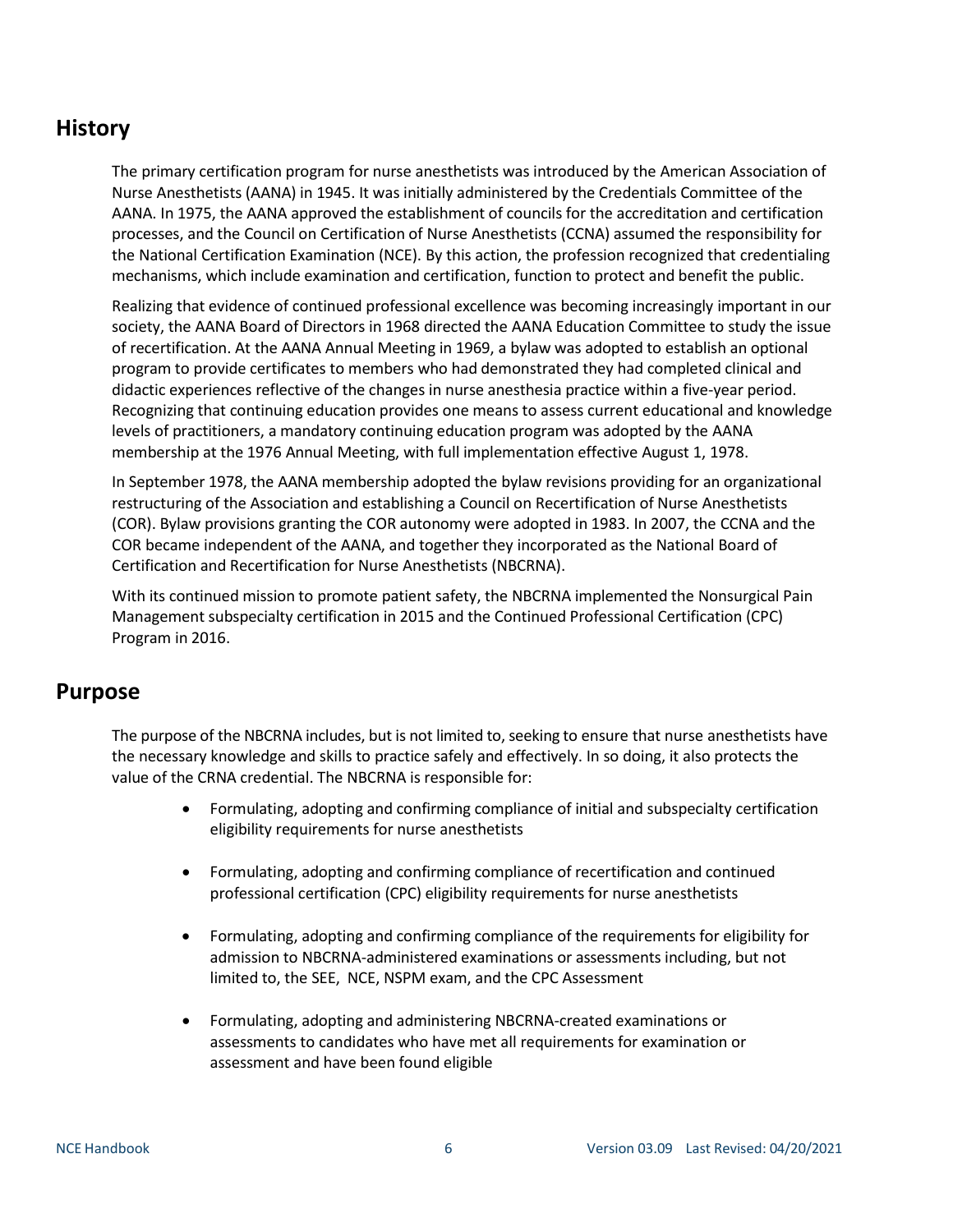No national organization can expect to determine the specific procedures that any individual nurse anesthetist is qualified to perform. Neither can any national organization determine whether an individual nurse anesthetist may have developed an impairment that could interfere with the proper administration of anesthesia. Ultimately, these judgments must be entrusted to the individual nurse anesthetist and to those with whom he or she works.

## <span id="page-6-0"></span>**Structure**

The NBCRNA Board of Directors is composed of nurse anesthetists who hold the NBCRNA-issued CRNA credential and who are actively engaged in clinical practice or in teaching or administration of a nurse anesthesia educational program; a board-certified surgeon and a board-certified anesthesiologist, both of whom have a current working relationship with nurse anesthetists; and a representative of the public at large.

## <span id="page-6-1"></span>**NCCA Accreditation**

The primary certification and recertification programs of the NBCRNA are accredited through April 2022 by the National Commission for Certifying Agencies (NCCA), a private not-for-profit organization. The NCCA is the accrediting branch of the Institute for Credentialing Excellence (ICE), which is the national standard setting organization for credentialing groups, including certification boards, licensing boards, and associations. The NBCRNA (and before it, the CCNA and COR) has been continuously accredited by the NCCA since 1980.

NCCA accreditation means that the NBCRNA credentialing programs meet the highest national voluntary standards for private certification. It means that the programs have been reviewed by an impartial commission and deemed to have met the nationally accepted criteria and guidelines of the NCCA.

## <span id="page-6-2"></span>**ABSNC Accreditation**

The primary certification and recertification programs of the NBCRNA are accredited through July 2022 by the Accreditation Board for Specialty Nursing Certification (ABSNC) of the American Board of Nursing Specialties (ABNS). The NBCRNA (and before it, the CCNA and COR) was one of the first national credentialing organizations to be recognized and accredited by the ABSNC.

The ABNS, established in 1991, is the national peer review program for specialty nursing credentialing organizations. ABNS serves as the national umbrella organization for nursing specialty certification boards authorized and recognized to certify nurse specialists in the United States. It promotes the highest quality of specialty nursing practice through the establishment of standards of professional specialty nursing certification.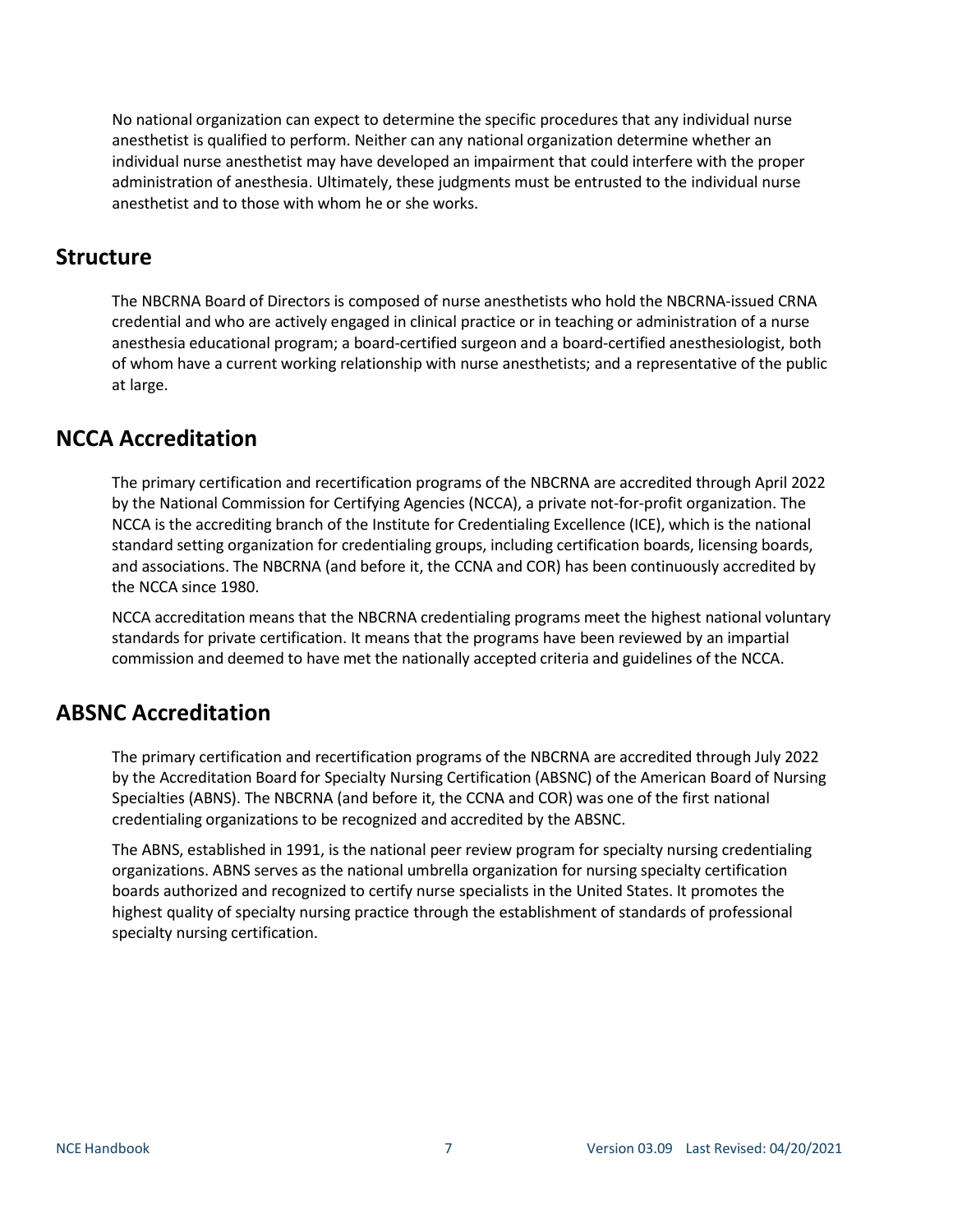# <span id="page-7-0"></span>**General Information**

# <span id="page-7-1"></span>**Eligibility Requirementsfor the NCE**

In order for an individual to be eligible to apply to take the NCE and to receive a certification eligibility notification, a candidate must:

- 1. Comply with all state requirements for current and unrestricted licensure as a registered professional nurse in all states in which he or she currently holds an active license
- 2. Complete a nurse anesthesia educational program accredited by the Council on Accreditation of Nurse Anesthesia Educational Programs (COA) ("accredited program") within the previous two calendar years
- 3. Submit:
	- a. A complete and accurate examination application form electronically signed by the candidate, including the NBCRNA waiver of liability and agreement of authorization, confidentiality and nondisclosure statements.
	- b. An electronically prepared record of academic and clinical experience for the candidate from an accredited program. The academic and clinical experience requirements appear in **[APPENDIX](#page-38-0) A** of this document. The record is permanently retained by the NBCRNA, and must:
		- (1) Be submitted directly by the nurse anesthesia educational program administrator within 30 days of completion of the program
		- (2) Be electronically signed by both the program administrator and the candidate
		- (3) Accurately show that all the minimum requirements have been met, and that the candidate completed the accredited program including all the COA-specified competencies. If the candidate attended more than one nurse anesthesia educational program, only one record should be submitted, clearly showing the academic and clinical information from both programs.
	- c. Information regarding the candidate's current and unrestricted license to practice as a registered professional nurse (RN license number, issuing state and expiration date) in all states in which he or she currently holds an active license. At least one license must be current on the candidate's requested examination date.

NOTE: If the nursing license expires between the date the candidate officially completes the nurse anesthesia educational program and the date the NCE is taken, the candidate will be found eligible, provided all of the other requirements for eligibility have been met. However, official NCE results will NOT be released until the NBCRNA has received information that a nursing license was current on the date of the NCE, or a written statement from the state nursing board attesting to the candidate's valid licensure on that date.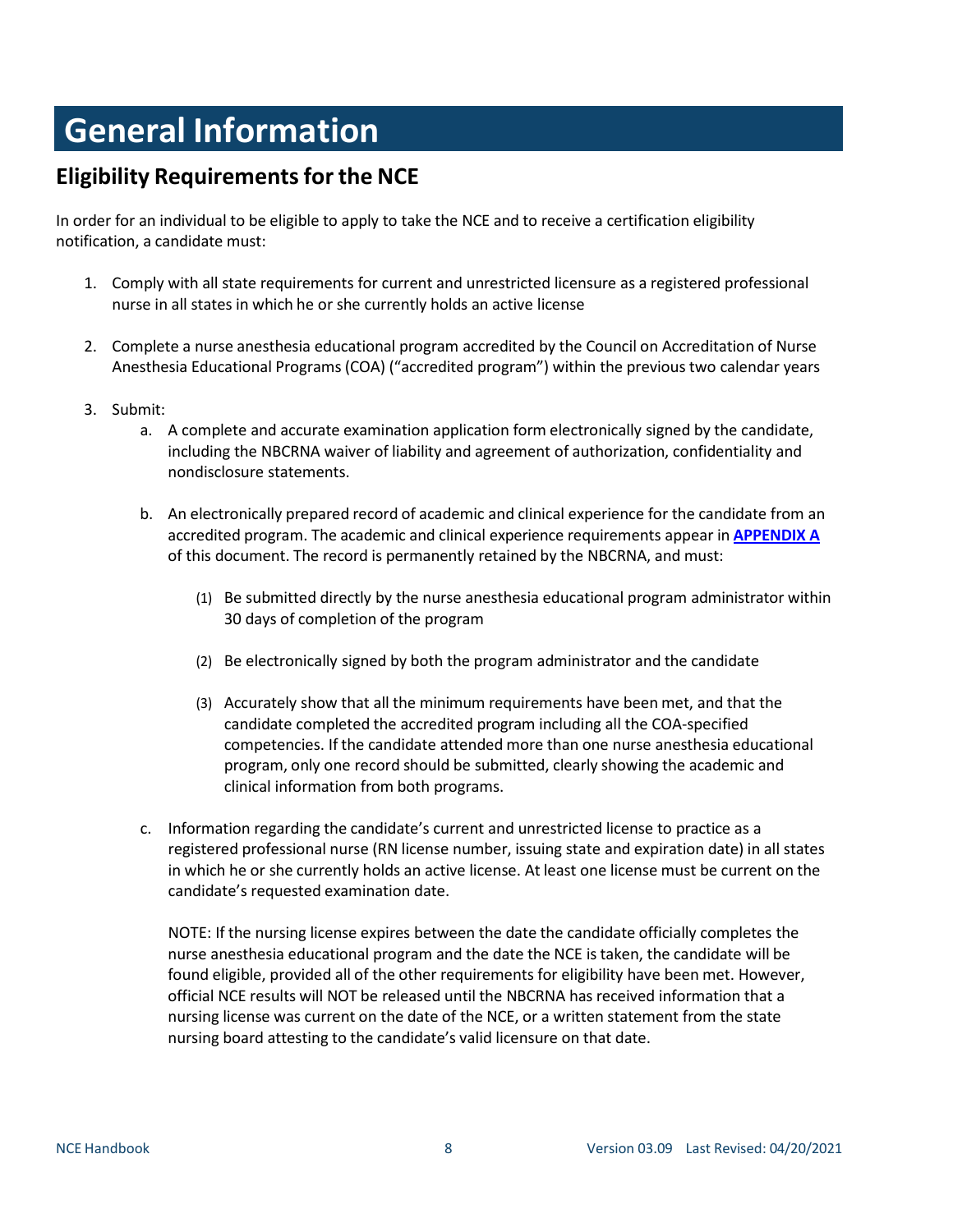- d. Color digital photo of the candidate taken within the previous six months and approved by the candidate and the program administrator
- 4. Make the following eligibility certifications:
	- a. That all current registered nurse and/or advanced nurse practice license(s) are in good standing, are not suspended or limited by any state, have never been surrendered or relinquished (whether voluntarily or involuntarily) and are not the subject of a pending action or investigation
	- b. That he or she has not been adjudicated by a court or regulatory authority to be mentally or physically incompetent
	- c. That he or she does not currently suffer from substance use disorder (SUD) [drug or alcohol addiction or abuse], that is impacting their practice
	- d. That he or she has not been convicted of, or pleaded no contest to, a crime
	- e. That, except for incidents occurring during the nurse anesthesia educational program that were thereafter satisfactorily resolved, he or she has not been the subject of any documented allegations of misconduct, incompetent practice or unethical conduct
	- f. That he or she has never been the subject of disciplinary action, placed on probation, suspended, or dismissed from a nurse anesthesia educational program for unethical conduct, questions of academic integrity or documented evidence of cheating
	- g. That the application and all corresponding content being submitted is accurate

If the candidate does not so certify, he or she must provide full documentation of the reasons therefore with sufficient specificity to allow the NBCRNA to evaluate the possible impact of the problem on the candidate's current ability to take the NCE or practice nurse anesthesia, and to resolve the issue to the NBCRNA's satisfaction

- 5. Sign the waiver of liability and agreement of authorization, confidentiality and nondisclosure statements clarifying that the individual has read, understands and intends to be legally bound by those statements. These statements include, but are not limited to:
	- a. Understanding that any cards and/or certificates issued by NBCRNA shall remain the property of the NBCRNA, and any cards and/or certificates, when issued, are only valid while the holder maintains his/her NBCRNA certification. Understands that if certification is not maintained, a card and/or a certificate is/are no longer valid and is/are subject to forfeiture and redelivery.
	- b. Agreeing to disqualification from examination, to denial, suspension or revocation of certification, and to forfeiture and redelivery of any certificate granted by the NBCRNA in the event that any of the statements or answers made in this application are false or incomplete or in the event that any of the rules or regulations governing such examination are violated.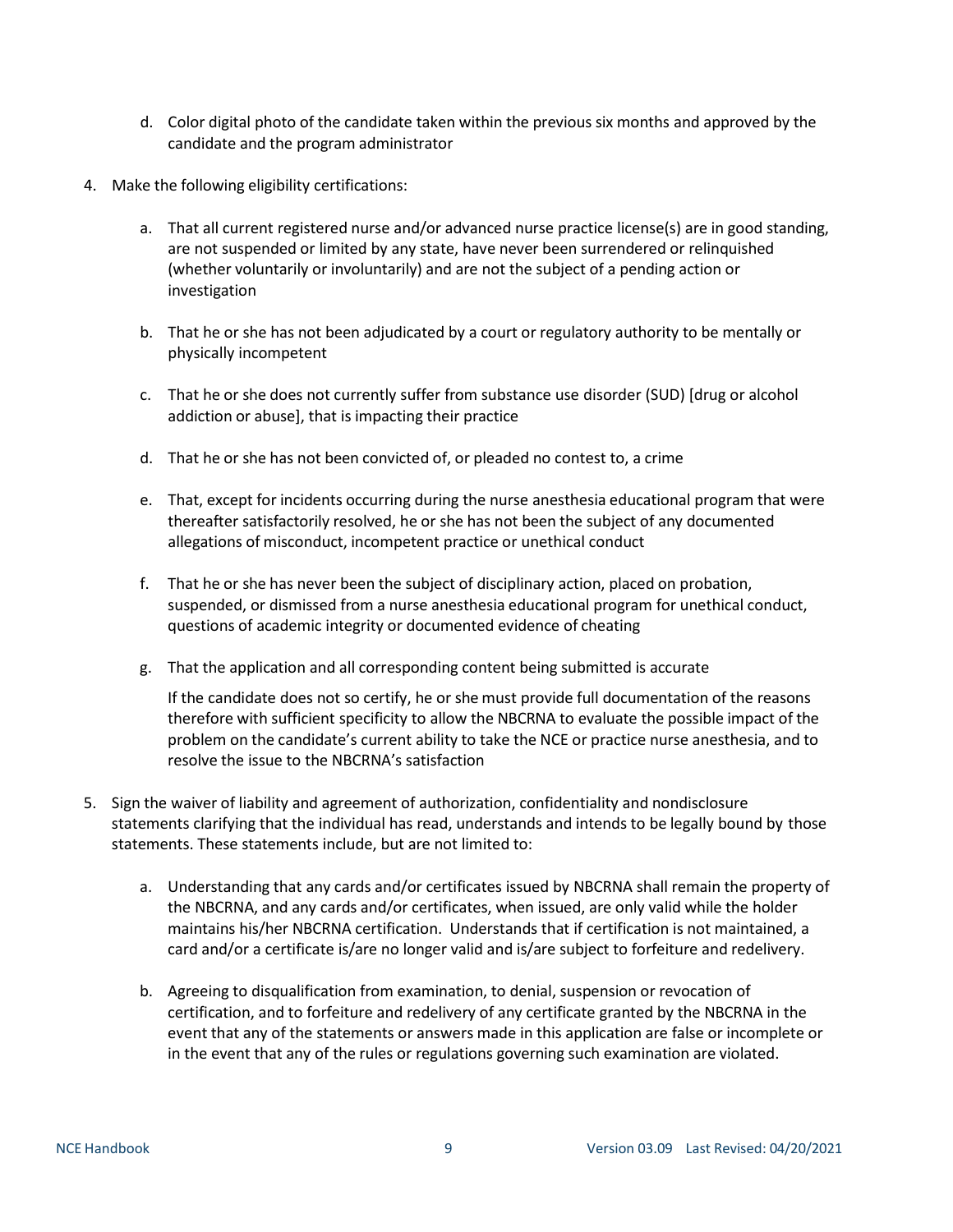- c. Understanding that he or she can be disqualified from taking or continuing to sit for an examination, or from receiving examination scores, if the National Board of Certification and Recertification for Nurse Anesthetists (NBCRNA) determines, through proctor observation, statistical analysis or any other means, that he or she was engaged in collaborative disruptive, or other irregular behavior before, during the administration of, or following the examination.
- d. Understanding that the content of the NCE, and each individual NCE item, is the property of the NBCRNA, is copyrighted and is strictly confidential information.
- e. Understanding that any retention, possession, copying, distribution, disclosure, discussion, or receipt of any examination question, in whole or in part, by written, electronic, oral or other form of communication, including but not limited to emailing, copying, or printing of electronic files, and reconstruction through memorization and/or dictation, before, during, or after an examination, is **strictly prohibited**. In addition to constituting irregular behavior subject to disciplinary action such as denial, suspension or revocation of eligibility or denial, suspension or revocation of certification, such activities violate the NBCRNA's proprietary rights, including copyrights, and may subject the responsible individuals to legal action resulting in monetary damages.
- f. Acknowledging that he or she has not been the recipient of any NCE questions, nor has he or she been involved in any disclosure, distribution or discussion of any NCE questions, and after taking the NCE he or she will not disclose, distribute, or discuss any NCE question. Further, he or she will inform the NBCRNA if he orshe is aware of anyone who discloses any NCE question(s) or asks him or her to disclose any NCE question(s).

# <span id="page-9-0"></span>**Significance of Eligibility Status**

A candidate who holds "Exam Authorized" status with the NBCRNA has successfully completed an accredited nurse anesthesia educational program and has been granted eligibility status to take the NCE by the NBCRNA. The candidate with exam authorized status has **not** passed the NCE required to be a certified registered nurse anesthetist, is **not certified** by the NBCRNA, and may not use the designation "CRNA" after his or her name.

Candidates should be aware of state laws governing nurse anesthesia practice prior to certification. It is recommended that the NCE be taken as soon after graduation as possible.

## <span id="page-9-1"></span>**Ineligibility to Take the NCE**

Candidates will be found ineligible to take the NCE for any one or more of the following reasons:

- The record of academic and clinical experience does not show that the minimum academic and clinical requirements have been met and that the candidate has completed an accredited program
- If the record of academic and clinical experience is not submitted in the manner prescribed by the NBCRNA, or is not completed accurately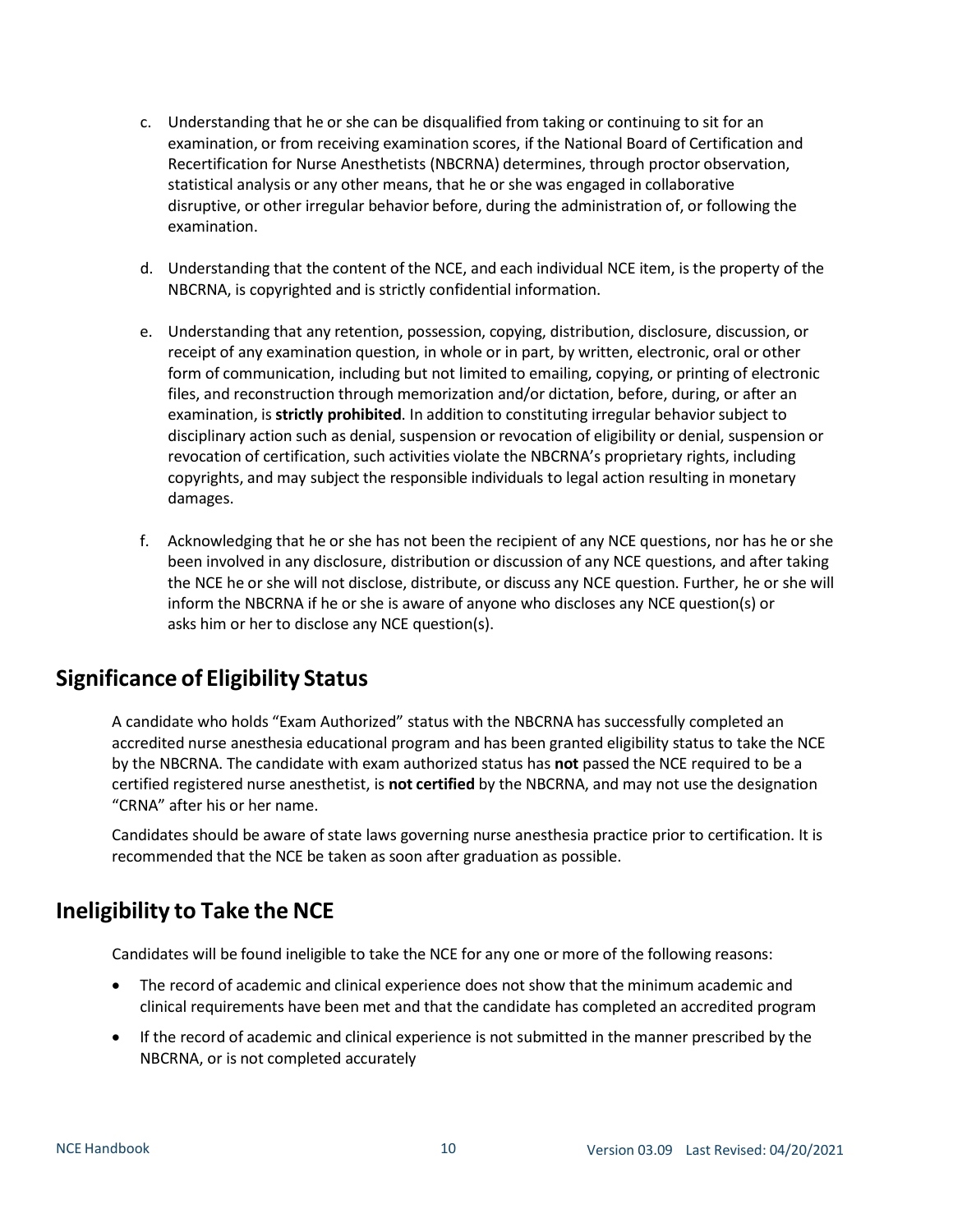- If, in the determination by the NBCRNA, the candidate is guilty of cheating on the NCE
- Failure to make the required eligibility certifications and to provide sufficient documentation to resolve the issue to the satisfaction of the NBCRNA
- Failure to meet any of the other eligibility requirements, including failure to sign or accept the waiver of liability and agreement of authorization, confidentiality and nondisclosure statements
- Failure to pass the NCE within two years following graduation from an accredited nurse anesthesia educational program

# <span id="page-10-0"></span>**Conditional Eligibility**

# <span id="page-10-1"></span>**Grant of Conditional Eligibility**

Candidates who hold a restricted license to practice as a registered professional nurse or who are required to participate in a recovery program or other non-disciplinary monitoring program may, at the discretion of the NBCRNA, be granted conditional eligibility to take the NCE, provided that all other certification eligibility requirements have been fulfilled.

Examples of conditions include requirements for supervision and requirements that a candidate remain in a substance use disorder or recovery program for a specified period of time.

# <span id="page-10-2"></span>**Conditional Eligibility Period**

Conditional eligibility shall remain in effect for the eligibility period described below, as long as the candidate complies with all terms of the conditions on his or her license. It shall be revoked for failure to comply.

# <span id="page-10-3"></span>**Expiration of Eligibility Status**

Eligibility to sit for the NCE lasts for a period of 90 days, or until the candidate takes the NCE, whichever occurs first. Eligibility will expire 90 days from the date of issue of the certification eligibility notification or on the date that the candidate takes the NCE.

# <span id="page-10-4"></span>**Denial, Suspension or Revocation of Eligibility Status**

The NBCRNA will automatically deny, suspend or revoke a candidate's eligibility to take the NCE in the following circumstances:

- Failure by the candidate to maintain current and unrestricted licensure as a registered professional nurse in at least one state
- Loss or surrender of licensure or other authority to practice nurse anesthesia in any state for any reason that, in the judgment of the NBCRNA, relates to the anesthetist's safe or ethical practice of nurse anesthesia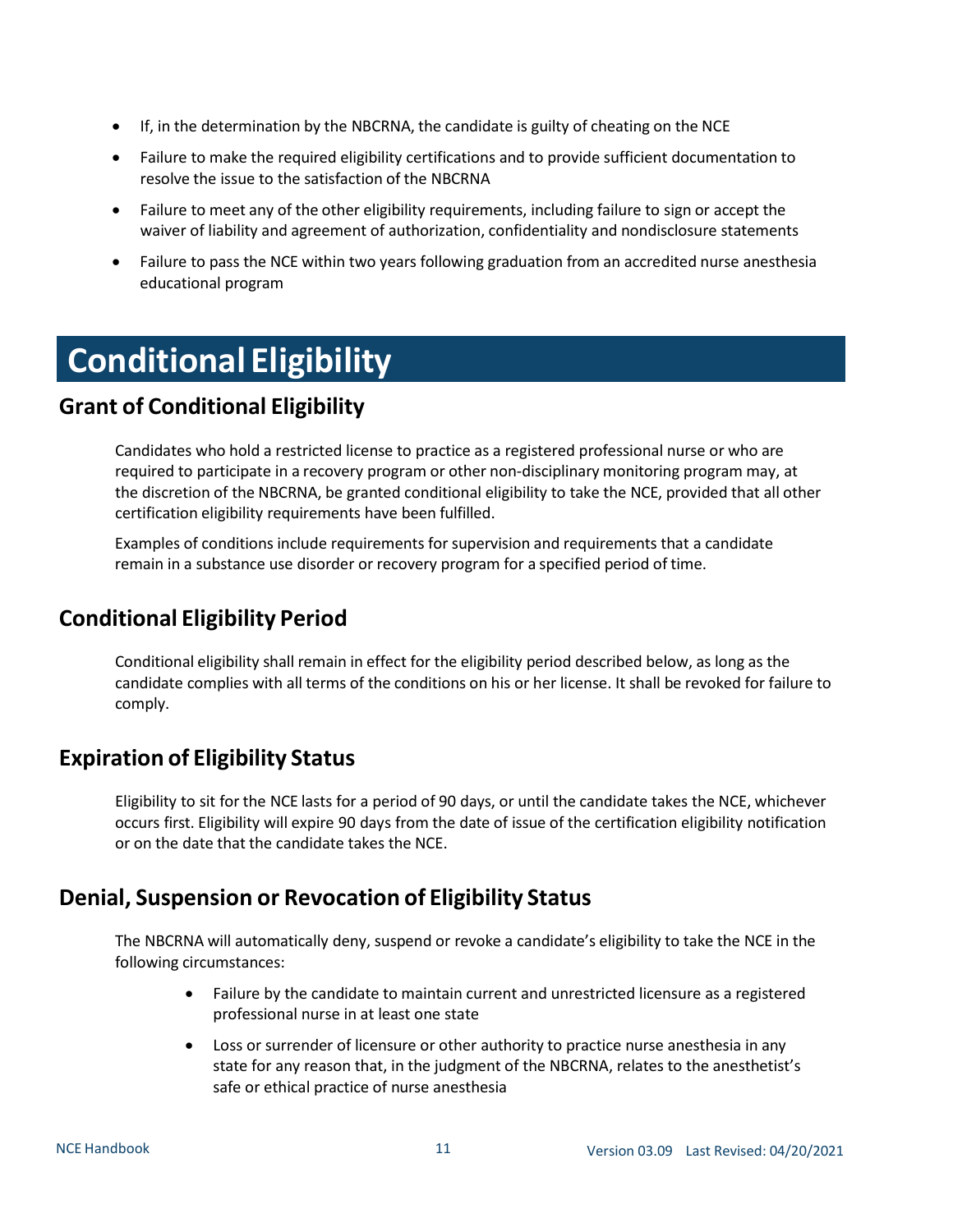- Withdrawal by a school official of his or her affirmation signature from the candidate's official record of academic and clinical experience
- Failure by the candidate to complete an accredited nurse anesthesia educational program
- Adjudication by a court or regulatory authority that the candidate is mentally or physically incompetent
- Suspension or termination from participation in a federal health care program for reasons relating to the, unsafe, unlawful or unethical practice of nurse anesthesia
- Conviction of, or pleading no contest to, a crime which, in the judgment of the NBCRNA, relates to the candidate's safe or ethical practice of nurse anesthesia
- Failure by the candidate to successfully pass the NCE within two years after graduation

The NBCRNA may, at its discretion, deny, suspend or revoke a candidate's eligibility to take the NCE for any of the following reasons:

- Circumstances change so as to render one of the eligibility certifications made by the candidate invalid
- Falsification of the NCE application, intentional misstatement of material fact or deliberate failure to provide relevant information on the examination application or to the NBCRNA at any time, or assisting another person to do any of the above
- Provision of false or incomplete information to the NBCRNA in connection with the credentialing process
- Failure by the candidate to maintain current and unrestricted licensure as a registered professional nurse in every state of practice
- Loss or surrender of licensure or authority to practice nurse anesthesia in any state for any reason other than retirement or cessation of practice unrelated to any disciplinary action or concern about possible disciplinary action
- Cheating or assisting another person to cheat on the NCE, or otherwise engaging in dishonest or other improper behavior at any time in connection with the NCE
- Dishonest or deceptive behavior or unethical conduct related to any NBCRNA examination, database, or intellectual property, cheating on an examination administered by the NBCRNA, inappropriate use of examination questions, or assisting another individual to engage in any such conduct
- Engaging in unethical conduct
- Unauthorized use of any NBCRNA credential or other health professional designation or false claim of certification or other professional designation
- Violation of any NBCRNA policy or failure to cooperate with an NBCRNA investigation or audit
- Conviction of, or pleading no contest to, a crime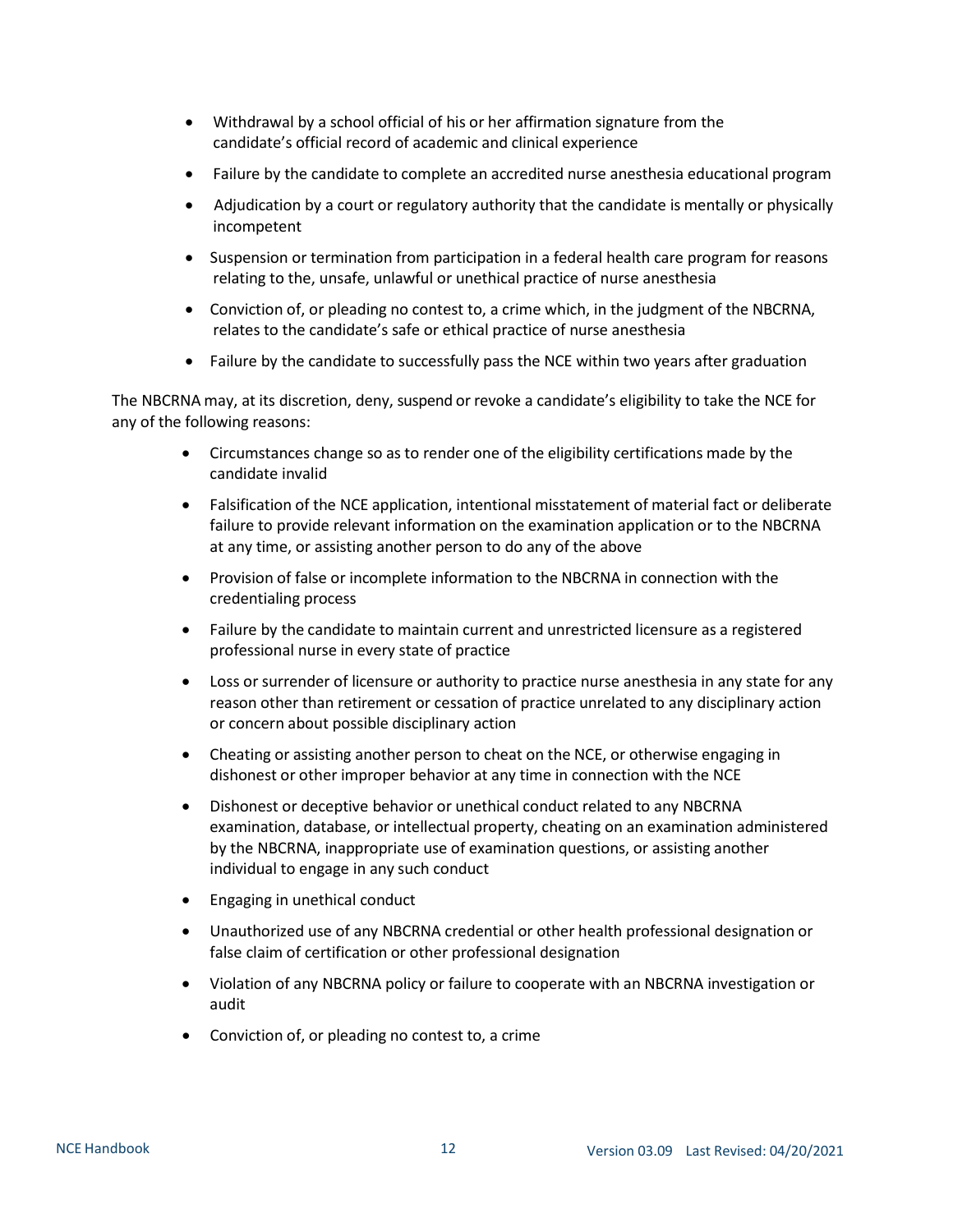- Documented evidence of retention, possession, copying, distribution, disclosure, discussion, or receipt of any NCE question, in whole or in part, by written, electronic, oral or other form of communication, including but not limited to emailing, copying or printing of electronic files, and reconstruction through memorization and/or dictation, before, during or after the NCE
- Any other conduct that, in the judgment of the NBCRNA, calls into question the ability of the candidate to serve patients in an honest, competent, and professional manner

## <span id="page-12-0"></span>**Requirementsfor Certification**

The NBCRNA has established the following requirements for certification. The candidate must:

- Fulfill all eligibility requirements for admission to the NCE
- Pass the NCE

## <span id="page-12-1"></span>**Denial, Suspension or Revocation of Certification**

The NBCRNA will automatically deny, suspend or revoke a candidate's certification for any of the following reasons:

- Failure by the candidate to maintain current and unrestricted licensure as a registered professional nurse in at least one state
- Loss or surrender of licensure or authority to practice nurse anesthesia in any state for any reason that, in the judgment of the NBCRNA, relates to the anesthetist's safe or ethical practice of nurse anesthesia
- Failure by the candidate to pass the NCE
- Adjudication by a court or regulatory authority that the candidate is mentally or physically incompetent
- Suspension or termination from participation in a federal health care program for reasons relating to the, unsafe, unlawful or unethical practice of nurse anesthesia
- Conviction of, or pleading no contest to, a crime, which, in the judgment of the NBCRNA, relates to the candidate's safe and ethical practice of nurse anesthesia

The NBCRNA may, at its discretion, deny, suspend or revoke a candidate's certification for any of the following reasons:

- Circumstances change so as to render one of the eligibility certifications made by the candidate invalid
- Falsification of the NCE application, intentional misstatement of material fact or deliberate failure to provide relevant information on the examination application or to the NBCRNA at any time, or assisting another person to do any of the above
- Provision of false or incomplete information to the NBCRNA in connection with the credentialing process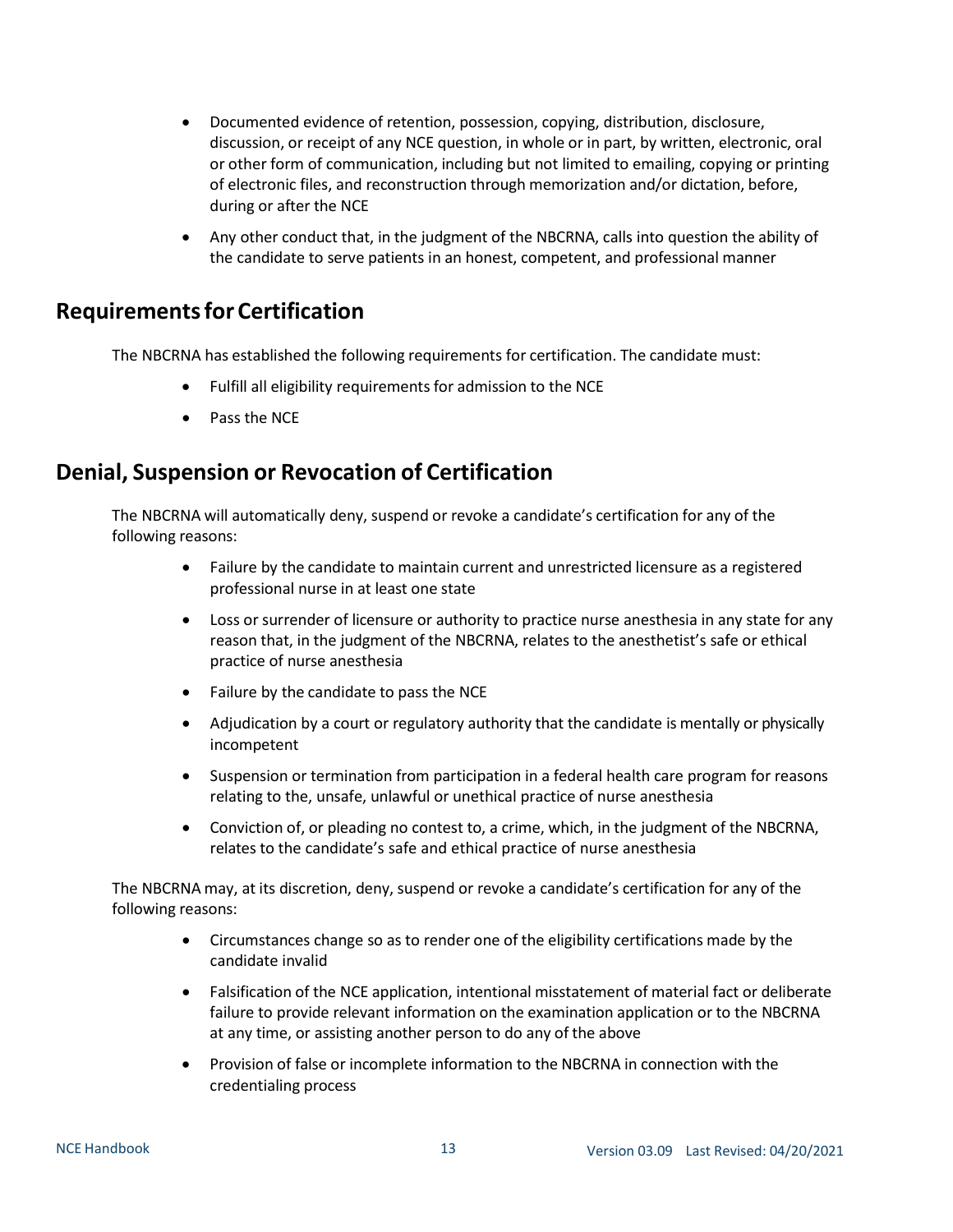- Failure by the candidate to maintain current and unrestricted licensure as a registered professional nurse in every state of practice
- Loss or surrender of licensure or authority to practice nurse anesthesia in any state for any reason other than retirement or cessation of practice unrelated to any disciplinary action or concern about possible disciplinary action
- Cheating or assisting another person to cheat on the NCE, or otherwise engaging in dishonest or other improper behavior at any time in connection with the NCE
- Dishonest or deceptive behavior related to any NBCRNA examination, database, or intellectual property, cheating on an examination administered by the NBCRNA, inappropriate use of examination questions, or assisting another individual to engage in any such conduct
- Unauthorized use of any NBCRNA credential or other health professional designation or false claim of certification or other professional designation
- Violation of any NBCRNA policy or failure to cooperate with an NBCRNA investigation or audit
- Conviction or pleading no contest to, a crime
- Documented evidence of retention, possession, copying, distribution, disclosure, discussion or receipt of any examination question, in whole or in part, by written, electronic, oral or other form of communication, including but not limited to emailing, copying or printing of electronic files, and reconstruction through memorization and/or dictation, before, during or after the NCE
- Engaging in unethical conduct
- Any other conduct that, in the judgment of the NBCRNA, calls into question the ability of the candidate to serve patients in an honest, competent, and professional manner

# <span id="page-13-0"></span>**Conditional Certification**

## **Grant of Conditional Certification**

Nurse anesthetists who have a restricted license to practice as a registered professional nurse and, where applicable, as a nurse anesthetist, or who are required to participate in a recovery program or other non-disciplinary monitoring program, may be granted conditional certification, provided that all other certification requirements have been fulfilled. The conditional certification will reflect any conditions imposed by the appropriate state licensure authority.

Examples of conditions include requirements for supervision and requirements that the anesthetist remain in a substance use disorder or recovery program for a stated period of time. The conditional certification card and certificate shall state that certification is conditioned on the anesthetist's compliance with the terms of his or her license conditions.

### **Conditional Certification Period**

Conditional certification shall remain in effect as long as the anesthetist complies with all terms of the conditions on his or her license. It shall be revoked for failure to comply. The anesthetist shall be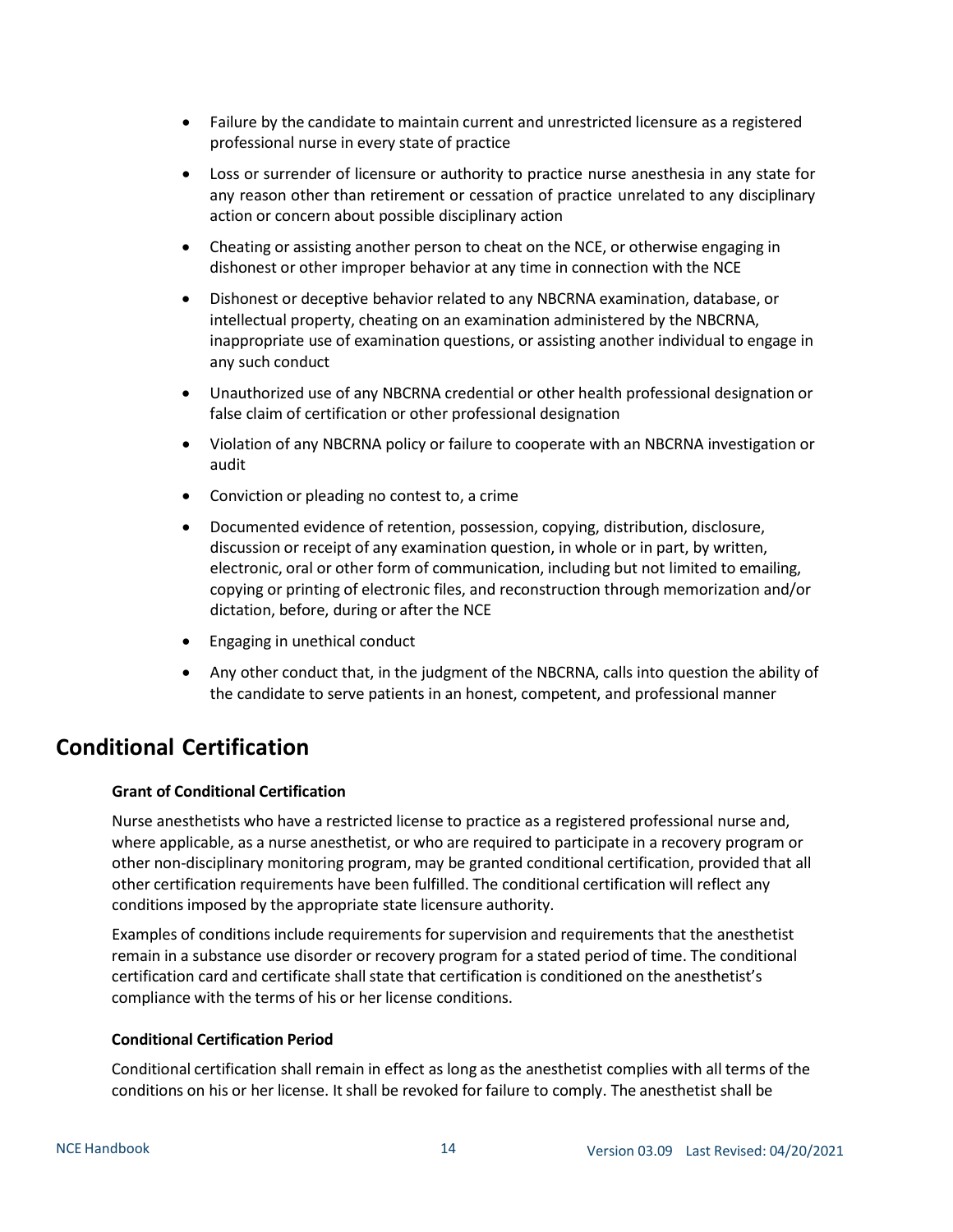responsible for providing the NBCRNA with adequate documentation that he or she has complied with all licensure conditions for the requisite period of time. A request to change conditional certification to full certification must be accompanied by written documentation sufficient to demonstrate to the NBCRNA that all conditions have been removed.

# <span id="page-14-0"></span>**Recognition of Certification by the NBCRNA**

Each nurse anesthetist who passes the NCE and fulfills the requirements for certification by the NBCRNA may use "CRNA" after his or her name. The term stands for Certified Registered Nurse Anesthetist. CRNA is not punctuated with periods.

A newly certified registered nurse anesthetist receives an initial certification card and a wall certificate with his or her official notification of certification by the NBCRNA. The certification card and wall certificate are the property of the NBCRNA and must be returned to the NBCRNA if the bearer is found to be noncompliant with the NBCRNA-specified certification eligibility criteria. Unauthorized use of any NBCRNA credential or false claim of certification may result in denial, suspension or revocation of certification.

A list of all registered nurse anesthetists who are newly certified by the NBCRNA is posted monthly on the NBCRNA website.

## <span id="page-14-1"></span>**CPC Compliance**

Graduates of nurse anesthesia educational programs accredited by the Council on Accreditation of Nurse Anesthesia Educational Programs who achieve a passing score on the NCE are granted initial certification by the NBCRNA. A newly certified registered nurse anesthetist is eligible to apply for CPC compliance within the required time frame after initial certification. Requirements for CPC compliance are available in the CPC Handbook.

# <span id="page-14-2"></span>**Examination Information**

## <span id="page-14-3"></span>**Purpose of the NCE**

The NBCRNA administers the NCE to measure the knowledge, skills and abilities necessary for entry-level nurse anesthesia practitioners.

## <span id="page-14-4"></span>**Description of the Examination**

The NCE for registered nurse anesthetists is a variable-length computerized adaptive test. The examination is for entry into nurse anesthesia practice. Each candidate will take a minimum of 100 test questions — 70 questions representing the NCE content outline and 30 random, non-graded pretest questions. The maximum number of questions is 170 questions, which includes the 30 random, nongraded pretest questions. A maximum of three hoursis allowed for the test period.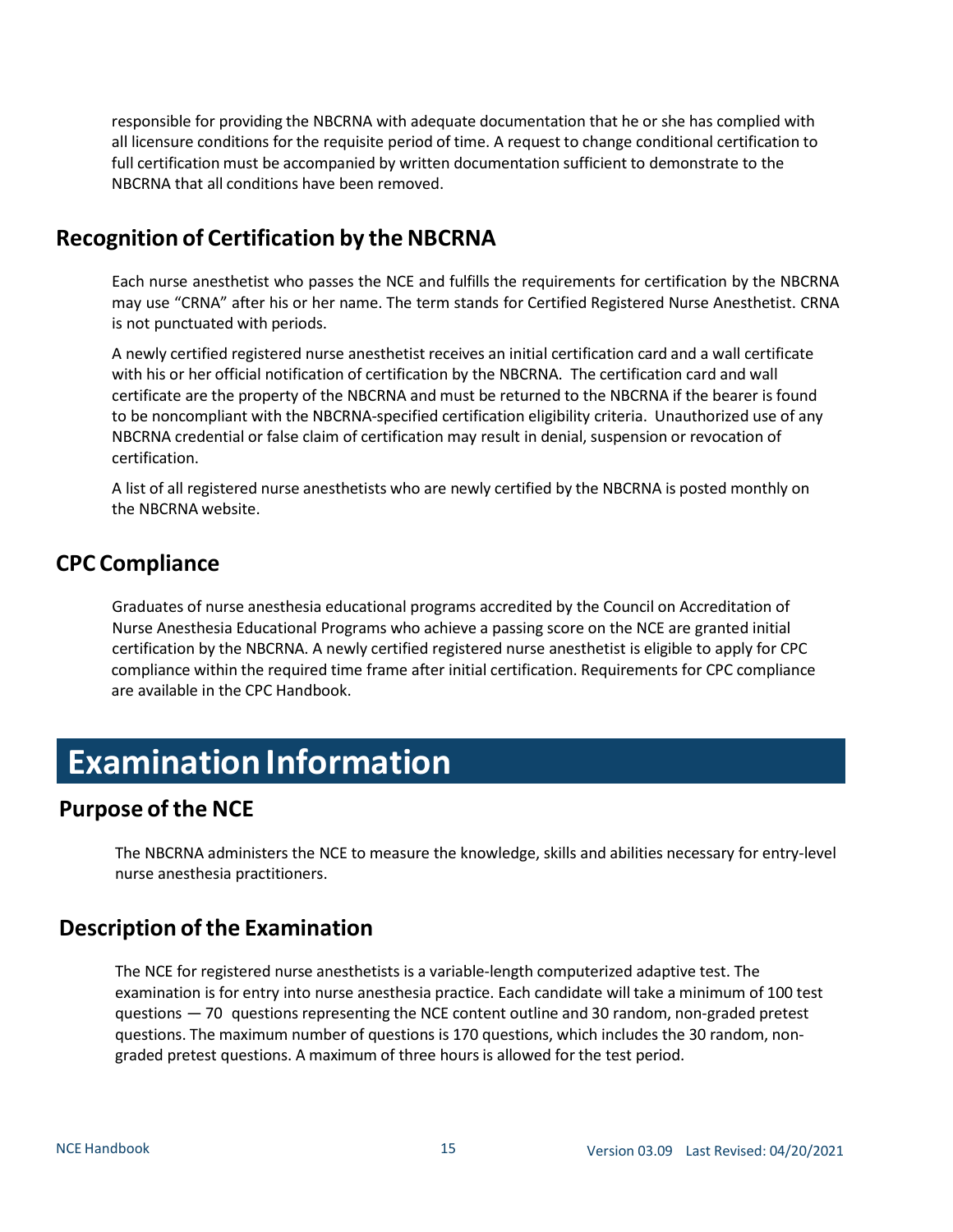In addition to multiple-choice question formats (consisting of a stem and four response options), the NCE includes alternative question formats, which consist of the following:

- **Multiple Correct Response (MCR):** This question format is similar to a multiple-choice (MC) question. However, MCR questions consist of a stem and four to eight response options, and a correct response consists of more than just one option. The examinee must select all of the correct response options in order to be awarded credit. The question stem will indicate how many response options are correct.
- **Calculation:** Examinees are asked to respond by typing in a numerical response, typically a whole number (no decimals) or a number consisting of 1 or 2 decimal places. It is very important that the response to calculation questions be entered in the form of a number (e.g., 2 or 2.11), and NOT the word form of a number (e.g., "two" or "two point one-one").

*Example: What is 2+2? Correct: 4 Incorrect: Four*

A calculator application will be available for calculation items that may be computationally complex.

- **Drag and Drop:** These questions involve clicking and dragging objects to corresponding targets, and may take the form of matching or placing objects in order.
- **Hotspot:** Examinees indicate their answer by using their mouse to click on a region of a presented image or figure. When a region is selected, an "X" appears on the selected region. Examinees can change their answer (before moving to the next question) simply by clicking on another region in the image.
- **Graphics/Video:** Any of the question formats described above may be augmented with multimedia as stimuli for the question.

The questions are presented one at a time on a computer screen. Each question may be viewed as long as the candidate wishes, but the candidate cannot go back to previous questions once an answer choice has been recorded; nor can the candidate leave a question unanswered.

An important principle of test construction is that only questions that demonstrate acceptable performance are used to compute examinee scores. Questions that have never been used before have unknown performance characteristics, and it would be unfair to use such questions in computing examinee scores.

Therefore, it is necessary to pretest these questions and evaluate their performance. There are 30 such questions on the NCE. They appear throughout the examination and are not necessarily the first 30 or last 30 questions. Those questions that survive the complex evaluation process are retained for use on future examinations. The pretest questions are not used to score the examination.

The NBCRNA Board of Directors appoints a representative group of certified registered nurse anesthetists to serve on the Certification Examination Subcommittee. This subcommittee meets annually to write and review test questions for the approved item bank and to update the item bank each year. Performance statistics for questions are continually monitored by the NBCRNA.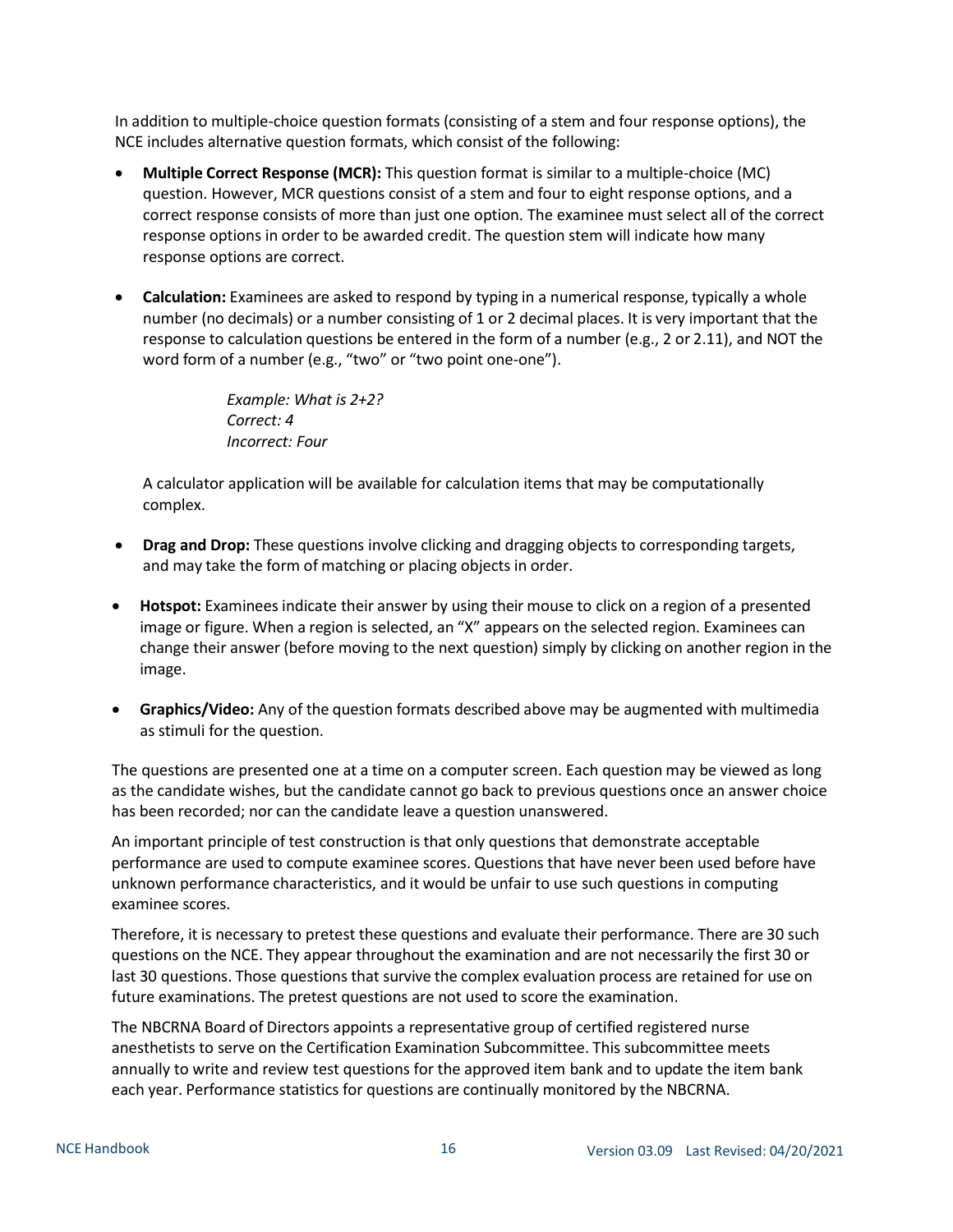# <span id="page-16-0"></span>**ComputerizedAdaptive Testing**

The NCE is administered by computer using a methodology called computerized adaptive testing (CAT). CAT is a method of administering tests that uses current technology and is based on the psychometric framework of Item Response Theory (IRT). With CAT, each candidate's test is individualized; it is assembled interactively as the candidate is taking the test. Test questions are stored in a large item bank and classified by content category and level of difficulty. After a candidate answers a question, the computer calculates an estimate of competence and chooses the next question of appropriate content and difficulty. This process is repeated for each question, thus creating an examination that both fulfills the test plan requirements and is tailored to each individual's knowledge and skills.

Each test conforms to the content outline, which assures inclusion of test questions in all of the major content areas. All questions are chosen from the same item bank. The passing point is identical for all candidates, assuring that the difficulty level to pass the NCE is consistent for all candidates. All candidates have the opportunity to demonstrate their ability level, as the NCE will not end until a pass or fail decision is determined.

# <span id="page-16-1"></span>**Administration**

The NBCRNA contracts with Pearson VUE to administer the NCE at test centers located in major cities throughout the United States.

## <span id="page-16-2"></span>**ExaminationContent**

The NBCRNA maintains responsibility for the examination content outline and test specifications, maintains an item bank of approved test questions, and sets the passing score. In addition, the NBCRNA determines individual eligibility for admission to the NCE.

Content validity for the NCE has been documented through a professional practice analysis (PPA) initially performed by the CCNA in 1987 and subsequently every 4 to 5 years. The PPA ensures that the NCE reflects the knowledge of an entry-level nurse anesthesia practitioner. Content validation is provided by linkages between the PPA, knowledge and skill statements, and the test items. The job analysis is essential to the continued accreditation of the certification program and validation that the NCE is fair, job-related, and legally defensible.

The following outline, developed from responses to the 2016 PPA and a review by the NBCRNA, is provided to assist candidates in preparing for the NCE. The test content outline is only a guide that suggests topics and topical areas used to generate and categorize examination questions. It is not allinclusive, as some elements apply to more than one area. This means that not only must candidates validate their knowledge of a subject, but they also must be able to integrate this knowledge across the spectrum of anesthesia practice. Candidates should be aware that anesthetics and anesthesia adjuncts are constantly evolving. It may be appropriate for the content to include older agents as a mechanism to compare and contrast with new agents. Drug dosing is, of course, an essential part of pharmacologic knowledge and application.

The NBCRNA reserves the right to determine examination content, to classify examination questions and to determine the percentage of test questions from each topical area. The approximate percentages of questions in each major content area are provided in the Examination Content Outline.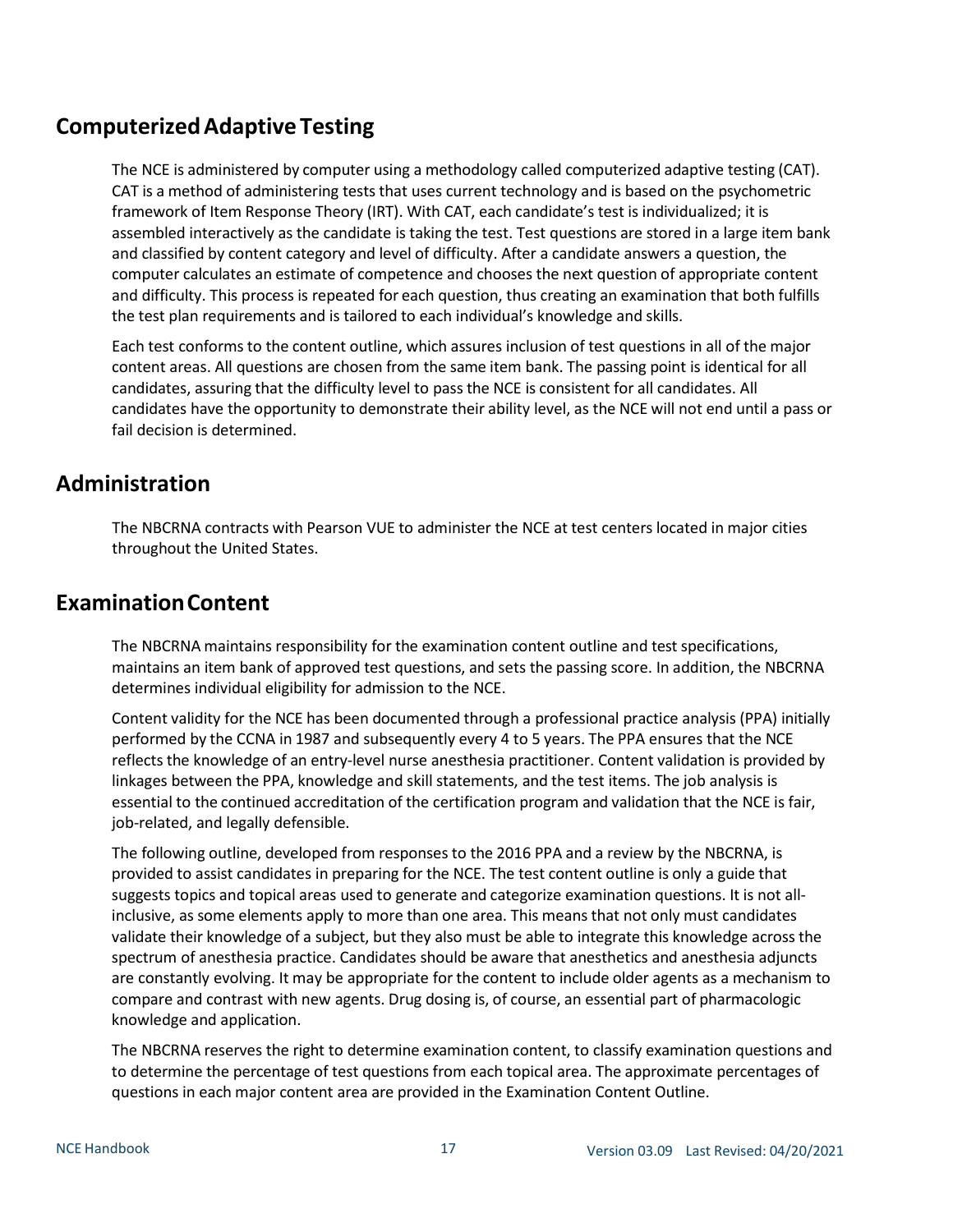# <span id="page-17-0"></span>**Examination Content Outline (effective 1/1/18)**

## **I. Basic Sciences (25%)**

## **A. Anatomy, physiology and pathophysiology**

### **1. Cardiovascular**

- a. lschemic heart disease
- b. Valvular heart disease
- c. Congenital heart defects
- d. Cardiac conduction and rhythm abnormalities
- e. Cardiovascular and peripheral vascular
- complications
- f. Infectious diseases
- g. Pericardial diseases
- h. Cardiomyopathy and heart failure

#### **2. Respiratory**

- a. Obstructive diseases
- b. Restrictive diseases
- c. Infectious diseases
- d. Pulmonary vascular complications
- e. Altered airway anatomy
- f. Genetic respiratory disorders

#### **3. Central nervoussystem**

- a. Neurodegenerative diseases
- b. Myelin diseases
- c. Cerebrovascular diseases
- d. Neuropathies and myopathies
- e. Psychiatric disorders
- f. Spinal cord disorders
- g. Intracranial tumor
- h. Congenital anomalies (e.g., cerebral palsy)
- i. Seizure disorders
- j. Genetic nervous system disorders
- 
- k. Intracranial hypertension
- l. Thermoregulation

#### **4. Musculoskeletal**

- a. Myopathies/metabolic complications
- b. Neuromuscular diseases
- c. Skeletal diseases
- d. Musculoskeletal disorders
- e. Genetic musculoskeletal disorders

#### **5. Endocrine**

- a. Thyroid and parathyroid disorders
- b. Pituitary disorders
- c. Adrenal disorders
- d. Pancreatic disorders
- e. Metabolic disorders
- f. Genetic endocrine disorders

#### **6. Hepatic**

- a. Infectious diseases
- b. Biliary tract and bilirubin disorders
- c. Cirrhotic disorders d. Hepatovascular complications

## **7. Renal**

- a. Primary kidney diseases and disorders
- b. Acute kidney injury
- c. Chronic kidney injury

### **8. Hematologic**

- a. Anemias
- b. Hemoglobin disorders
- c. Coagulation disorders
- d. Infectious diseases

#### **9. Gastrointestinal**

- a. Esophageal disorders
- b. Gastric disorders
- c. Pancreatic disorders
- d. Intestinal disorders
- e. Tumors/secreting lesions
- f. Malabsorption disorders

### **10.Immune**

- a. Infectious disorders
- b. Hyper- and hypo-immune disorders(allergic response)
- c. Autoimmune diseases

#### **11. Other conditions**

- a. Cancer
- b. Glaucoma
- c. Burns
- d. Trauma
- e. Substance abuse (alcohol, tobacco, other)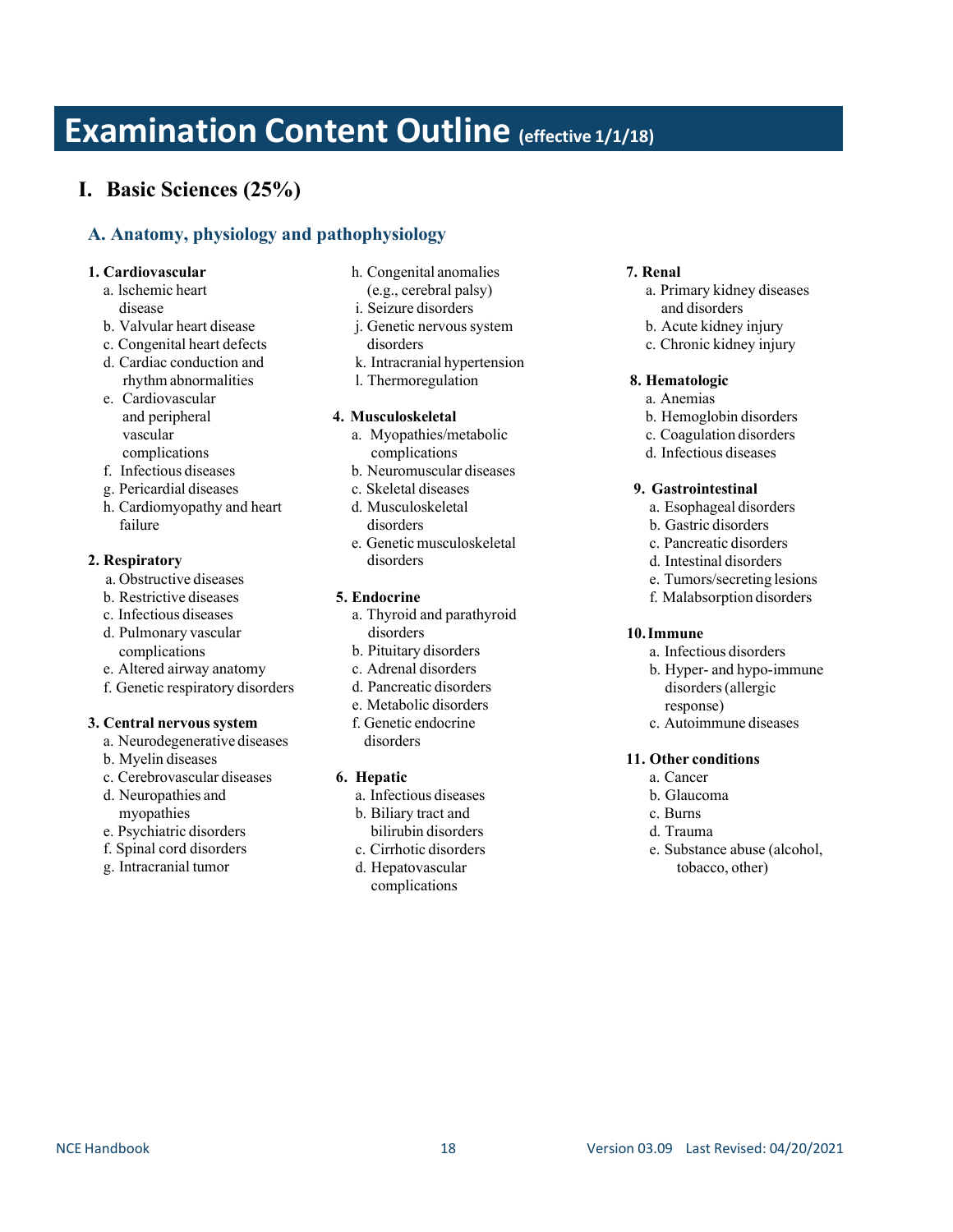## **B. Pharmacology**

#### **1. General principles**

- a. Pharmacodynamics
- b. Pharmacokinetics
- c. Drug interactions

### **2. Inhalation anesthetics**

### **3. Intravenous agents**

- a. Barbiturates
- b. Sedative/hypnotics
- c. Opioid agonists
- d. Opioid agonist-antagonists
- e. Opioid antagonists
- f. Benzodiazepines
- g. Benzodiazepine antagonists

### **4. Local anesthetics**

- **5. Muscle paralytics**
- **6. Anticholinesterase agents**
- **7. Selective relaxant binding agents**
- **8. Neuraxial analgesics**
- **9. Anticholinergics/ Cholinergic agonists**
- **10.Nonsteroidal antiinflammatory drugs**
- **11. Miscellaneous analgesics**
- **12. Sympathomimetics**
- **13. Inotropes**
- **14. PDE inhibitors**
- **15. Digitalis and related drugs**
- **16. Alpha- and beta-receptor antagonists**

### **17. Antihypertensives**

- a. Sympatholytics
- b. Centrally acting alpha<sub>2</sub>-
- adrenergic agonists
- c. ACE inhibitors
- d. Angiotensin II receptor inhibitors
- e. Nitrovasodilators
- f. Nitric oxide

### **18. Antidysrhythmics**

- **19. Calcium channel blockers**
- **20. Bronchodilators**

#### **21. Psychopharmacologic therapy**

- a. Selective serotonin reuptake inhibitors
- b. Tricyclic antidepressants
- c. MAO inhibitors
- d. Lithium
- **22. Prostaglandins**
- **23. Histamine receptor antagonists**
- **24. Serotonin antagonists**
- **25. Insulin**
- **26. Oral hypoglycemic**
- **27. Diuretics**
- **28. Antacids**

**29. Gastrointestinal prokinetic medication**s **(metoclopramide)**

#### **30. Anticoagulants**

- a. Heparin and lowmolecular-weight heparins
- b. Heparin reversal protamine
- c. Antiplatelet medications
- d. Oral anticoagulants e. Oral anticoagulant
- reversal
- f. Thrombolytics
- g. Thrombin inhibitors
- **31. Antimicrobials**
- **32. Chemotherapeutics**
- **33. Antiepileptic drugs**
- **34. Antiparkinsonian drugs**
- **35. Lipid-lowering agents**
- **36. Herbal remedies and dietary supplements**
- **37. Minerals and electrolytes**
- **38. Dantrolene**
- **39. Corticosteroids**
- **40. Tocolytics**
- **41. Uterotonics**
- **42. Antifibrinolytics**
- **43. Intravenous dyes**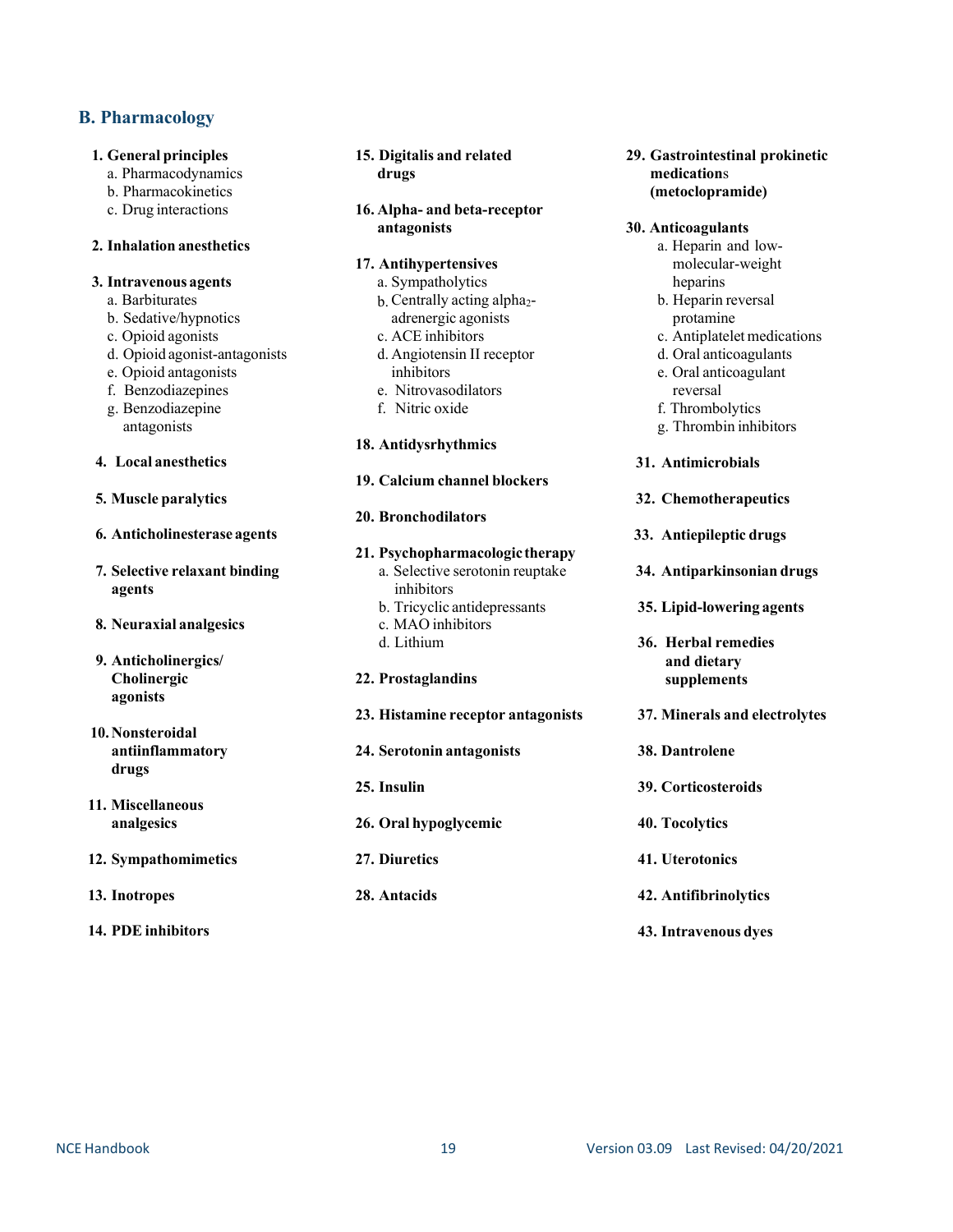## **C. Applied chemistry, biochemistry, physics**

#### **1. Chemistry**

- a. Aqueous solutions and concentrations
- b. Acids, bases and salts
- c. Chemical reactions: oxidation, reduction, hydrolysis, and conjugation

#### **2. Biochemistry**

- a. Metabolism
- b. Cellular mechanisms for action
- c. Drug receptor interaction
- **3. Physics**
	- a. Units of measurement b. Gases and gas laws

## **II. Equipment, Instrumentation and Technology (15%)**

### **A. Anesthetic delivery systems**

#### **1. High/low pressure gas sources 2. Regulators/manifolds 3. Flowmeters, valves, floats 4. Vaporizers 5. Proportioning systems 6. Pressure failure safety devices 7. Fail-safe devices 8. Ventilator 9. Carbon dioxide absorbent 10. Anesthetic circuits** a. Rebreathing, circle system b. Nonrebreathing c. Modified nonrebreathing **11. Pneumatic and electronic alarm devices B. Airway equipment 1. Face masks 2. Laryngoscope** a. Rigid b. Videoscope c. Optically enhanced scopes **3. Flexible fiberoptic bronchoscope 4. Endotrachealtube 5. Endobronchialtube** a.including double lumen tubes **6. Airways** a. Oral b. Nasal **7. Tracheostomy tubes 8. Supraglottic Airways (i.e., LMA) 9. Intubating supraglottic airways 10. Jet ventilation 11. Intubating stylets 12. Lighted stylet 13. Cricothyrotomy (needle and surgical) 14. Other** a. Eschmann catheter (i.e., "bougie") b. Combitube

c. Exchange catheter

osmosis d. Pressure and fluid flow e. Electricity and electrical

safety f. Vaporization and humidification

c. Solubility, diffusion and

g. Measurement of oxygen, carbon dioxide and hydrogen ion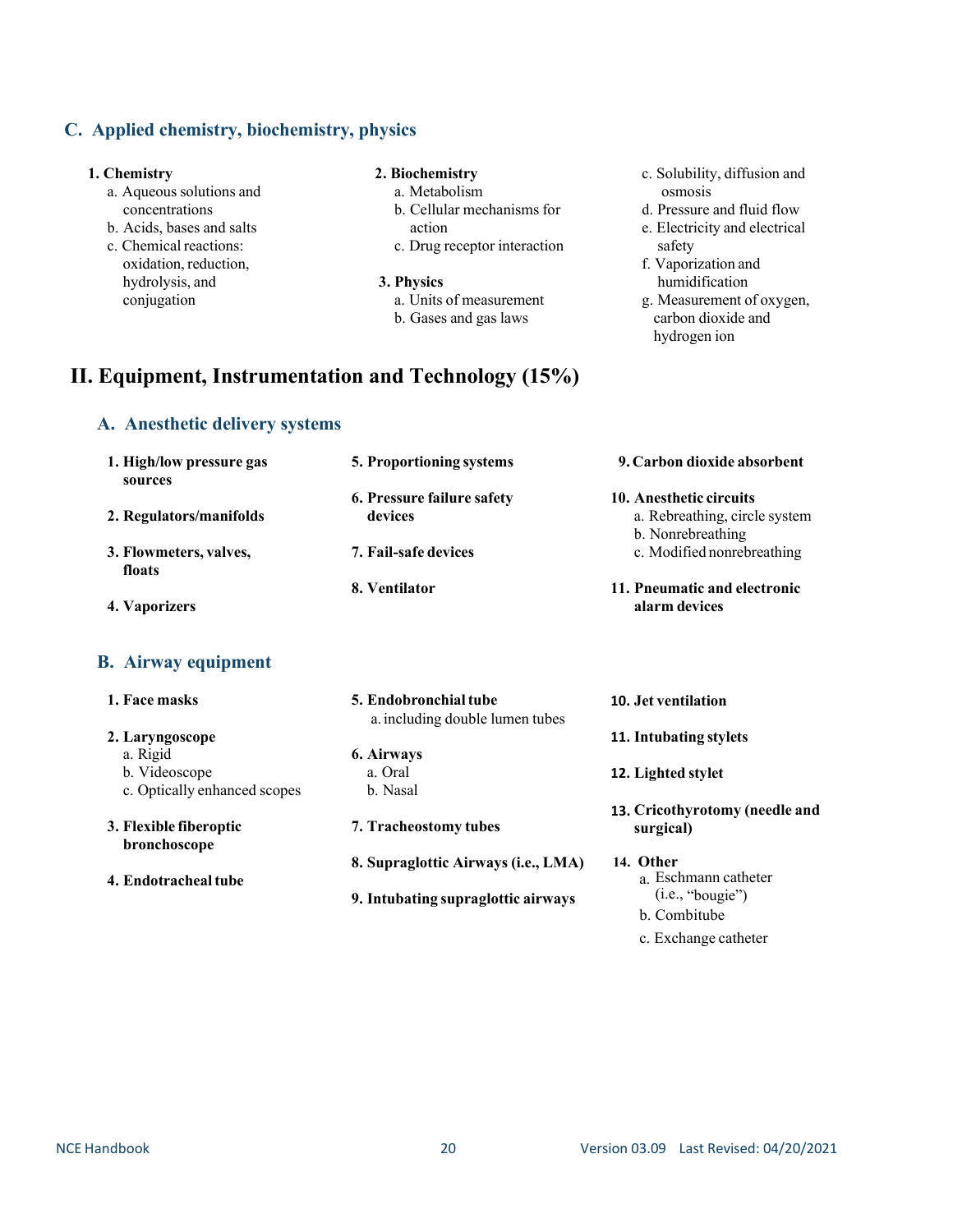## **C. Monitoring devices**

| 1. Central nervous system<br>a. Evoked potential | e. Pulmonary artery pressure<br>monitoring/SvO2 | 5. Urinary output monitoring  |
|--------------------------------------------------|-------------------------------------------------|-------------------------------|
| b. Intracranial pressure                         | f. Cardiac output                               | 6. Temperature monitoring     |
| c. Modified EEG                                  | g. Precordial/esophageal                        |                               |
| monitor (BIS,                                    | stethoscope/Doppler                             | 7. Maternal/fetal monitoring  |
| PSArray)                                         |                                                 | issues                        |
| d. Cerebral oximetry                             | 3. Pulmonary/airway                             |                               |
|                                                  | monitoring                                      | 8. Others                     |
| 2. Cardiovascular                                | a. Capnography                                  | a. Fluid/blood warmers        |
| a. Electrocardiogram                             | b. Airway gas analysis                          | b. Forced air warming blanket |
| b. Arterial pressure                             | c. Pulse oximetry                               | c. Heat and moisture          |
| monitoring                                       | d. Airway pressure                              | exchanger (HME)               |
| c. Noninvasive blood<br>pressure monitoring      | e. Blood gas analysis                           | d. Blood salvage (cell saver) |
| d. Central venous pressure<br>monitoring         | 4. Peripheral nerve stimulator                  |                               |
| D. Imaging                                       |                                                 |                               |
| 1. Ultrasound                                    | 2. Fluoroscopy                                  | 3. Radiography                |

# **III. General Principles of Anesthesia (30%)**

| A. Ethical considerations                                                |                                                                                |                  |
|--------------------------------------------------------------------------|--------------------------------------------------------------------------------|------------------|
| <b>B.</b> Legal issues                                                   |                                                                                |                  |
| C. Safety and wellness                                                   |                                                                                |                  |
| 1. Substance abuse<br>(impairment, disorder and<br>other considerations) | 2. Issues surrounding patient<br>safety                                        |                  |
| D. Preoperative assessment and preparation of patient                    |                                                                                |                  |
| E. Fluid volume assessment and management                                |                                                                                |                  |
| 1. Fluid/blood<br>component therapy<br>replacement                       | 2. Bloodless medicine<br>(including cell saver and<br>hemodilution techniques) |                  |
| <b>F.</b> Positioning                                                    |                                                                                |                  |
| 1. Techniques                                                            | 2. Physiologic alterations                                                     | 3. Complications |
|                                                                          |                                                                                |                  |

## **G. Utilization and interpretation of data**

| 1. Lab tests | 2. Diagnostic exams | 3. Intraoperative monitoring<br>data |
|--------------|---------------------|--------------------------------------|
|              |                     |                                      |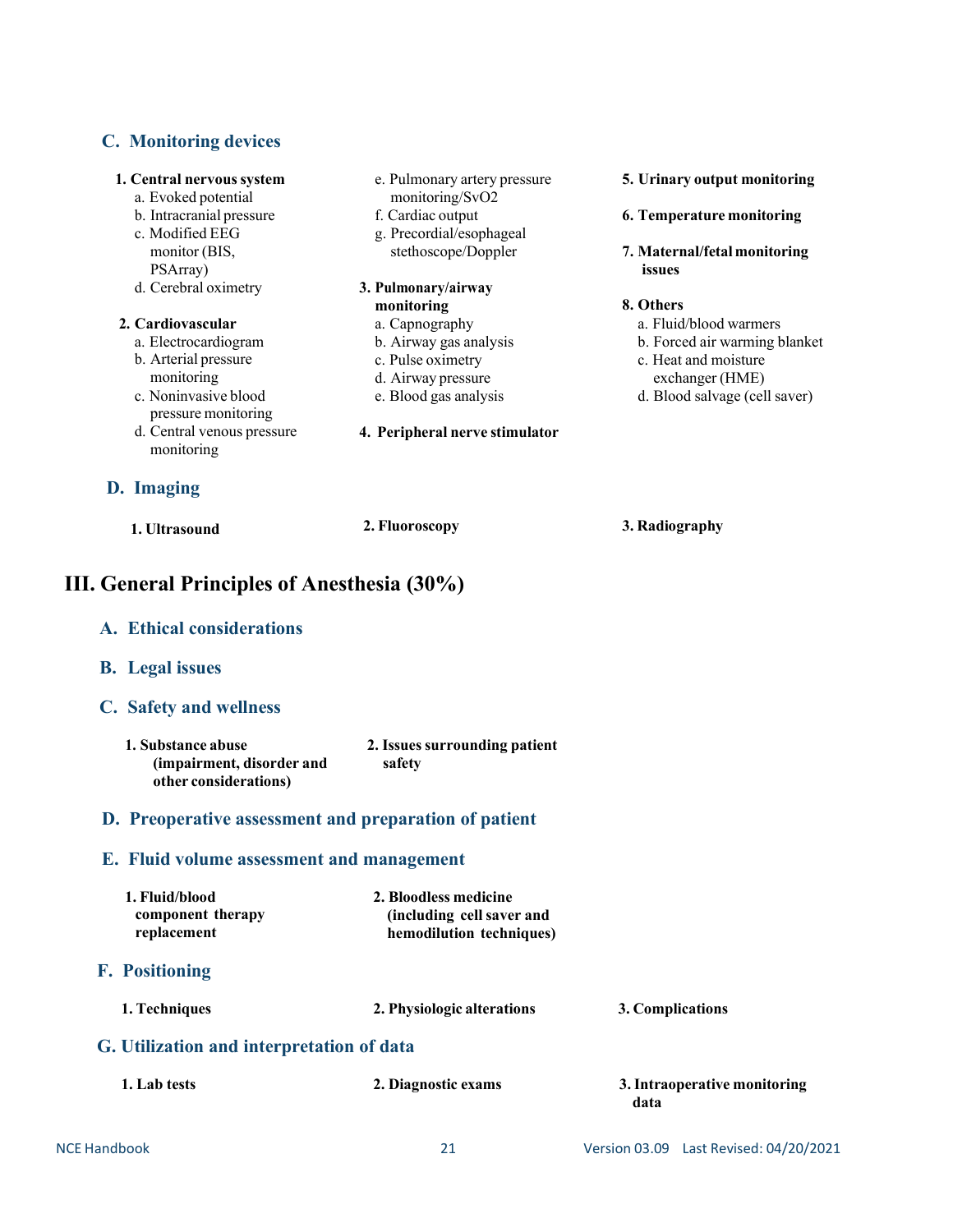## **H. Airway management**

| 1. Assessment                                                                     | 3. Complications               | 5. Retrograde intubation |
|-----------------------------------------------------------------------------------|--------------------------------|--------------------------|
| 2. Techniques, procedures,<br>and devices                                         | 4. Difficult airway management |                          |
| I. Local/regional anesthetics (technique, physiologic alterations, complications) |                                |                          |
| Anatomy                                                                           | 3 Tonical                      | 6 Other hlocks (airway   |

| 1. Aliatolity   | J. TUPICAI           | 0. UTHER DRUCKS (AIL WAY,  |
|-----------------|----------------------|----------------------------|
|                 |                      | retrobulbar)               |
| 2. Infiltration | 4. Neuraxial blocks  |                            |
|                 |                      | 7. Ultrasound and/or nerve |
|                 | 5. Peripheral blocks | stimulator guided concepts |
|                 |                      | and techniques             |
|                 |                      |                            |

## **J. Light, moderate and deep sedation (monitored anesthesia care)**

## **K. Pain management**

**1. Acute 2. Chronic (pathophysiology, techniques, management of patients)** a. Pathophysiology b.Techniques c. .Management of Patients

## **L. Pain Theory (Anatomy, physiology, pathology, and psychodynamics)**

## **M. Other Techniques**

**1. Hypotensive 2. Enhanced recovery after surgery (ERAS)**

## **N. Postanesthesia care/respiratory therapy**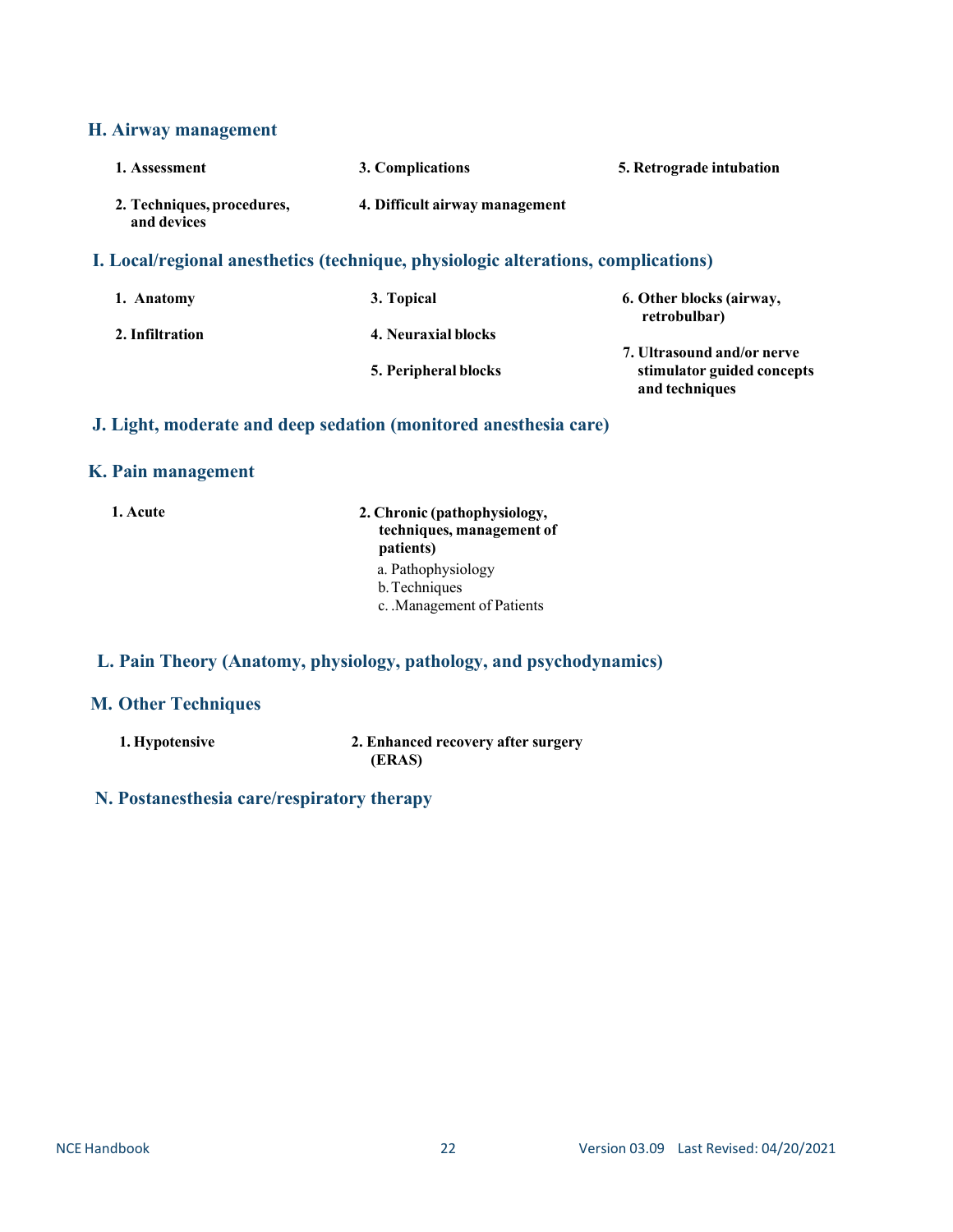## **IV. Anesthesia for Surgical Procedures and Special Populations (30%)**

## **A. Surgical and diagnostic anesthesia, including management of complications**

- **1. Intraabdominallaparoscopic versus open**
	- a. Hepatobiliary system b. Gastrointestinal tract
	- procedures c. Endocrine organ procedures
	- d. Renal/genitourinary
	- e. Gynecologic procedures f. Peritoneal procedures
	- (including hernia repair)

#### **2. Extrathoracic**

- a. Breast
- b. Plastics and/or reconstructive

#### **3. Head**

- a. Extracranial
	- i. Otolaryngological
	- ii. Ophthalmologic
- iii. Nasal
- iv. Craniofacial
- v. Plastics and/or reconstructive
- vi. Orthodontic/dental
- b. Intracranial
- i. Decompression (burr holes, ventriculoperitoneal
- shunt) ii. Space-occupying lesion
- iii. Vascular
- iv. Transsphenoidal hypophysectomy
- v. Stereotactic procedures

#### **4. Intrathoracic (including open and thoracoscopic approach)** a. Diaphragm

- b. Endoscopic procedures
- (bronchoscopy,
- mediastinoscopy)
- c. Esophagus
- d. Heart e. Lung
- f. Mediastinal

#### **5. Neck**

- a. Larynx/trachea (including tracheostomy)
- b. Lymph node biopsies
- c. Parathyroid/thyroid
- d. Neck tumors
- e. Radical neck dissection

#### **6. Neuroskeletal**

- a. Cervical spine (anterior and posterior approach)
- b. Laminectomy/discectomy fusions at all levels
- c. Pain management procedures
- d. Spinal cord procedures
- e. Surgical sympathectomy
- f. Vertebroplasty
- g. Scoliosisrepair

### **7. Orthopedic**

- a. Arthroscopic procedures
- b. Closed reduction
- c. Fractures
- d. Total joint replacements/arthroplasty
- e. Procedures of the hand and foot

#### **8. Perineal and pelvic procedures**

- a. Gynecologic
- b. Genitourinary
- c. Anal/rectal

### **9. Vascular (open versus endovascular)**

- a. Carotid
- b. Thoracic
- c. Abdominal(including renal)
- d. Extremity
	- i. Occlusive disease
- ii. Vascular access
- iii. Vein stripping
- e. Thromboembolic prevention
- f. Surgical management of portal hypertension

#### **10. Diagnostic/therapeutic**

- a. Venous/arterial catheterization
- b. Interventional cardiology i. Cardioversion
	- ii. Defibrillation (including AED)
	- iii. Pacemakers
	- iv. Automated internal cardiac defibrillator devices
- c. Diagnostic imaging
- d. Electroconvulsive therapy
- e. Interventional radiology
- f. Radiation therapy
- g. Endoscopy

#### **11. Other surgical procedures**

- a.Trauma
- b. Burns
- c. Resuscitation
- d. Organ transplants (including management of posttransplant patient for nontransplant surgery)
- e. Organ procurement
- f. Laser procedures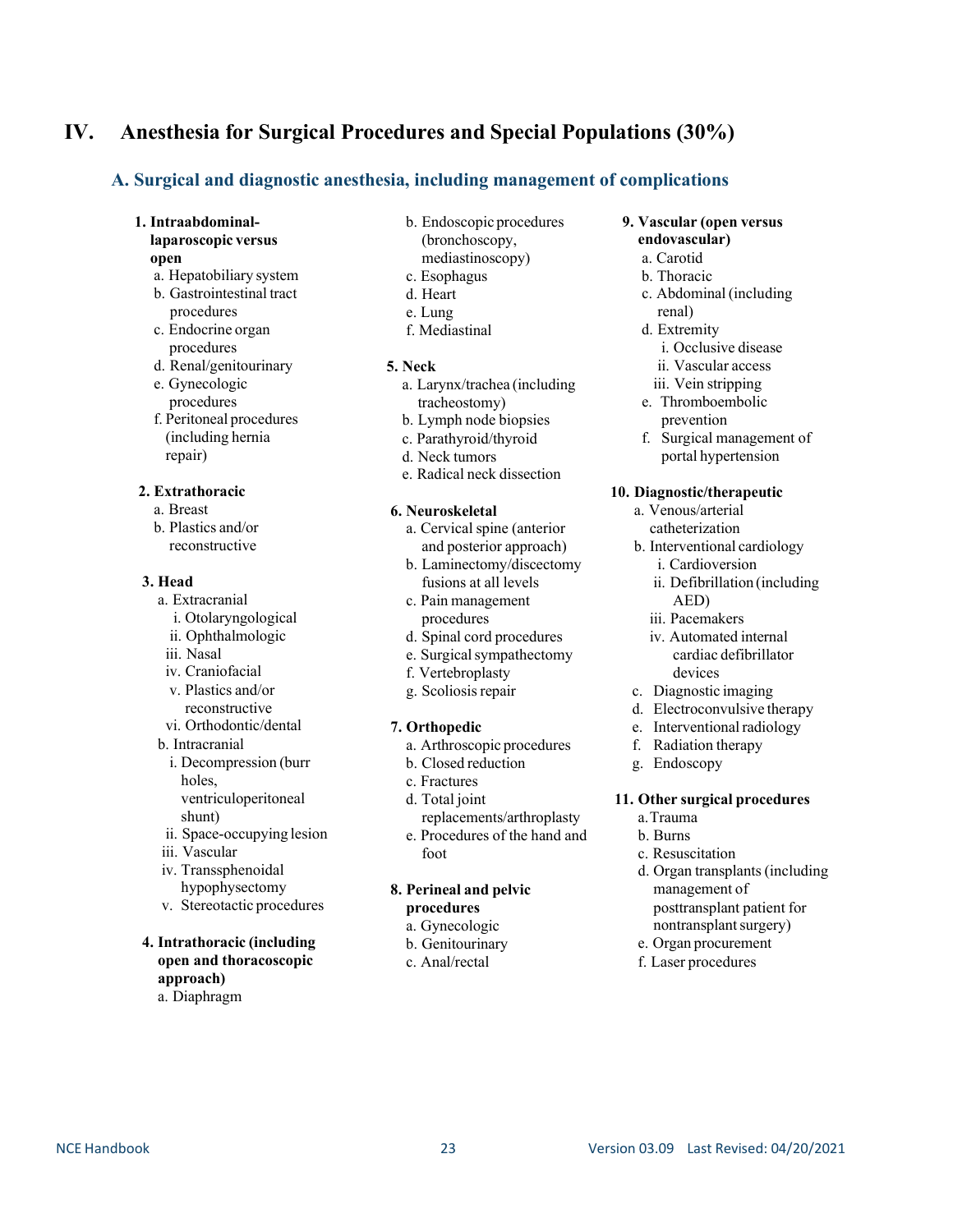## **B. Anesthesia for special populations**

#### 1. **Pediatrics**

- a. Anatomy, physiology
- and pathophysiology
- i. Normal ii. Prematurity
- 
- iii. Congenital anomalies
- b. Pharmacology c. Anesthesia
- techniques/procedures
- d. Management of complications
- 2. **Obstetrics**
	- a. Anatomy, physiology and pathophysiology
- b. Pharmacology
- c. Anesthesia
- techniques/procedures
- d. High-risk parturients
- e. Nonobstetric surgery in the parturient
- f. Management of complications
- 3. **Geriatrics**
	- a. Anatomy, physiology and pathophysiology
	- b. Pharmacology
- c. Anesthesia
- techniques/procedures d. Management of complications

#### **4. Obesity**

- a. Anatomy, physiology and pathophysiology
- b. Pharmacology
- c. Anesthesia techniques/procedures (including bariatric)
- d. Management of complications

Sample questions and answers appear at the end of this handbook.

## <span id="page-23-0"></span>**Referencesfor Review**

The principal anesthesia textbooks used in nurse anesthesia educational programs should provide information related to all the major content areas on the NCE. An NCE/SEE Bibliography is available on the NBCRNA website. Research articles and review books are not used as references. The NBCRNA does not sponsor or endorse any review courses, review manuals or particular texts that can be used in preparation for the NCE. The NBCRNA does not make old tests or retired questions available to anyone.

# <span id="page-23-1"></span>**Registration Information**

## <span id="page-23-2"></span>**ExaminationDates**

The NCE is offered year-round and may be taken after the candidate has been deemed eligible by the NBCRNA and has scheduled an appointment with Pearson VUE to take the test. Candidates may schedule an appointment to take the NCE on any date that space is available at any Pearson VUE test center of their choice. Attention should be paid to the fact that not all test centers are open seven days a week or operate on the same schedule. Immediate scheduling is not guaranteed by either NBCRNA or Pearson VUE.

## <span id="page-23-3"></span>**Fees**

The NCE application fee (at time of publication \$995) and any other applicable fees must be paid electronically through the NBCRNA website. All fees must accompany the online application form. Institutional checks, personal checks or money orders will not be processed. The NBCRNA does not directly invoice individuals or institutions for payment of any examination fees.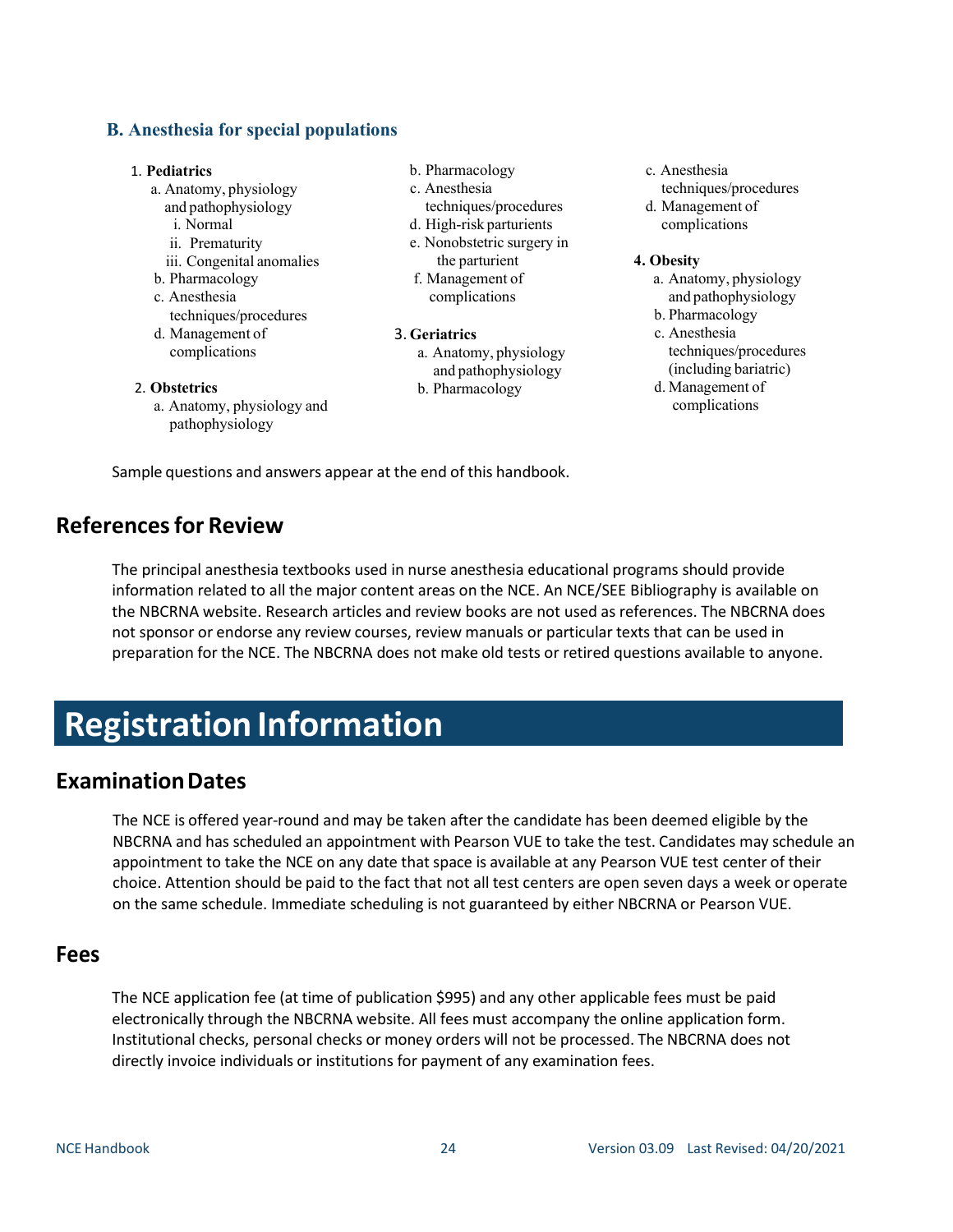## <span id="page-24-0"></span>**Application Process**

For a candidate to be considered for eligibility to take the NCE, all of the following materials must be submitted to the NBCRNA by the candidate's nurse anesthesia educational program administrator:

- A completed, electronically signed application
- All candidates must sign the waiver of liability and agreement of authorization, confidentiality and nondisclosure statements on the application form.
- Information regarding the candidate's current and unrestricted license to practice as a registered professional nurse (RN license number, issuing state and expiration date) in all states in which he or she currently holds an active license. At least one license must be current on the candidate's examination date.
- A record of academic and clinical experiences.
- A color digital photo taken within the previous six months.
- Written requests for reasonable accommodations, if applicable.

## *Application Procedure – Program Administrators*

The program administrator must submit all the necessary materials upon official completion of the nurse anesthesia educational program. The official completion date is the date that the student has completely finished the nurse anesthesia educational program and all degree requirements (i.e., there are no makeup days, hours, classes, comprehensive exams or thesis for which the student is responsible).

The decision as to when to submit completed application materials is at the discretion of the program administrator. Regardless of when application materials are submitted, they must document that the candidate has met the Council on Accreditation of Nurse Anesthesia Educational Programs (COA) minimum academic and clinical requirements, as well as the COAspecified competencies.

## *Application Procedure – Candidates*

An online application must be reviewed and completed by the candidate, including payment of all fees, prior to being submitted by the nurse anesthesia educational program administrator. An application that is incomplete, incorrectly filled out, without the correct fee or without a current and unrestricted professional nursing license will not be processed. **No application materials may be submitted directly by the candidate.**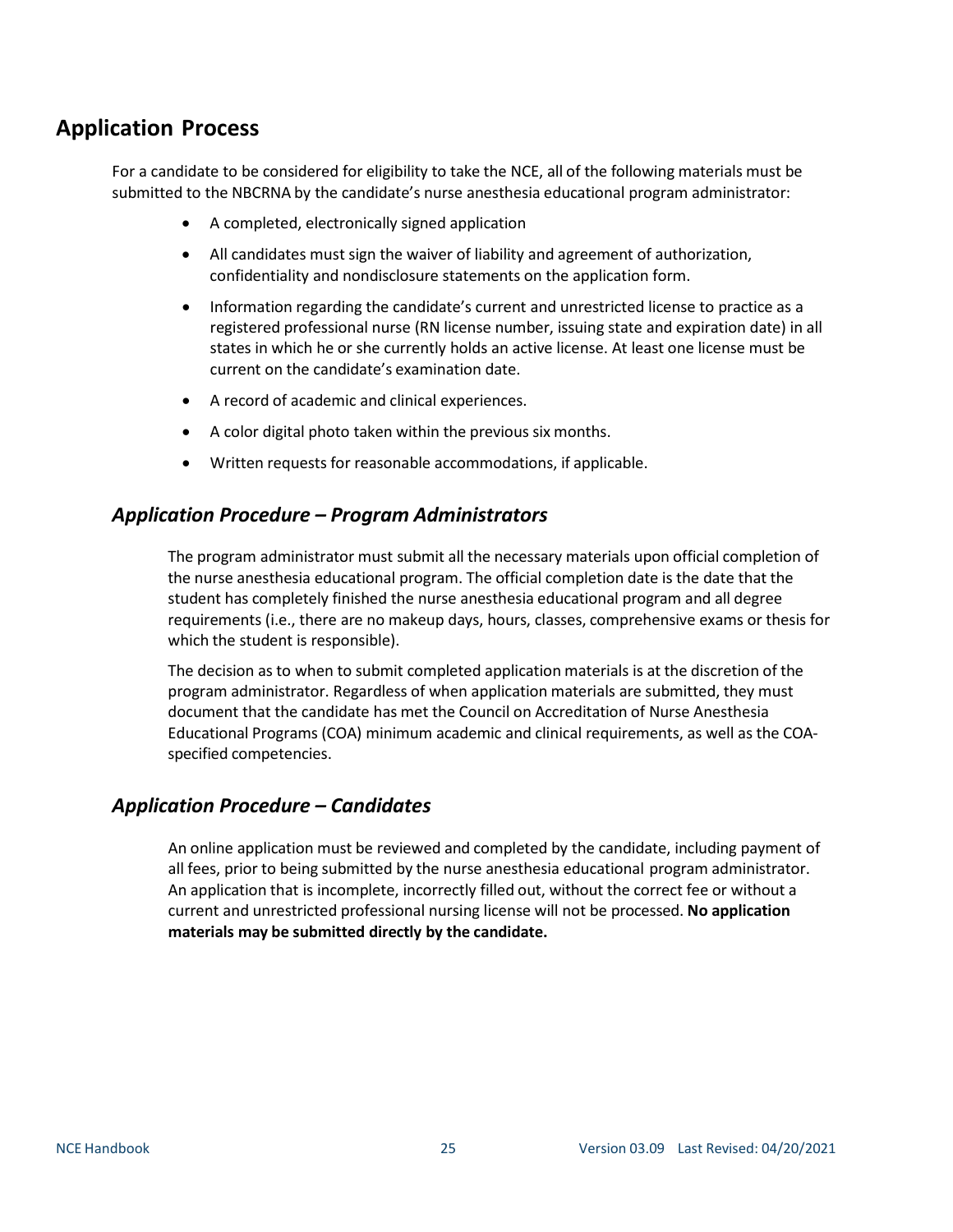# <span id="page-25-0"></span>**Notification of Candidate Eligibility**

Notification of eligibility or ineligibility is sent to a candidate after verification of completion of a nurse anesthesia educational program has been received and his or her application has been approved. This process should be completed within five business days after graduation verification from the nurse anesthesia educational program.

Eligible candidates will receive an official NBCRNA certification eligibility notification via email. The information in the notification is used to schedule an appointment to take the examination with Pearson VUE, either via its website or its Candidate Call Center. All scheduling must be done by the candidate directly with Pearson VUE; the NBCRNA is not responsible for resolving scheduling conflicts. The certification eligibility notification expires 90 days from the date of issue, or on the date on which the candidate takes the NCE, whichever comes first.

# <span id="page-25-1"></span>**Requestsfor State Board of Nursing Notification of Eligibility**

The NBCRNA does not automatically notify state boards of nursing of a candidate's **eligibility** to take the NCE. Any requests a candidate may have regarding eligibility verification to state boards of nursing must be submitted with the application. Requests for eligibility verification to state boards generally will be processed within five business days from the time a candidate has been deemed eligible to sit for the NCE.

The candidate is expected to be familiar with the state board of nursing requirements for licensure to practice as a nurse anesthetist in the state where he or she intends to practice. Therefore, candidates are responsible for submitting requests for verification to the NBCRNA so they can be completed at the time the NCE application is processed.

# <span id="page-25-2"></span>**Acknowledgment of Receipt of Materials or Confirmation of Eligibility**

Due to the large volume of correspondence the NBCRNA receives, email and telephone confirmation of receipt of NCE application materials, eligibility status, and when eligibility verifications to state boards of nursing were sent cannot be acknowledged.

A candidate who has not received an electronic eligibility notification from the NBCRNA within four weeks of the completion date of the nurse anesthesia educational program is requested to contact the NBCRNA by email at [certification@nbcrna.com.](mailto:certification@nbcrna.com)

# <span id="page-25-3"></span>**Change of Name**

The name that the candidate used on the official NBCRNA NCE application is the name that is submitted to Pearson VUE on the eligibility file.

When a candidate appears at the test center, the first and last name, as they appear on the original NBCRNA certification eligibility notification, and two pieces of identification (both bearing a signature and one bearing a photo) must all match. Candidates will not be allowed to take the test if their identification does not bear the same first and last names as their eligibility file shows at the test center.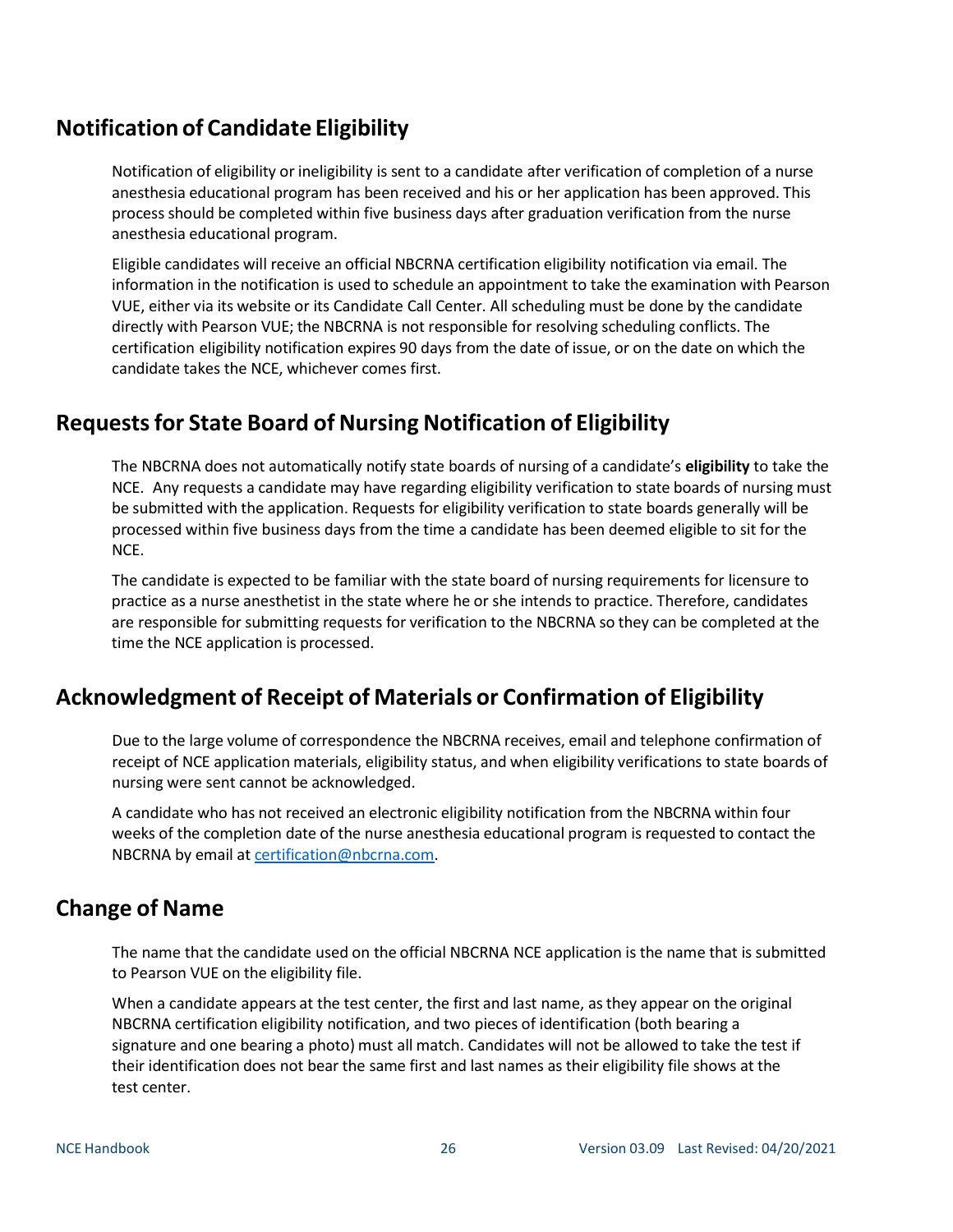Name changes are not accepted at the test center. If a candidate changes his or her name after the certification eligibility notification has been sent, the NBCRNA should be notified immediately by email at [certification@nbcrna.com](mailto:certification@nbcrna.com) of the change.

## <span id="page-26-0"></span>**Reasonable Accommodation for Persons with Disabilities**

 The NBCRNA complies with the Americans with Disabilities Act (ADA). To ensure equal opportunity for all qualified persons, a candidate with a documented disability may request a reasonable testing accommodation by submitting a written request along with supporting documentation to the NBCRNA with their completed application. Supporting documentation includes the following:

- 1. A written personal statement identifying the basis of your need for accommodation and how that impacts your testing ability.
- 2. A current, complete and comprehensive evaluation from a qualified healthcare professional performed within the past three years. Qualified healthcare professionals must be licensed or otherwise properly credentialed, who possess expertise in the disability for which the accommodations are sought and who have made an individualized assessment of the candidate that supports the need for the requested testing accommodations.
- 3. Documentation from qualified healthcare professional must include the following:
	- a. Official letterhead from a licensed or qualified healthcare professional who has examined the applicant
	- b. Official diagnosis, date of diagnosis, and identification of current need for testing accommodations
	- c. Recommended accommodations/modifications
	- d. Dated and Signed by qualified healthcare professional
	- e. Results of psycho-educational or other professional evaluation
- 4. Nurse Anesthesia supporting documentation. A letter from the nurse anesthesia educational program administrator documenting the types of prior academic/test accommodations provided to the candidate during their nurse anesthesia educational program or a statement that no accommodations were given; faculty or supervisor feedback if applicable.

## <span id="page-26-1"></span>**SchedulingInformation**

The certification eligibility notification contains detailed information about scheduling an appointment with Pearson VUE to take the NCE. This information will include the expiration date of the candidate's eligibility for the NCE. Appointments cannot be scheduled prior to receipt of this email eligibility notification from the NBCRNA, or after the expiration date.

It is strongly recommended that candidates contact Pearson VUE to make an appointment for the NCE **as soon as possible after receipt** of the NBCRNA certification eligibility notification. Candidates may schedule an appointment to take the NCE on any day that space is available at a Pearson VUE test center. When making an appointment, candidates should take into account that not all test centers are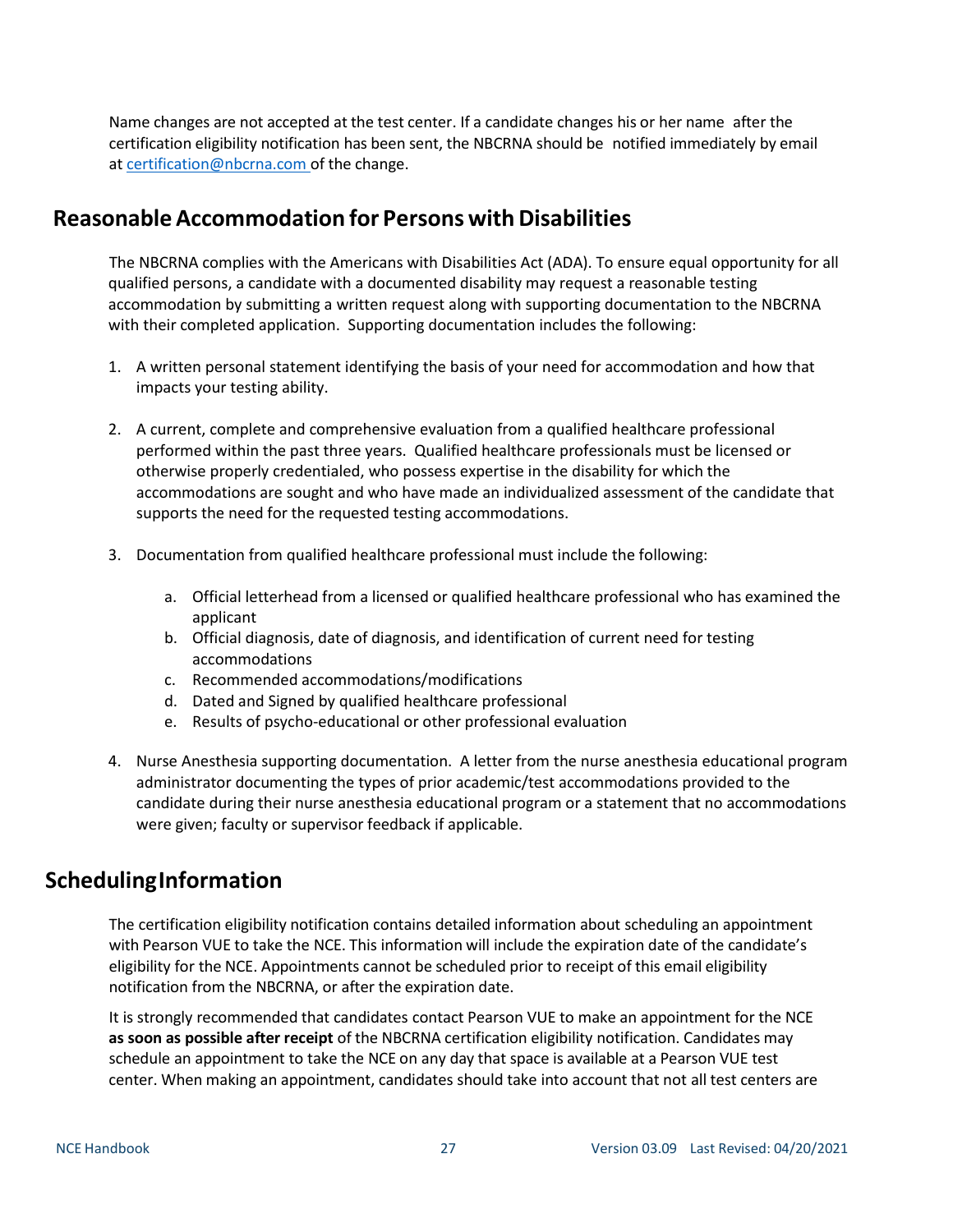open seven days a week, operate on the same schedule or have the same seating capacity. Pearson VUE usually schedules appointments at least two weeks in advance. A confirmation number for the scheduled appointment will be given to the candidate by Pearson VUE and should be retained until the NCE has been taken.

Scheduling an appointment to take the NCE is strictly between the candidate and Pearson VUE; the NBCRNA will not intervene in these arrangements. No refunds will be made if a candidate is unable to schedule the NCE before his or her eligibility expiration date. If the candidate does not take the NCE within the 90-day eligibility period, or takes the NCE and fails it, he orshe will have to reapply, pay the full application fee and complete the registration process.

# <span id="page-27-0"></span>**Refunds for Cancellations and No-Shows**

There are no refunds issued for **any of** the following reasons:

- Not scheduling the exam
- Canceling a scheduled examination less than 24 hours in advance of the date and time of the scheduled appointment
- Arriving more than 15 minutes after the scheduled starting time for the test
- Failing to appear for the scheduled test
- Not taking the NCE on or before the eligibility expiration date.

The previous application fee cannot be applied to another examination.

If the student experiences an emergency, he or she must provide the NBCRNA with a written description and documentation for review by email at [certification@nbcrna.com.](mailto:certification@nbcrna.com) Requests must be submitted within 24 hours of the scheduled test date.

**NOTE:** Recording the wrong date or time for the scheduled appointment or forgetting to bring the required current, valid identification is not considered an emergency.

# <span id="page-27-1"></span>**Examination Administration**

## <span id="page-27-2"></span>**Admission to the Test Center**

<span id="page-27-3"></span>Candidates arriving at the test center will be asked for the following before admission to the test: presentation of two separate forms of **current**, valid identification (ID), both of which must bear a signature and one of which must bear a photo. The photo ID must be a current government-issued ID such as a passport, driver's license, state ID or military ID; an unexpired school ID or employee ID. Both pieces of ID must have the same first and last names as they appear on the certification eligibility notification sent via email by the NBCRNA. Candidates who appear without the specified identification will not be permitted to take the NCE and will be required to pay the reauthorization fee (at time of publication \$75) in order to receive a new eligibility notice.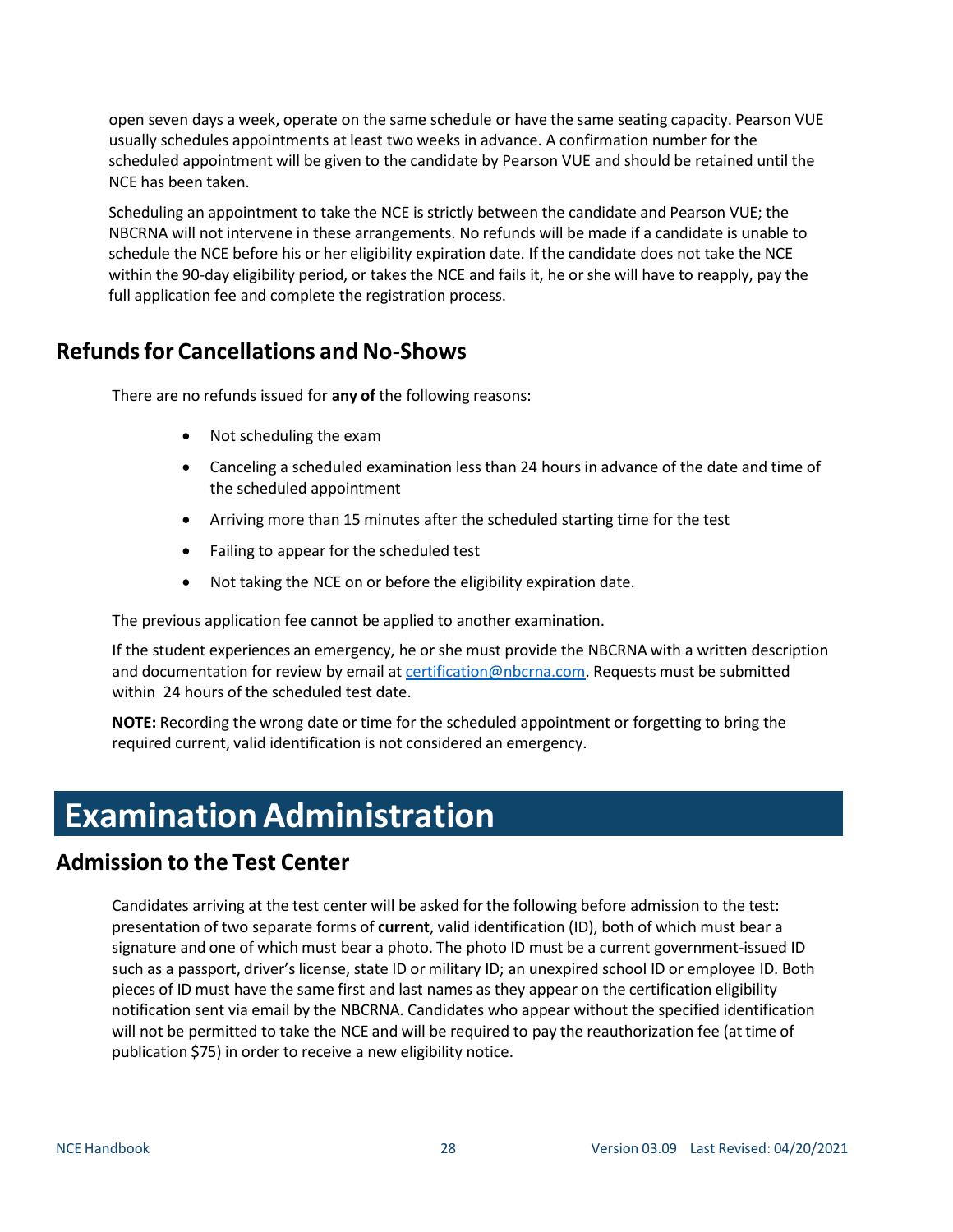## **AdmissionProcedures**

After the initial verification of identity, the candidate will be asked to sign a roster, to place both palms on a palm vein scanner, and to have his or her photo taken. The use of biometric technology at Pearson VUE test centers for added security is a part of the admission procedures for all NBCRNA examinations. Electronic devices (including but not limited to cell phones, tablets and e-readers), reference books, notes and other study materials may not under any circumstances be brought into the test center. Personal belongings (including bags, watches and wallets) may not be taken into the testing room; they must be stored in designated areas. An erasable note board will be available at the test center for use during the examination; scratch paper is not permitted.

## <span id="page-28-0"></span>**Test Center Environment**

It is unlikely that an NBCRNA certification candidate will be the only person taking an examination in the test room. Individuals taking other examinations may be present. Some examinations may require full use of the computer keyboard, and there may be accompanying keyboard noise. In addition, Pearson VUE personnel and other individuals may leave and enter the test room during the certification candidate's test period.

Test centers will make every effort to keep movement of personnel and noise levels to a minimum during examination administrations. However, if a certification candidate believes that noise may be a distraction, he or she should request earplugs at the test center to use during the NCE. Individual test rooms are not available at test centers.

Candidates with a documented disability shown to require special testing services should refer to the "Reasonable Accommodation for Persons with Documented Disabilities" section.

# <span id="page-28-1"></span>**Taking the test**

At the beginning of the NCE, a *Statement of Confidentiality and Nondisclosure Agreement* will appear that candidates must read, acknowledge and agree to. If the candidate does not indicate agreement, he or she will not be allowed to begin the NCE and will have to contact the NBCRNA in writing for reauthorization and pay the reauthorization fee. The content of the NCE, and each individual NCE question, is the property of the NBCRNA, is copyrighted and is strictly confidential information. The retention, possession, copying, distribution, disclosure, discussion or receipt of any NCE question, in whole or in part, by written, electronic, oral or other form of communication, including but not limited to emailing, copying or printing of electronic files, and reconstruction through memorization and/or dictation, before, during or after the NCE is strictly prohibited.

Candidates should read the directions for entering responses carefully before beginning the test. There is a tutorial with practice questions. The NCE then begins with the appearance of the first exam question. There is a "help" screen that can be referred to at any time during the examination to refresh a candidate's memory as to how to enter responses. At any time before or during the NCE, candidates may request help regarding the use of the computer.

Questions are presented one at a time on the computer screen. Each question must be answered as it is presented. The question on the screen must be answered before the candidate can move on to the next screen. Candidates should consider each answer carefully and make their best choice.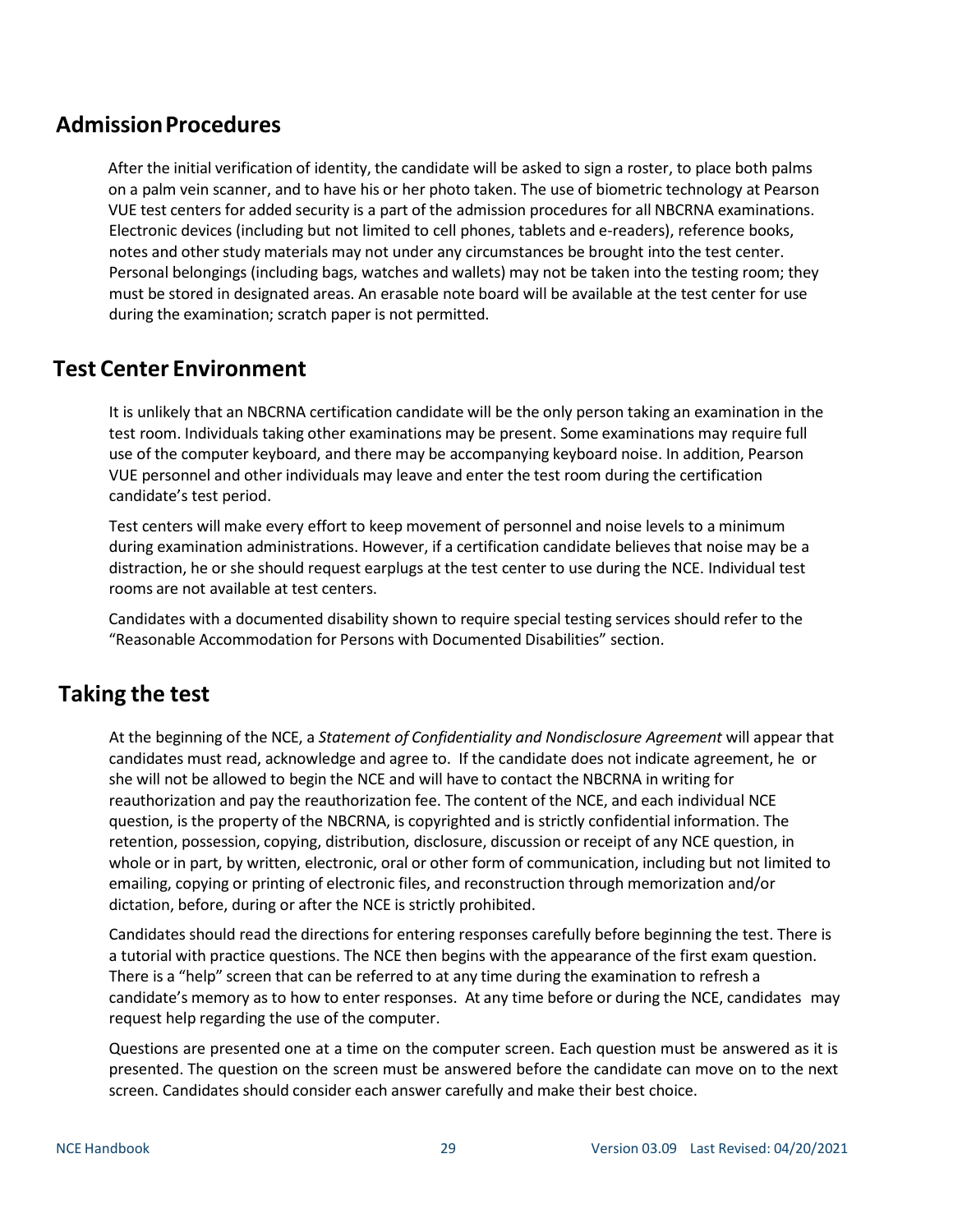Once a candidate confirms an answer and goes on to the next question, he or she is not allowed to go back to any previous questions. Psychometric research has shown that, in general, candidates do not significantly improve their scores by reviewing and changing answers.

## <span id="page-29-0"></span>**ExaminationLength**

Each candidate must answer a minimum of 100 questions. As a candidate takes the NCE, questions are selected based on his or her responses to previous questions. Once 100 questions have been answered, the test will continue, if necessary, until the candidate's performance is estimated as being either above or below the passing standard with a predetermined level of certainty. Thus, different candidates will have to answer varying numbers of questions and use varying amounts of time. The maximum number of questions is 170 during a three-hour maximum testing period.

# <span id="page-29-1"></span>**Improper Behavior in Connection with the Examination**

When applying for the NCE, each candidate must agree to the NBCRNA waiver of liability and agreement of authorization, confidentiality and nondisclosure statements.

The consequences of violating this agreement may include, but are not limited to, the following:

- Loss of eligibility to take the NCE now and in the future
- Invalidation of NCE results
- Denial, Suspension or Revocation of certification
- Assessment of monetary damages

During the NCE, the performance of all candidates will be monitored. Any candidate who gives or receives assistance, or otherwise engages in dishonest or improper behavior during the NCE, will be required to cease taking the NCE and leave the test center. Test center personnel will notify the NBCRNA office of any improper behavior during the NCE.

After reviewing a reported incident, the NBCRNA will determine whether there is reason to believe that a candidate has engaged in cheating or other improper behavior, or has otherwise violated the security of the NCE. If the NBCRNA determines that there is reason to so believe, it may, at its discretion, take any of the following actions:

- Order the candidate to retake the NCE at a time and place to be determined by the NBCRNA
- Refuse to release the test results of the candidate and, thereby, deny his or her current application for certification
- Require the candidate to wait a specified period of time before reapplying to take the NCE
- Deny, suspend or revoke the candidate's eligibility to sit for the NCE in the future
- Take a combination of any of the above actions or such other action that the NBCRNA may deem appropriate

Candidates who are aware of improper behavior should report it to NBCRNA's anonymous, third-party tip line at 844-703-1790 or [www.nbcrna.ethicspoint.com.](http://www.nbcrna.ethicspoint.com/)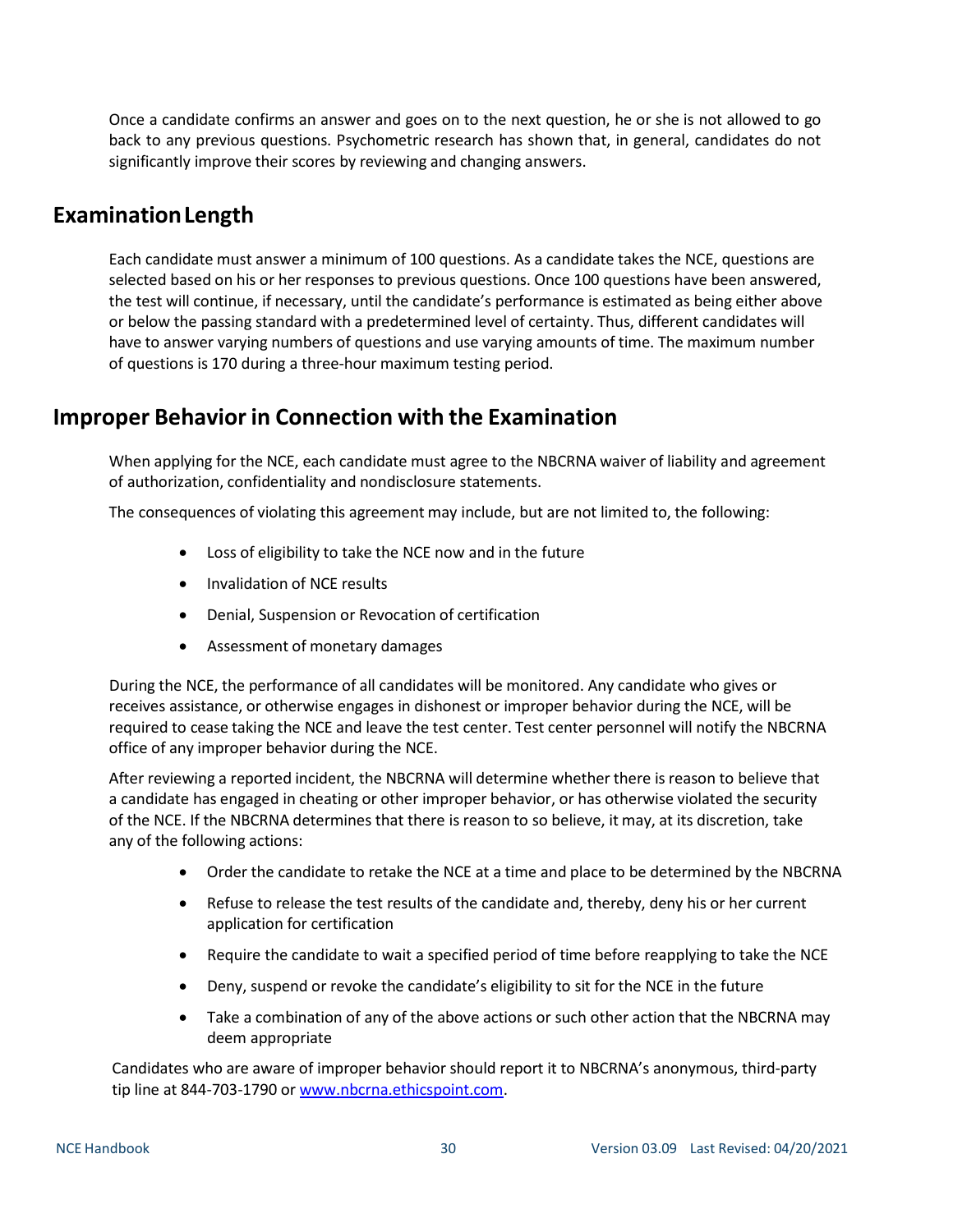# <span id="page-30-0"></span>**Post Examination**

## <span id="page-30-1"></span>**Improper Behavior Afterthe Examination**

The content of the NCE exam, and each individual NCE exam question, is the property of the NBCRNA, is copyrighted and is strictly confidential information. The retention, possession, copying, distribution, disclosure, discussion, or receipt of any NCE exam question, in whole or in part, by written, electronic, oral, or other form of communication, including but not limited to emailing, copying, or printing of electronic files, and reconstruction through memorization and/or dictation, before, during, or after the NCE exam is strictly prohibited and may result in disciplinary action, assessment of monetary damages, and legal liability. Candidates who are aware of improper behaviorshould report it to NBCRNA's anonymous, third-party tip line at 844-703-1790 or [www.nbcrna.ethicspoint.com.](http://www.nbcrna.ethicspoint.com/)

## <span id="page-30-2"></span>**Problems at Test Centers**

Candidates will have access to a proctor at the test center. As a rule, if a problem occurs with the computer and a candidate has to restart his or her test on the scheduled test day, the test will be resumed at the point of interruption since the questions and answers are saved. However, if the test cannot be resumed on the same day and the candidate has to reschedule his or her test, a new NCE will be administered. There will be no charge to the candidate for rescheduling a test if the problem was caused by circumstances at the Pearson VUE test center.

Problems related to admission or administration of the NCE, including any problems related to conditions at a test center, should be reported immediately at the test center before leaving, and as soon as possible, **but no later than three business days after the examination**, by email to the NBCRNA office at [certification@nbcrna.com.](mailto:certification@nbcrna.com) Reports to the NBCRNA should include the candidate's full name and address, as well as a description of the conditions that caused the problem(s) at the test center. After reviewing a report of a problem at a test center, the NBCRNA may, at its discretion, determine whether a new NCE should be administered or another action should be taken. Reports submitted from a program administrator will be considered only if they are accompanied by the candidate's report. The NBCRNA will not consider notice of test administration problems that are received more than three business days after the examination date.

## <span id="page-30-3"></span>**Report of Examination Results**

The NCE is scored based on candidate performance in the form of a correct/incorrect response to each question and the difficulty of the questions that an examinee is administered. A numerical estimate of the test taker's ability is determined using Item Response Theory (IRT). A candidate's ability estimate is calculated after each item and is used to determine when the NCE will stop and the pass/fail decision for the candidate. A candidate must obtain a minimum ability estimate, determined by the NBCRNA in order to passthe examination. A pass/fail decision is made when ONE of the following conditions has been met:

• The candidate has clearly demonstrated competence. This decision may be reached at any point between 100 and 170 items.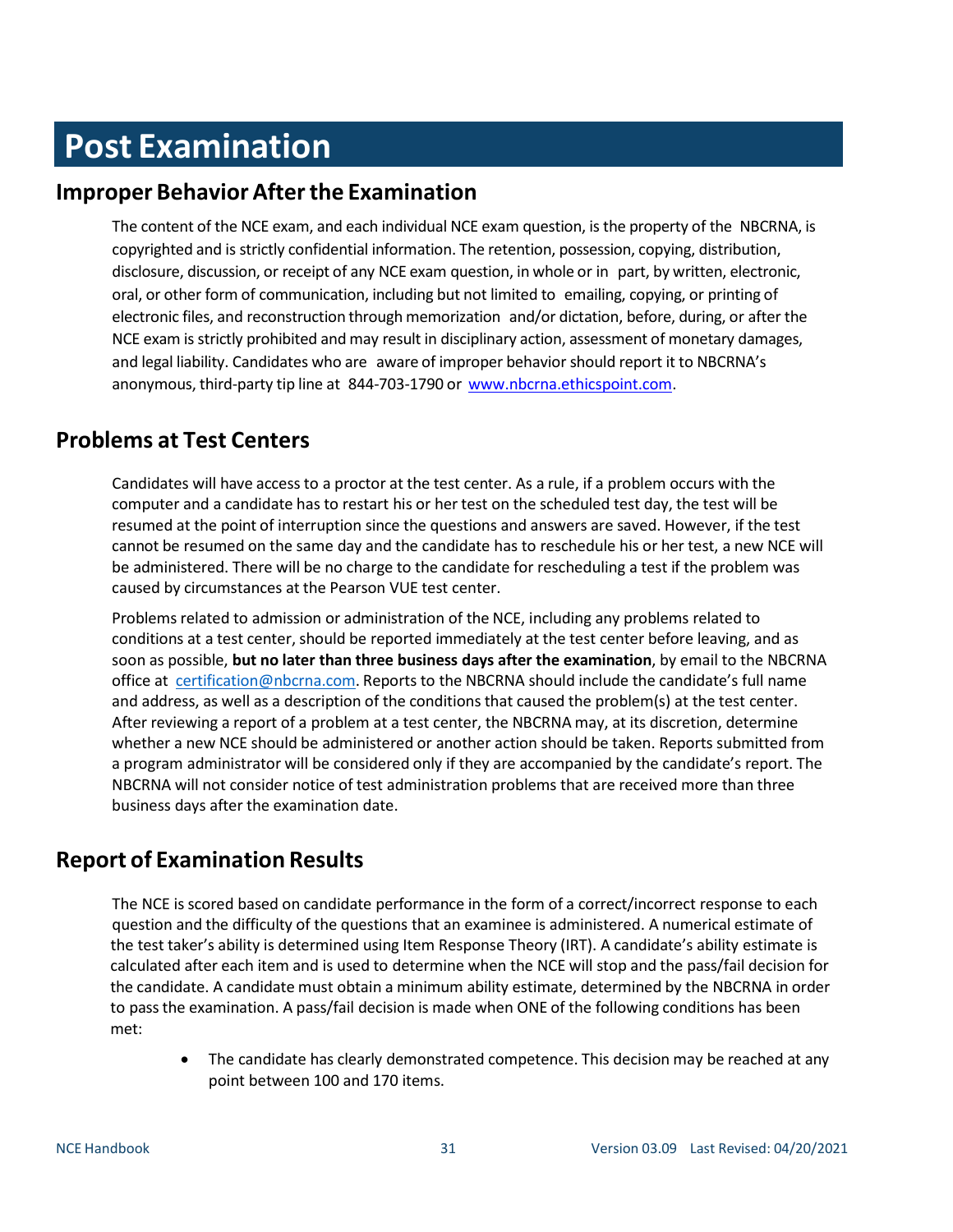- The candidate has clearly demonstrated incompetence. This decision may be reached at any point between 100 and 170 items.
- The maximum number of questions (170) has been administered. The pass/fail decision is based on whether the candidate's ability level is above or below the pass/fail point.
- The maximum amount of time (three hours) is reached. A fail decision is made if the candidate has not completed the minimum 100 questions in thistime period. If the candidate has completed more than 100 questions, the pass/fail decision is based on whether the candidate's ability level is above or below the pass/fail point.

# <span id="page-31-0"></span>**Notification of Examination Results**

Candidates will receive a preliminary pass/fail report when they check out of the test center. **This is preliminary only.** Validated, official results will be sent by the NBCRNA via first-class mail within two to four weeks after the test date. The pass/fail test results will be sent to the name and address listed in the candidate's NBCRNA profile.

Passing candidates will receive electronic notification that they have passed the NCE, including instructions on how to print their official certification documents from the NBCRNA. They will not receive score information. Pass score data is not available to candidates because that information is often misused by employers and other parties to distinguish among candidates.

Failing candidates will receive notification of failing the NCE. The official result documents from the NBCRNA will also include their total scaled score and diagnostic scaled scores for the four content areas of the NCE — not the actual number of questions answered correctly. The total scaled score reflects the candidate's performance with respect to the content standard (passing score) that has been established by the NBCRNA. The content area scores reflect relative performance compared to other content areas.

The only information available to candidates regarding the results of the NCE will be the information provided on the official results documents from the NBCRNA. Because of the need to maintain test security, test questions cannot be made available for review. Neither the NBCRNA nor Pearson VUE provides a list of the questions.

Not everyone who tests on the same day at the same center will receive their official validated results at the same time because result verification procedures for individual records may take differing amounts of time.

Any candidate who does not receive the pass/fail test results within four weeks of taking the NCE should contact the NBCRNA by email at [certification@nbcrna.com.](mailto:certification@nbcrna.com)

**Program administrators.** Program administrators can access their students' results on the NBCRNA website.

**State Boards of Nursing.** Certification verifications to state boards of nursing are processed with a candidate's passing confirmation and sent electronically to the state boards of nursing within two business days following NCE results processing.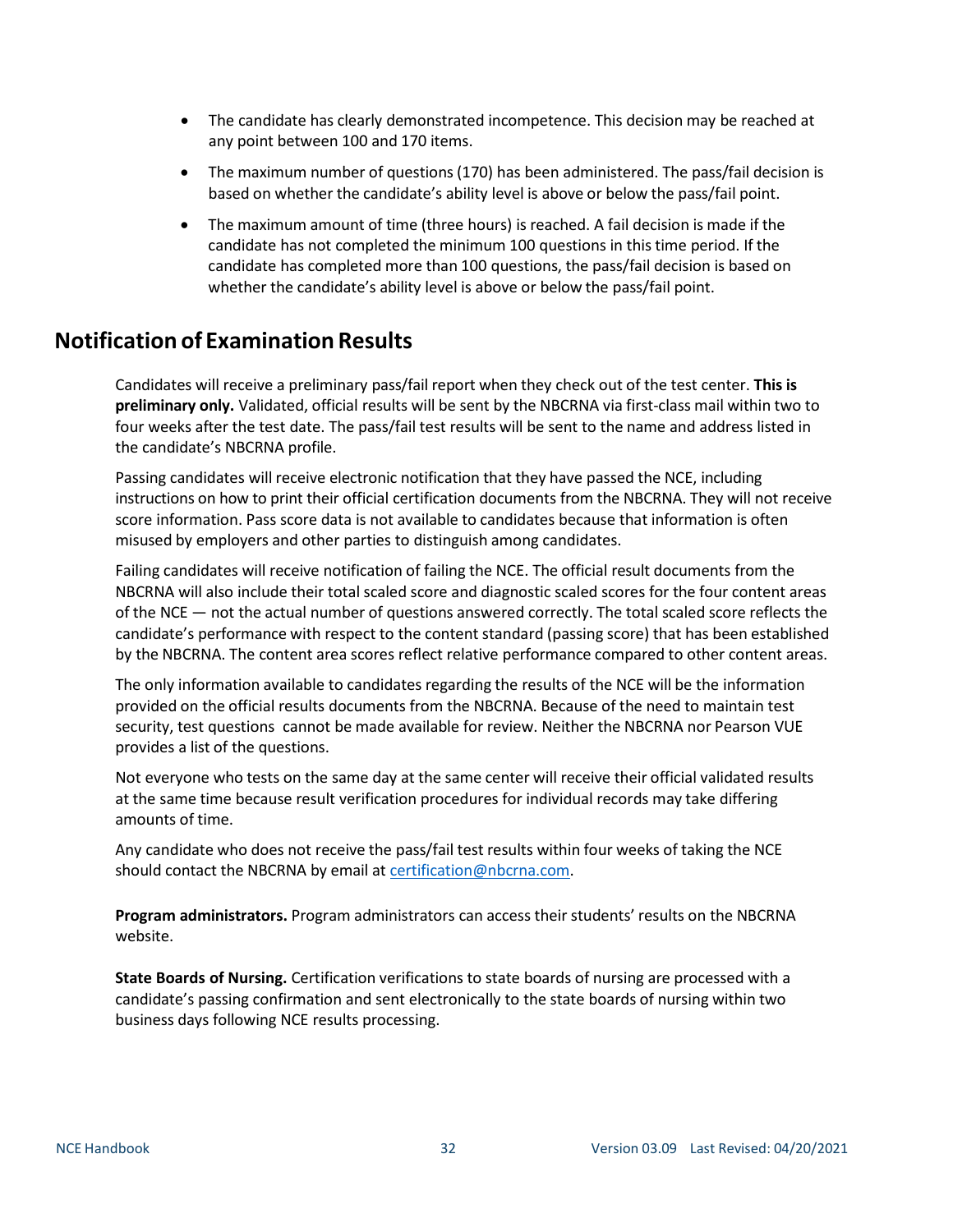**Employers/Third Parties.** The NBCRNA does not share examination results with employers. Employers are able to verify a potential employee's certification status free of charge on the NCBRNA website at [https://portal.nbcrna.com/credential-verification.](https://portal.nbcrna.com/credential-verification)

Candidates should carefully consider making time-sensitive employment-related commitments that require immediate verification of certification (i.e., passing the NCE). Processing of results may, at times, take up to four weeks following the date of the examination, and processing will not be altered for individual requests.

## <span id="page-32-0"></span>**Verification of Examination Results**

Because of the sophistication of computerized online scoring and extensive quality-control procedures, errors in scoring are virtually nonexistent. However, candidates who answer the maximum number of questions administered and who receive a failing score may request that their NCE results be verified. Requests for verification of NCE results must be made in writing within six months after the test date and must include the following information: candidate's name, ID number, last four digits of the Social Security number, date of birth, test date and signature. Requests should be sent via email to [certification@nbcrna.com.](mailto:certification@nbcrna.com)

## <span id="page-32-1"></span>**Reapplication Procedures**

Candidates who fail the NCE must reapply for eligibility to take the examination. An NCE Retake Application will be available online to the candidate once his/her official NCE results have been processed by the NBCRNA.

The following materials must be submitted online to the NBCRNA to retake the NCE:

- completed NCE Retake Application
- current and unrestricted professional nursing license information
- if it has been one year or more since the last submission of a color digital photo, a new, color, digital photo (e.g., passport type) of the candidate taken within the last six months.

Once the examination fees and required materials have been submitted, candidates should allow up to five business days for retake application processing. Processing time frames may vary and will not be altered for individual requests.

Candidates granted eligibility will receive a new exam authorized notification, which must be used to schedule an appointment with Pearson VUE to take the test.

The NCE must be taken and passed within two years of official completion of an accredited nurse anesthesia educational program as on file with the NBCRNA and submitted by the program administrator. The NCE may be taken up to four times within each of the two years following the official completion date. The application fee will be required each time a candidate reapplies for the NCE. Candidates who do not take and pass the NCE within two years of completion of their nurse anesthesia educational program will not be eligible to apply to take the NCE unless they enter and complete another unabridged accredited nurse anesthesia educational program.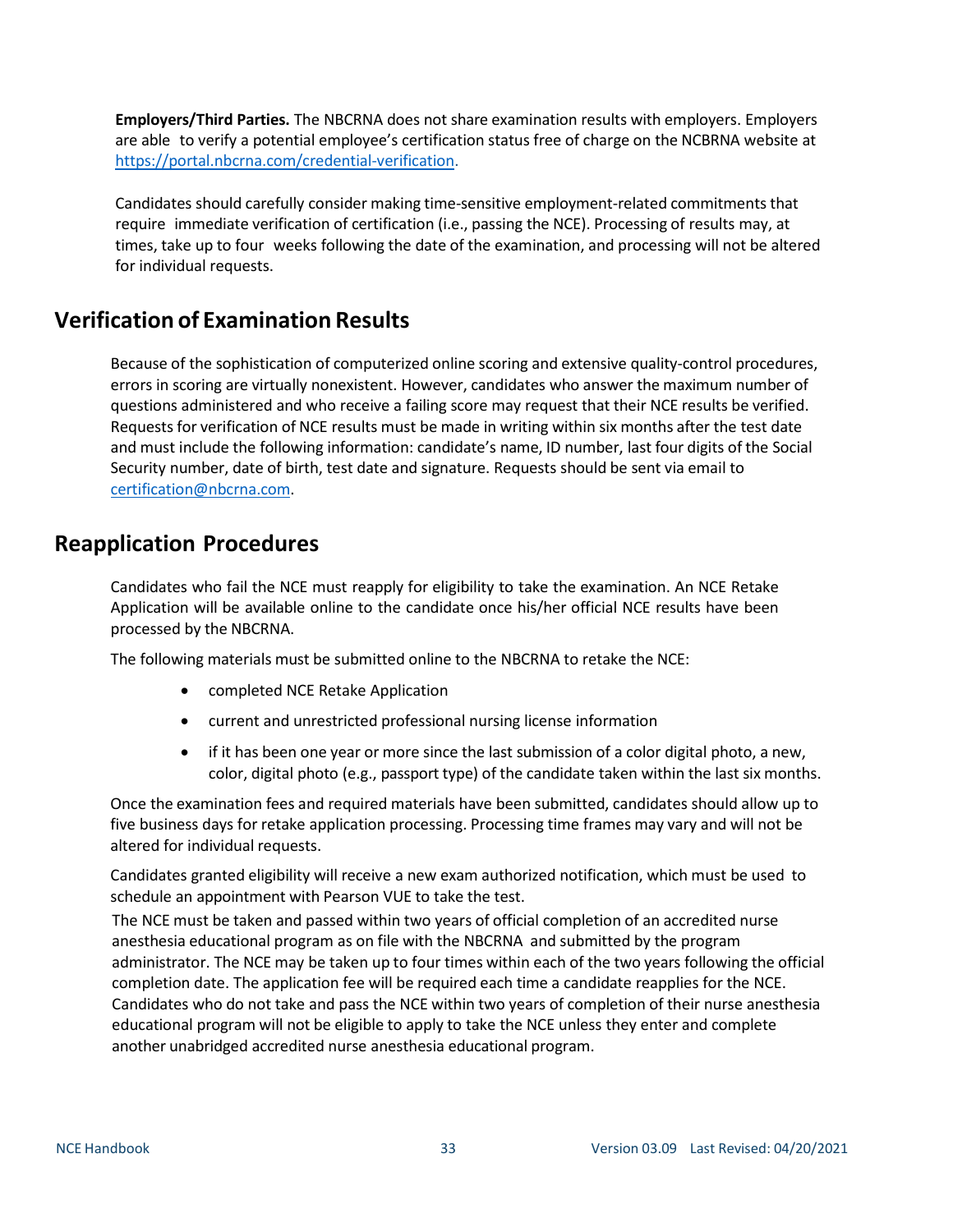# **Discipline, Administrative Action and Appeals**

Pursuant to NBCRNA Policies & Procedures for Discipline, Administrative Action and Appeals ("*Policies*"), Certified Registered Nurse Anesthetists, examinees, and applicants for Certification, Recertification or Continued Professional Certification (collectively "certification") are subject to disciplinary or administrative action for engaging in conduct that NBCRNA regards as inconsistent with unrestricted recertification. The *Policies* sets forth the conduct that can lead to sanctions, the procedures that will govern, the sanctions that can be imposed, the appeal rights of any individual who is sanctioned, and provisions for reinstatement of certification. The*Policies* can be accessed on the NBCRNA website, [www.NBCRNA.com,](http://www.nbcrna.com/) or requested from the NBCRNA.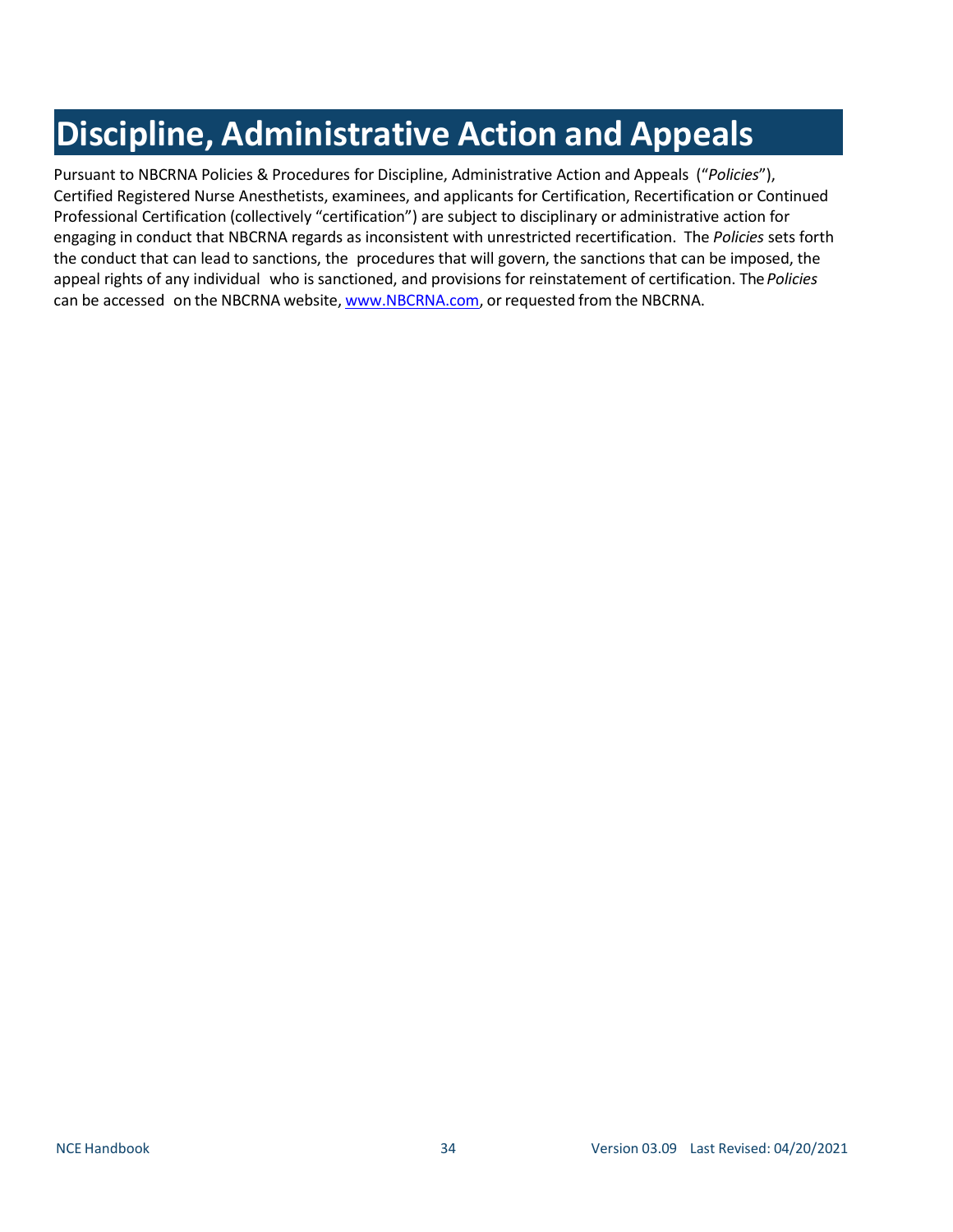# <span id="page-34-0"></span>**Sample Questions**

The following questions are examples of the type of multiple-choice (MC) questions that appear on the NCE. An answer key is provided on the [following page.](#page-37-0) For samples of the alternative question format types — multiple correct response (MCR), calculation, hotspot, and drag and drop questions — see the Exam Tutorial and Itemwriting section of the NBCRNA website at [www.NBCRNA.com](http://www.nbcrna.com/).

- **1. In the elderly, the time needed for clinical recovery from neuromuscular blockade is significantly increased for:**
	- A. Cisatracurium
	- B. Vecuronium
	- C. Pipecuronium
	- D. Mivacurium
- **2. Considerations for the management of a patient with myotonic dystrophy under general anesthesia should include a(an):**
	- A. Anticholinesterase reversal
	- B. Midazolam premedication
	- C. Short-acting nondepolarizer
	- D. Succinylcholine infusion
- **3. Which drug would have a normal pharmacokinetic profile in a patient with severe liver disease?**
	- A. Pancuronium
	- B. Succinylcholine
	- C. Mivacurium
	- D. Atracurium
- **4. Which of the following neuromuscular blocking agents is a benzylisoquinoline compound?**
	- A. Vecuronium
	- B. Succinylcholine
	- C. Pancuronium
	- D. Mivacurium
- **5. When providing positive pressure ventilation via a bag-valve-mask device, inspiratory pressure should be limited to:**
	- A.  $15 \text{ cm } H_2$ 0
	- B. 25 cm  $H_2O$
	- C. 40 cm  $H_2O$
	- D. 50 cm  $H_2O$
- **6. What is the first sign of magnesium toxicity when used for seizure prophylaxis in preeclampsia?**
	- A. Respiratory depression
	- B. Hypotension
	- C. Cardiac conduction defects
	- D. Loss of deep tendon reflexes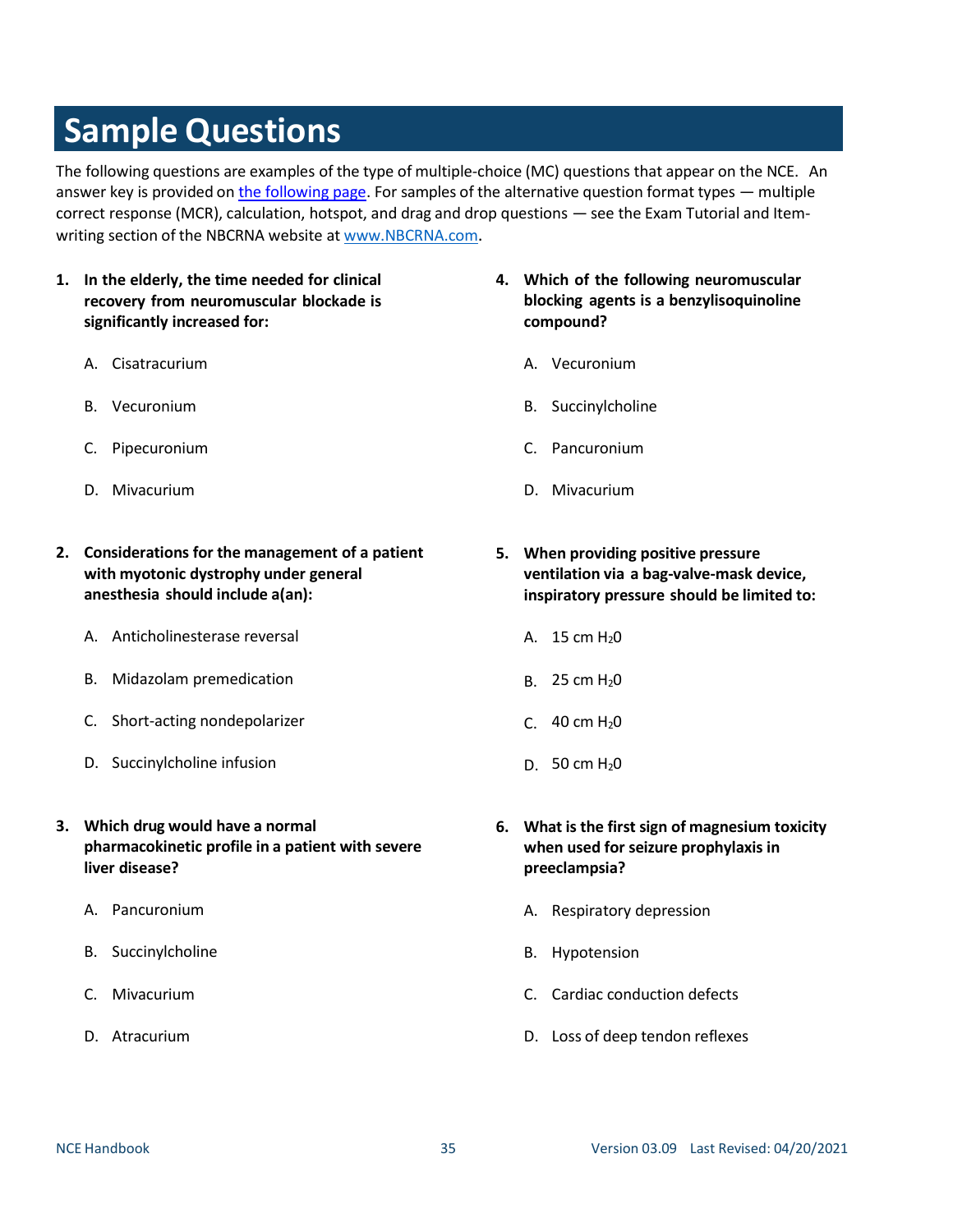- **7. In the hypothermic patient undergoing left atrial to femoral bypass for repair of a thoracolumbar aneurysm, the most common dysrhythmia encountered with atrial cannulation is:**
	- A. Atrial fibrillation
	- B. Bradycardia
	- C. Junctional rhythm
	- D. Ventricular tachycardia
- **8. Intrathecal narcotic administration is associated with:**
	- A. Loss of proprioception
	- B. Skeletal muscle weakness
	- C. Selective sensory blockade
	- D. Sympathetic nervous system denervation
	- **9. A mass spectrometer measures the concentrations of inhaled agents by measuring:**
		- A. Intensity of transmitted light
		- B. Paramagnetism
		- C. Molecular weight
		- D. pH sensitivity
- **10. The BEST indicator for CAD in the pre-operative assessment for vascular surgery patients is:**
	- A. Electrocardiogram
	- B. History and physical
	- C. Presence of  $S_3$  gallop
	- D. Exercise tolerance
- **11. An increase in the drug half-life in the geriatric population is usually due to:**
	- A. Age-associated induction of cytochrome P<sup>450</sup> activity
	- B. A shift from first-order to zero-order kinetics
	- C. Reduced liver blood flow
	- D. Increased volume of distribution
- **12. What is the MOST likely complication of combined spinal/epidural analgesia during labor and delivery?**
	- A. Higher than anticipated dermatome level of analgesia
	- B. Epidural catheter insertion into the intrathecal space
	- C. Epidurally administered drug leakage into the intrathecal space
	- D. Higher incidence of fetal bradycardia
- **13. Which agent is MOST likely to maintain renal blood flow during periods of induced hypotension?**
	- A. Nitroglycerin
	- B. Nitroprusside
	- C. Fenoldopam
	- D. Trimethaphan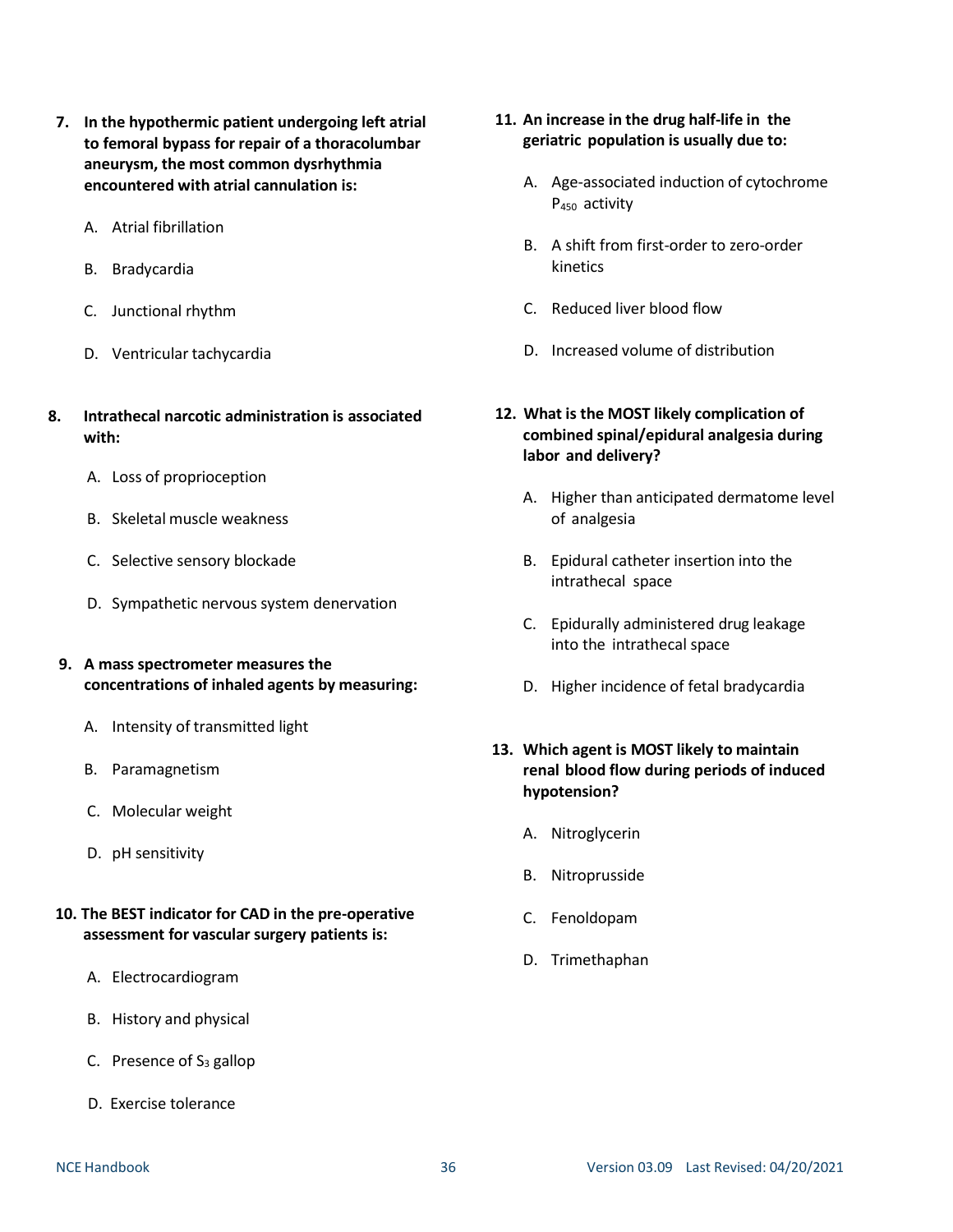- **14. What is the threshold pressure (PSI) for a primary pressure fail-safe device on an anesthesia machine?**
	- A. 10
	- B. 20
	- C. 30
	- D. 40
- **15. Radial nerve block often can be determined by the patient's inability to perform which of the following actions of the arm?**
	- A. Flexion
	- B. Extension
	- C. Pronation
	- D. Adduction
- **16. The check valve in the low pressure system is designed to:**
	- A. Prevent excessive airway pressures
	- B. Prevent scavenged gases from reentering the circuit
	- C. Facilitate equipment testing before induction of anesthesia
	- D. Minimize the pumping effect associated with positive-pressure ventilation
- **17. Autonomic hyperreflexia can:**
	- A. Develop immediately after spinal cord injury
	- B. Result in hypotension and tachycardia
	- C. Be prevented by "light" anesthesia
	- D. Be treated with vasodilators or alpha blockers

## **18. The MOST common preventable critical incident associated with anesthesia equipment is:**

- A. Failure to ventilate caused by circuit disconnection
- B. Barotrauma caused by excessive positive pressures
- C. Hypoxia caused by a delivery piping misconnection
- D. Overdose due to vaporizer cross fill contamination
- **19. A patient in the PACU is found to have residual neuromuscular blockade despite reversal with neostigmine and glycopyrrolate. Which of the following would further impair reversal?**
	- A. Hyperkalemia
	- B. Hypoalbuminemia
	- C. Respiratory acidosis due to hypoventilation
	- D. Residual synthetic opioids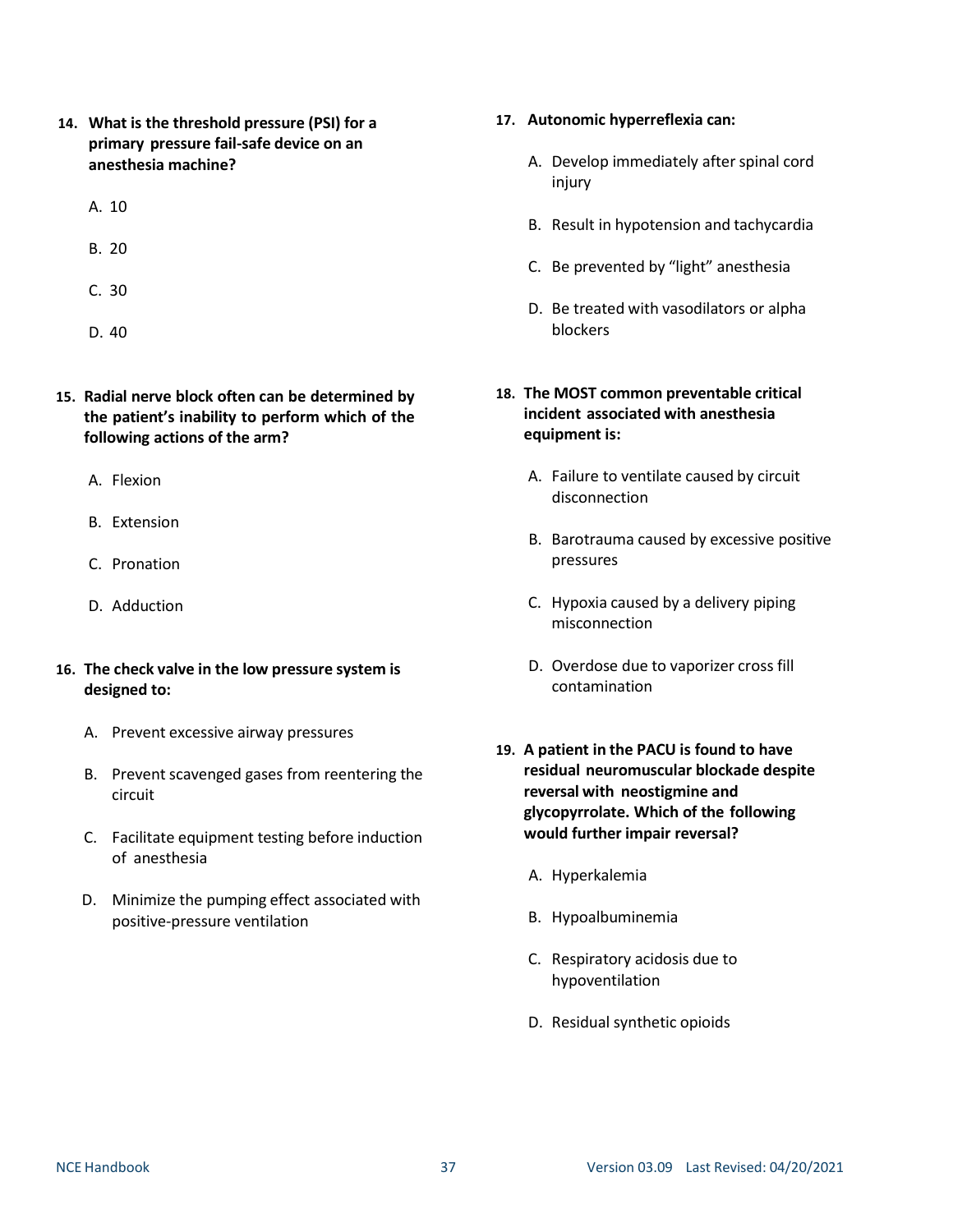# <span id="page-37-0"></span>**Answers to Sample Questions**

| 1. B | 6. D  | 11. D | 16. D |  |
|------|-------|-------|-------|--|
| 2. C | 7. A  | 12. C | 17. D |  |
| 3. D | 8. C  | 13. C | 18. A |  |
| 4. D | 9. C  | 14. B | 19. C |  |
| 5. B | 10. D | 15. B |       |  |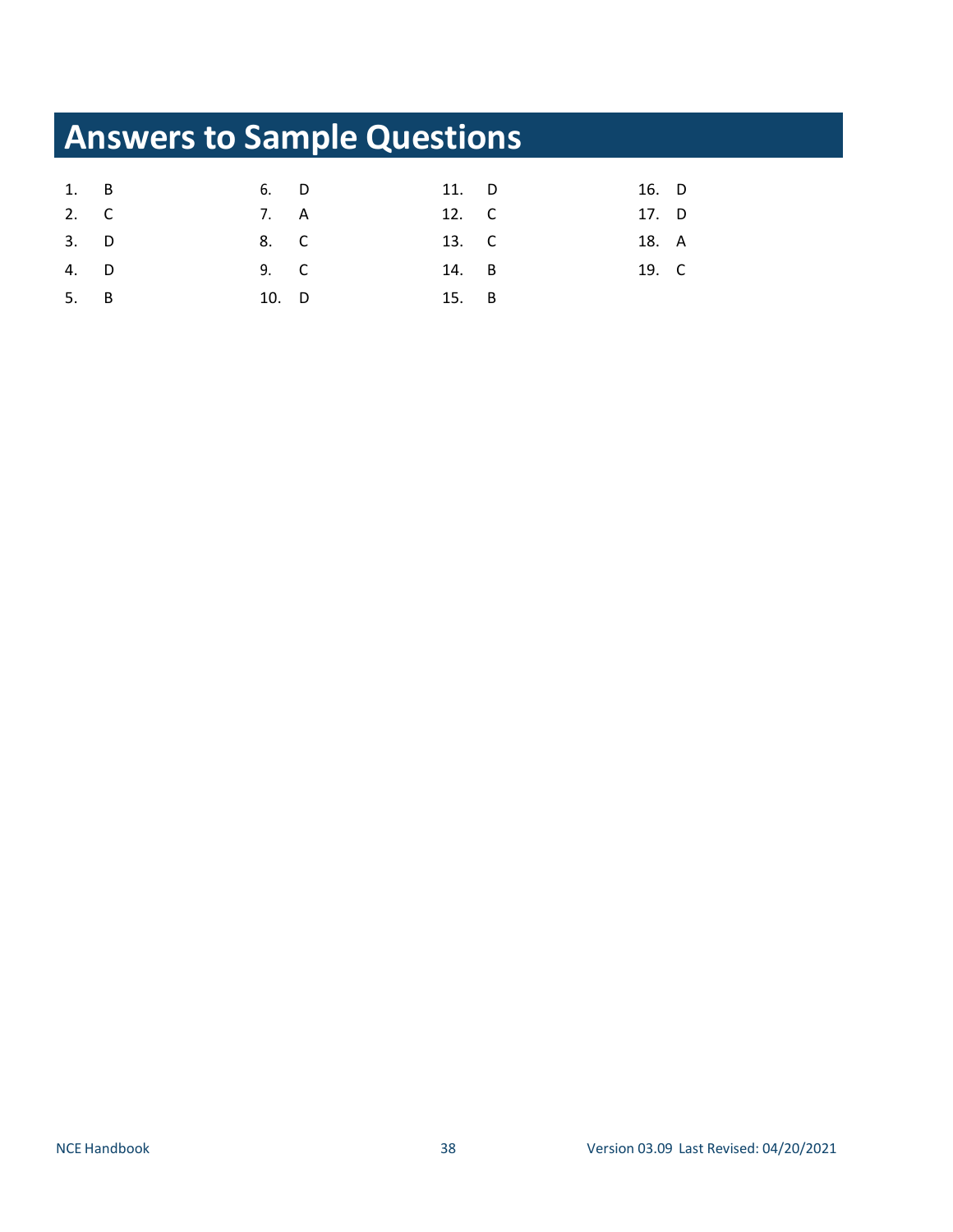# <span id="page-38-0"></span>**APPENDIX A: Academic and Clinical Experience Requirements**

Every individual who applies for eligibility to sit for the NCE must submit evidence of successful completion of a COA-accredited nurse anesthesia educational program. NBCRNA requires submission of an academic and clinical experience record as a component to determine NCE eligibility. This record must be submitted by the nurse anesthesia educational program administrator, and is not accepted directly from the NCE applicant.

All applicants for the NCE must report successful completion of Advanced Cardiac Life Support (ACLS) and Pediatric Advanced Life Support (PALS) courses. ACLS and PALS must be current at the time of NCE application submission and have expiration dates on or after the date of the nurse anesthesia educational program completion. This information will be submitted by the nurse anesthesia educational program administrator at the time the academic and clinical experience requirements are reported.

## **For students, who will be awarded a MASTER'S degree upon program completion, the following academic experiences must be met:**

### *Academic*

- Pharmacology of anesthetic agents and adjuvant drugs including concepts in chemistry and biochemistry (105 hours)
- Anatomy, physiology, and pathophysiology (135 hours)
- Professional aspects of nurse anesthesia practice (45 hours)
- Basic and advanced principles of anesthesia practice including physics, equipment, technology, and pain management (105 hours)
- Research (30 hours)
- Clinical correlation conferences (45 hours)
- Radiology (no minimum hour)
- Ultrasound (no minimum hour)
- Three separate comprehensive graduate level courses in advanced physiology/pathophysiology, advanced health assessment, and advanced pharmacology

## **For students who will be awarded a DOCTORAL degree upon program completion the following academic experiences must be met:**

## *Academic*

- Advanced Physiology/Pathophysiology Course (120 hours)
- Advanced Pharmacology Course (90 hours)
- Advanced Health Assessment Course (45 hours)
- Basic and Advanced Principles in Nurse Anesthesia Course (120 hours)
- Research (75 hours)
- Human Anatomy
- Chemistry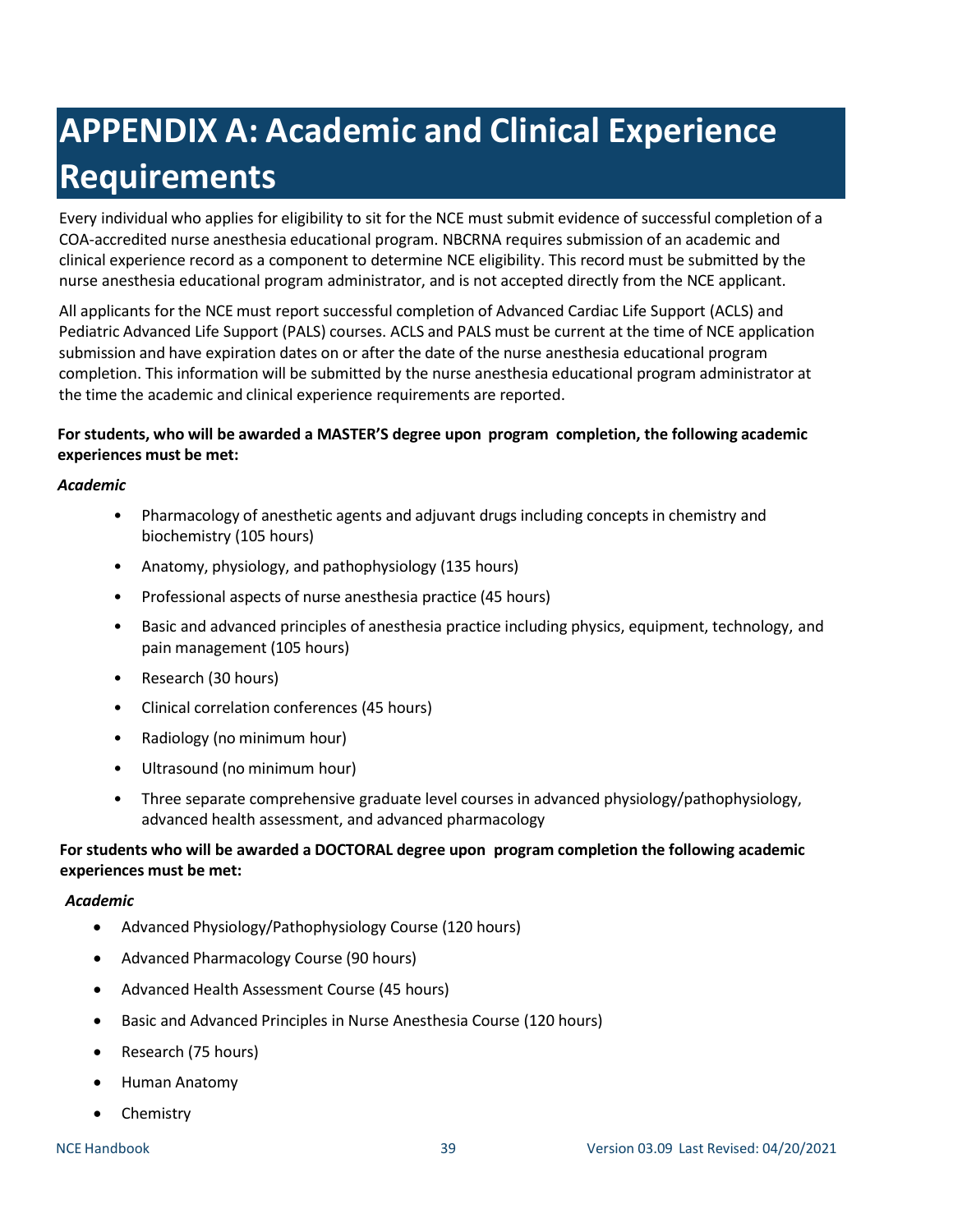- Biochemistry
- Physics
- Genetics
- Acute and Chronic Pain Management
- Radiology
- Ultrasound
- Anesthesia Equipment
- Professional Role Development
- Chemical Dependency and Wellness
- Informatics
- Ethical and Multicultural healthcare
- Leadership and Management
- Business of Anesthesia/Practice Management
- Health Policy
- Healthcare Finance
- Integration/Clinical Correlation

### *Clinical Experiences*

The following table lists the minimum number of the types of clinical experiences a graduate from a COAaccredited nurse anesthesia program must report to the NCBRNA as part of the applicant's NCE application materials.

| <b>TITLE</b>          | <b>MINIMUM NUMBER</b>           |
|-----------------------|---------------------------------|
| <b>Total Cases</b>    | 600                             |
| Anesthesia Hours      |                                 |
| <b>Clinical Hours</b> | 2000                            |
| Class I/II            | 0/0                             |
| Class III-VI          | $[200$ (Total of A, B, C and D) |
| A. Class III          | 50                              |
| B.<br>Class IV        | 10                              |
| C.<br>Class V         |                                 |
| D.<br>Class VI        | Ю                               |

| <b>TITLE</b>                  | <b>MINIMUM NUMBER</b> |
|-------------------------------|-----------------------|
| Geriatric 65+ years           | 100                   |
| Pediatric 2 to 12 years       | 30                    |
| Pediatric (less than 2 years) | 10                    |
| Neonate (less than 4 weeks)   |                       |
| Trauma/Emergency (E)          | 30                    |
| <b>Obstetrical Management</b> | 30 (Total of A and B) |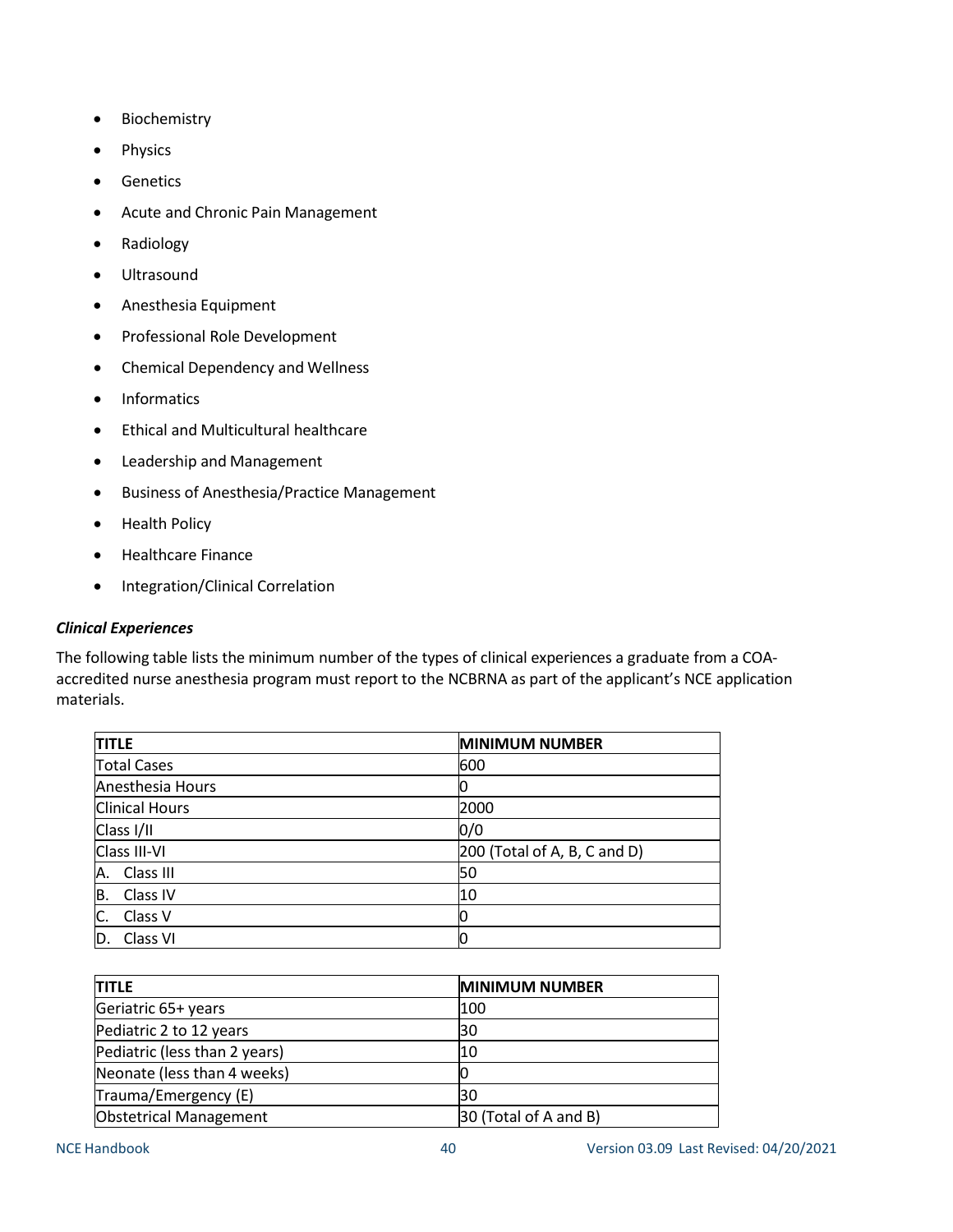| A. Cesarean Delivery       |  |
|----------------------------|--|
| B. Analgesia for Labor     |  |
| Pain Management Encounters |  |

| <b>TITLE</b>                                | <b>MINIMUM NUMBER</b>    |
|---------------------------------------------|--------------------------|
| Intra-abdominal                             | 75                       |
| Intracranial (includes open)                |                          |
| Open                                        | 3                        |
| Oropharyngeal                               | 20                       |
| Intrathoracic                               | 15 (Total of A and B)    |
| Heart<br>Α.                                 | (Total of 1 and 2)<br>5. |
| With Cardiopulmonary Bypass<br>1.           |                          |
| <b>Without Cardiopulmonary Bypass</b><br>2. |                          |
| B.<br>Lung                                  |                          |
| <b>Neck</b>                                 | 5                        |
| Neuroskeletal                               | 20                       |
| Vascular                                    | 10                       |

| <b>TITLE</b>                               | <b>MINIMUM NUMBER</b>  |
|--------------------------------------------|------------------------|
| General Anesthesia                         | 400                    |
| Inhalation Induction                       | 25                     |
| Mask Management                            | 25                     |
| Supraglottic Airway devices                | 35 (Total of A and B)  |
| Laryngeal Mask<br>Α.                       |                        |
| Other<br>Β.                                | O                      |
| <b>Tracheal intubation</b>                 | 250 (Total of A and B) |
| Oral<br>Α.                                 |                        |
| Nasal<br>B.                                | O                      |
| Alternative Tracheal Intubation Techniques | 25 (Total of A and B)  |
| <b>Endoscopic Techniques</b><br>Α.         | 5 (Total of 1 and 2)   |
| <b>Actual Placement</b><br>1.              |                        |
| Simulated Placement<br>2.                  | U                      |
| З.<br>Airway Assessment                    |                        |
| В.<br>Other techniques                     | 5                      |
| <b>Emergence from Anesthesia</b>           | 300                    |

| <b>TITLE</b>                               | <b>MINIMUM NUMBER</b>    |
|--------------------------------------------|--------------------------|
| Regional Techniques: Actual Administration | 35 (Total of A, B and C) |
| Spinal<br>Α.                               | $10$ (Total of 1 and 2)  |
| Anesthesia                                 |                          |
| Pain Management<br>2.                      |                          |
| Epidural<br>B.                             | 10 (Total of 1 and 2)    |
| Anesthesia                                 |                          |